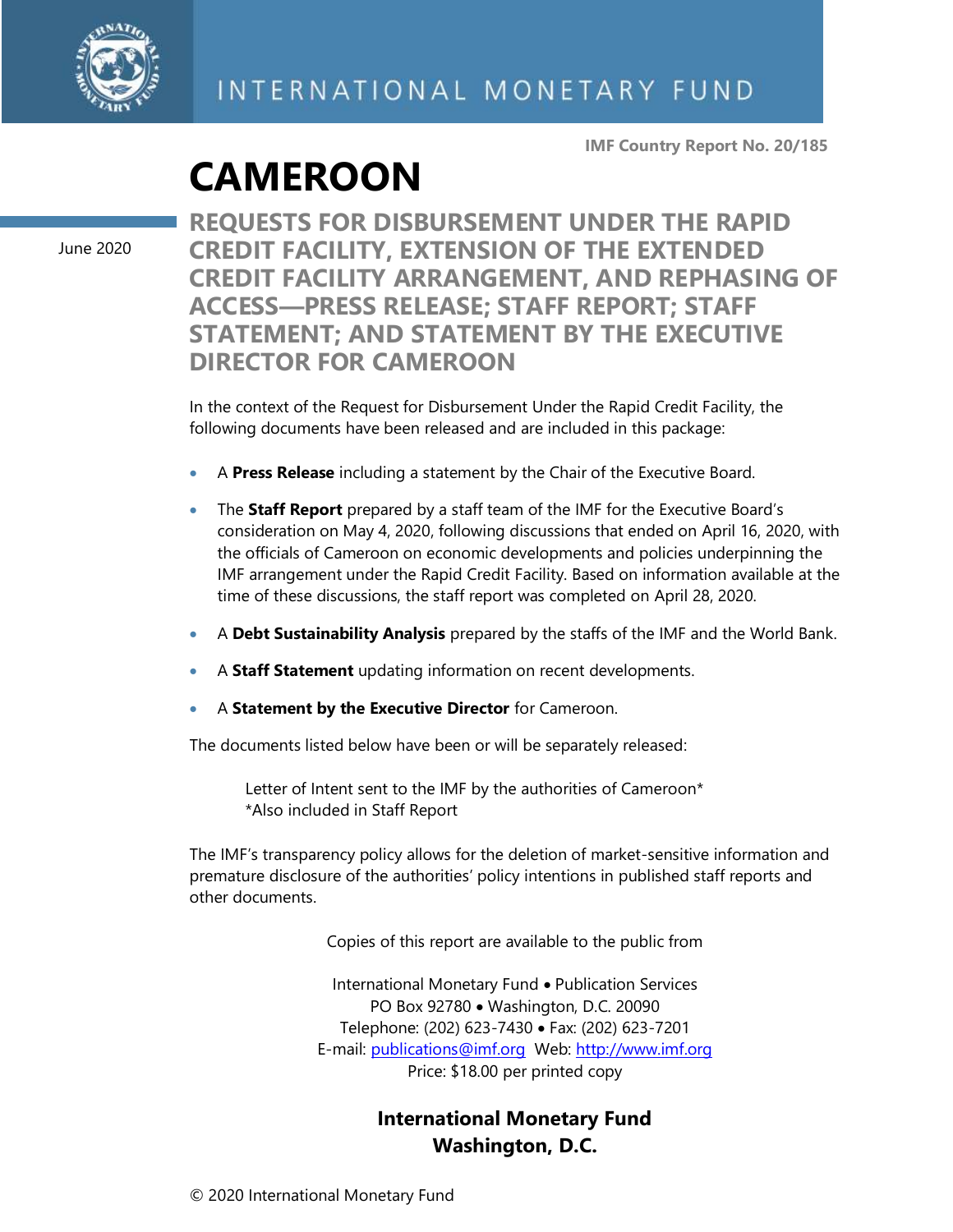



PR20/205

### **IMF Executive Board Approves a US\$226 million Disbursement to Cameroon to Address the impact of the COVID-19 Pandemic**

#### **FOR IMMEDIATE RELEASE**

- *The IMF approved a disbursement under the Rapid Credit Facility (RCF) of US\$ 226 million to support the authorities' efforts in addressing Cameroon's urgent balance of payment needs stemming from the COVID-19 pandemic and the terms of trade shocks from the sharp fall in oil prices.*
- *The IMF also approved the authorities' request for an extension of the ECF arrangement, due to expire on June 25, 2020, to September 30, 2020 with a rephasing of access.*
- *To mitigate the impact of the pandemic, the government has taken several actions to contain the spread of the pandemic, increase health spending, strengthen existing social safety nets and provide support to affected businesses and households.*

**WASHINGTON, DC** – **May 4, 2020**. The Executive Board of the International Monetary Fund (IMF) approved today a disbursement under the [Rapid Credit Facility \(RCF\)](https://www.imf.org/en/About/Factsheets/Sheets/2016/08/02/21/08/Rapid-Credit-Facility) equivalent to SDR 165.6 million (about US\$ 226 million, 60 percent of quota) to help Cameroon meet the urgent balance of payments needs stemming from the COVID-19 pandemic. The outbreak of the COVID-19 pandemic and the terms of trade shocks from the sharp fall in oil prices are having a significant impact on Cameroon's economy, leading to a historic fall of real GDP growth.

The authorities are taking several actions to contain the spread of the disease, boost health and social protection spending, and provide support to affected businesses and households. However, due to a significant deterioration of the macroeconomic outlook and weakening of fiscal situation, driven by the drop of revenue in combination with additional direct health and social expenditures, urgent external and fiscal financing needs have emerged. The IMF's support will help to fill immediate external needs and preserve fiscal space for essential COVID-19-related health expenditure. It is also expected to help catalyze additional donor support.

Following the Executive Board's discussion on Cameroon, Mr. Mitsuhiro Furusawa, Deputy Managing Director and Acting Chair, issued the following statement:

"Cameroon is facing serious challenges from the twin Covid-19 pandemic and terms of trade shocks. Weak global demand, depressed commodity prices, and domestic containment measures weigh on the outlook, and are causing significant adverse economic and social effects. The shocks have given rise to substantial fiscal pressures and an urgent balance of payments need.

"The authorities are taking decisive actions to limit the spread of the virus and its economic and social impact. They have implemented strong crisis containment and mitigation measures and are scaling up spending to bolster their health response. Additional measures currently under consideration will provide support to vulnerable households and firms.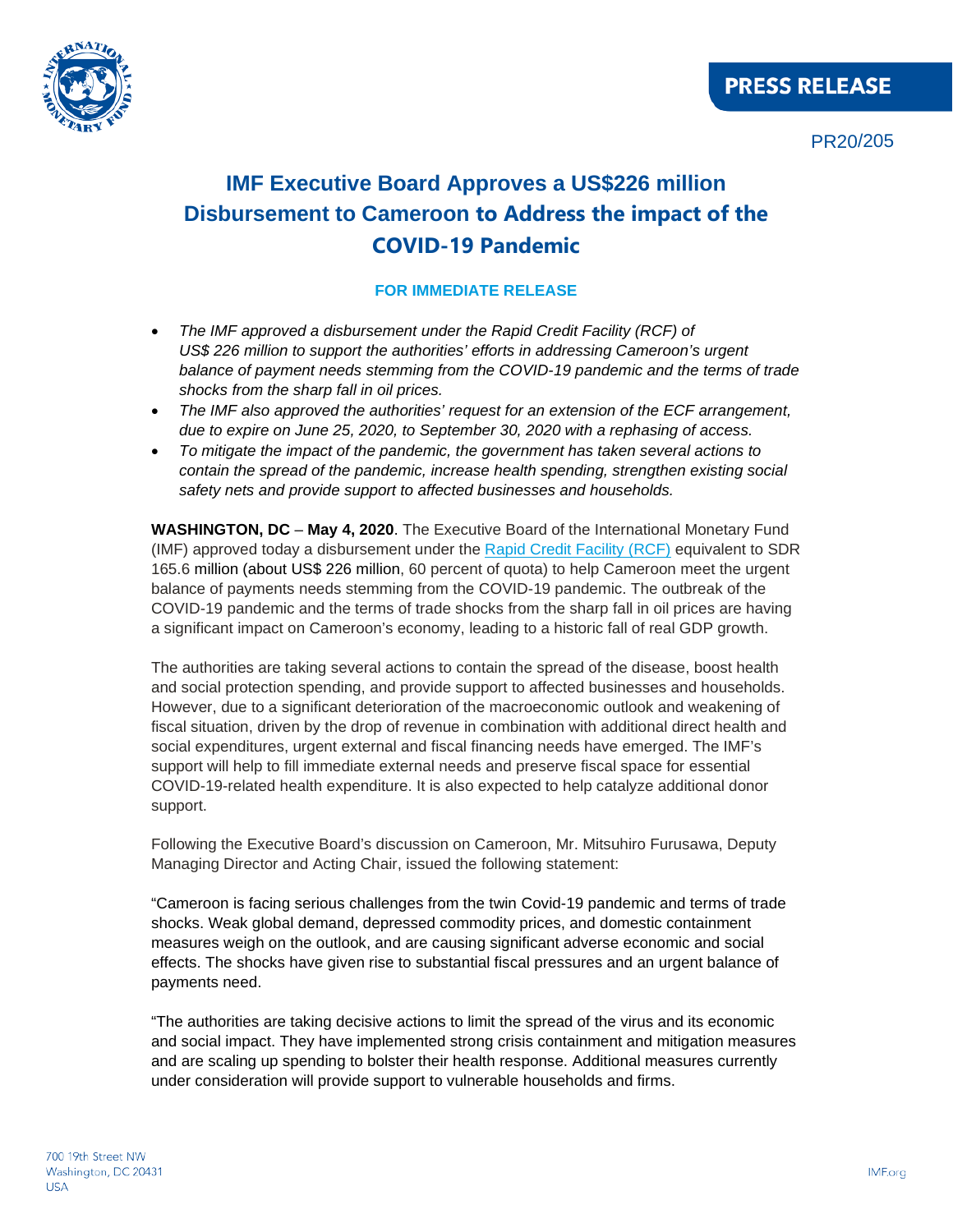"Given the sudden and pressing nature of the shocks, accommodative fiscal and monetary policies are warranted to mitigate the human and economic impact of the outbreak. However, the authorities remain committed to their reform agenda under the ECF arrangement. They plan to undertake adjustments to return to the fiscal consolidation path once the crisis abates to safeguard debt sustainability and ensure a strong recovery.

"IMF emergency financing under the RCF will support the government's efforts to mitigate the impact of the twin shocks. Additional assistance from development partners will be critical to fill the remaining financing need. Strict budgetary controls and transparency will be needed to ensure that the assistance under the RCF meets its intended objectives."

#### *More information*

IMF Lending Tracker (emergency financing request approved by the IMF Executive Board) <https://www.imf.org/en/Topics/imf-and-covid19/COVID-Lending-Tracker>

IMF Executive Board calendar <https://www.imf.org/external/NP/SEC/bc/eng/index.aspx>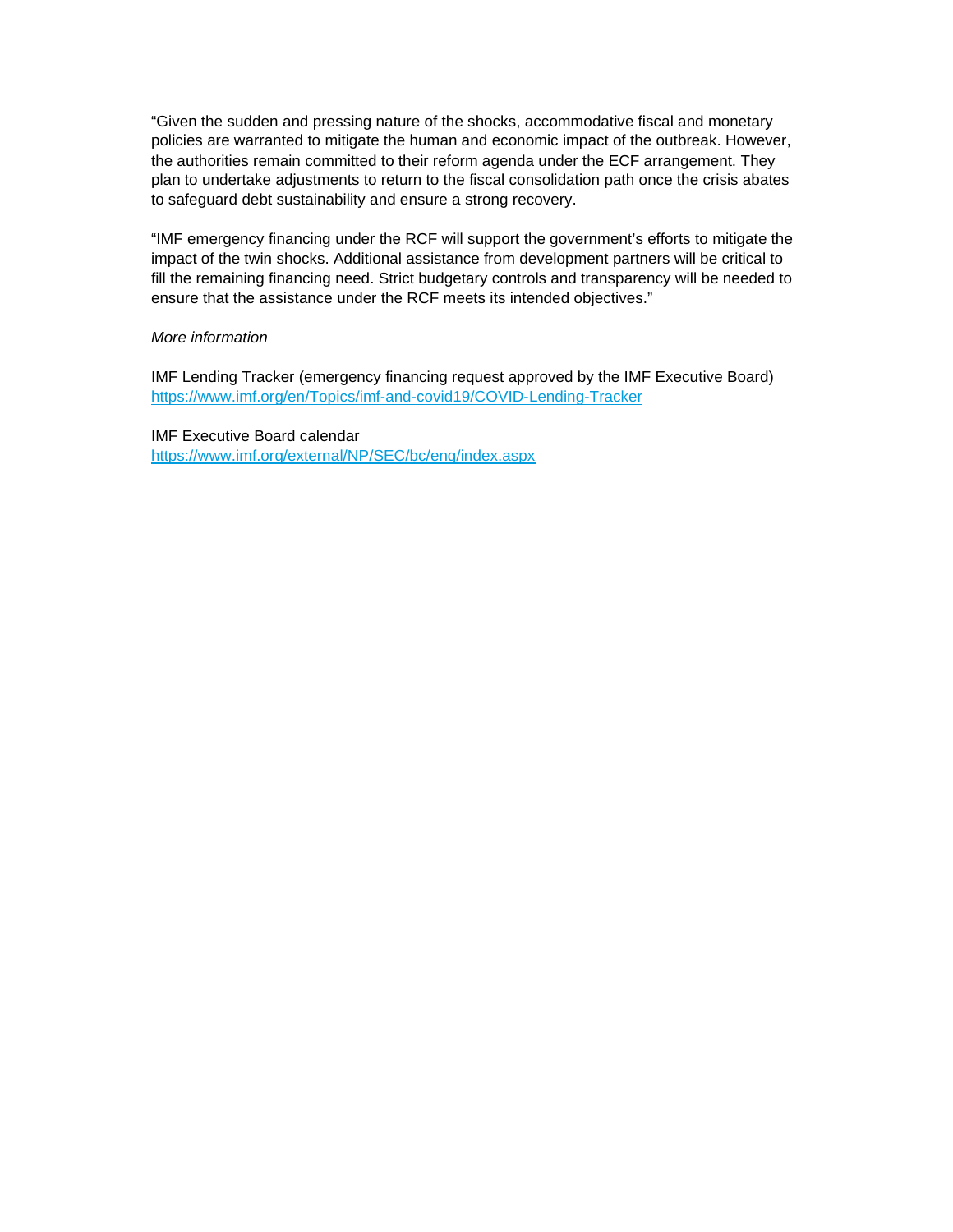

April 28, 2020

**REQUESTS FOR DISBURSEMENT UNDER THE RAPID CREDIT FACILITY, EXTENSION OF THE EXTENDED CREDIT FACILITY ARRANGEMENT, AND REPHASING OF ACCESS**

### **EXECUTIVE SUMMARY**

**Context.** Cameroon is facing urgent financing needs driven by the twin Covid-19 pandemic and terms of trade shocks. Externally, Cameroon is exposed to demand and supply shocks due to the slowdown in major trading partners (China and Europe) and falling oil prices. Domestically, containment efforts to slow the number of Covid-19 cases, which have grown rapidly since March 6, 2020, are expected to further slow growth and widen the fiscal and current account deficits.

**Request for Fund Support.** Given limited buffers and urgent balance of payments needs due to the pandemic, the authorities are requesting financial assistance under the "exogenous shocks window" of the Rapid Credit Facility (RCF) equivalent to 60 percent of quota (SDR 165.6 million), provided that the Executive Board also approves the request for an extension of the ECF arrangement, due to expire on June 25, 2020, to September 30, 2020 with a rephasing of access.

**Macroeconomic Policies and IMF Engagement.** The authorities' immediate priority is to boost health and social protection spending and use counter-cyclical fiscal policy measures to limit the spread of the disease in Cameroon and its humanitarian, economic and financial impact. The government's preparedness and response plan envisages scaling up health spending to ensure infection prevention and control, improve case management, upgrade health facilities, train and increase health personnel. The funds linked to the fight against the Covid-19 pandemic will be subject to the strict application of budgetary procedures and controls, including audits. Cameroon remains committed to its medium-term reform agenda and the authorities expressed their interest in a successor arrangement following completion of the  $6<sup>th</sup>$  and final ECF Review.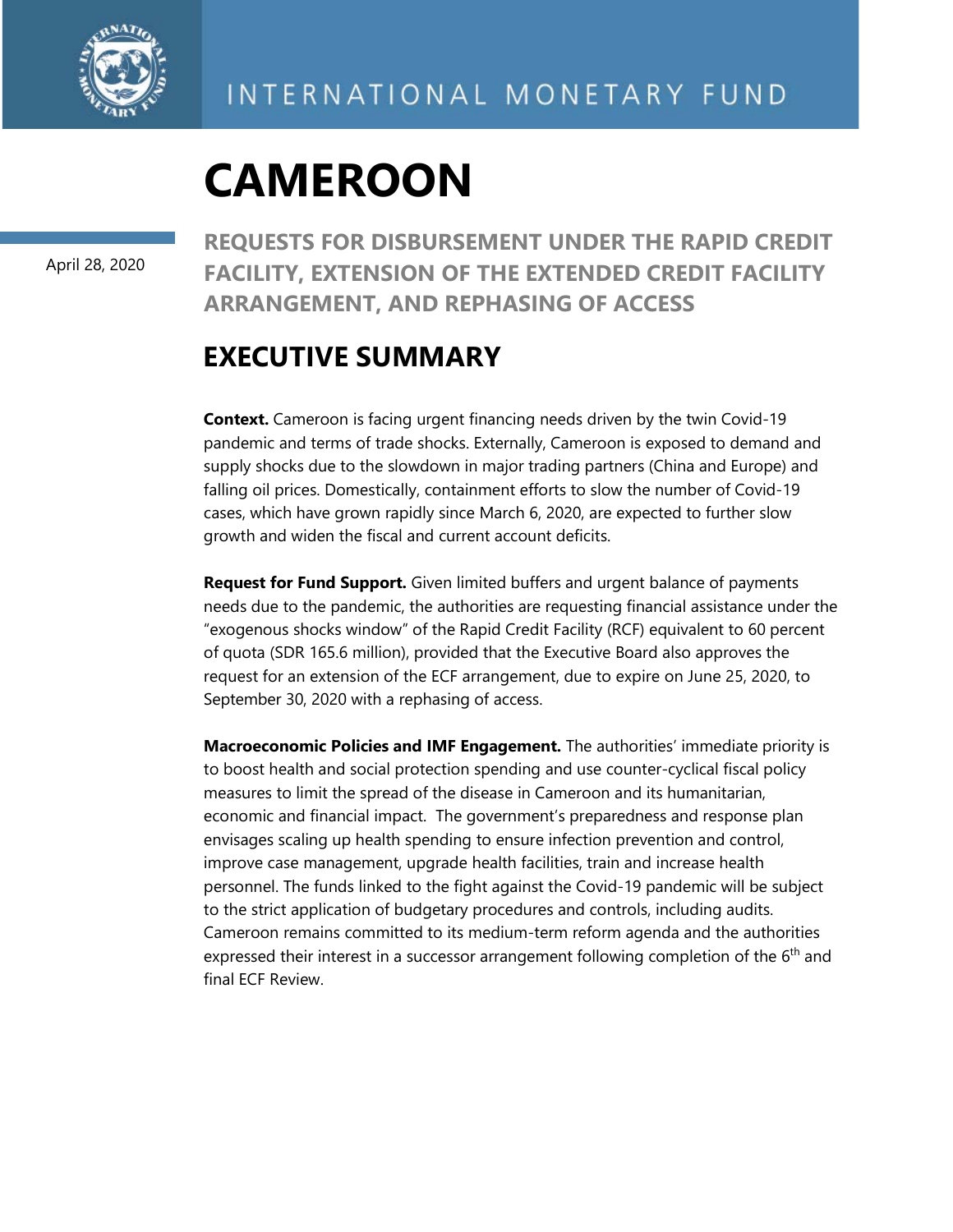### Approved By **David Owen (AFR) and Ashvin Ahuja (SPR)**

An IMF team consisting of Mr. Sy (Head), Messrs. Benlamine and Tintchev (all AFR), Mr. Blache (MCM), Mr. Arnoud (FAD), Ms. Schauer (SPR), Messrs. Nsengiyumva (Resident Representative), Mr. Tchakote (local economist), and Mr. N'Sonde (OED) exchanged information and held discussions with the authorities by video conferences on April 16, 2020.

### **CONTENTS**

| <b>BACKGROUND</b>                            | 3  |
|----------------------------------------------|----|
| <b>PRE-COVID-19 ECONOMIC DEVELOPMENTS</b>    |    |
| <b>IMPACT OF THE COVID-19 PANDEMIC</b>       | 3  |
| <b>POLICY ISSUES</b>                         |    |
| FUND SUPPORT UNDER THE RAPID CREDIT FACILITY | 9  |
| <b>STAFF APPRAISAL</b>                       | 10 |

#### **TABLES**

| 1. Selected Economic and Financial Indicators, 2018–25                        | 12. |
|-------------------------------------------------------------------------------|-----|
| 2a. Central Government Operations, 2018-25 (CFAF billion) __                  | 13  |
| 2b. Central Government Operations, 2018-25 (In percent of GDP)                | 14  |
| 3. Balance of Payments, 2018-25                                               | 15  |
| 4. Monetary Survey, 2018-25                                                   | 16  |
| 5. Indicators of Capacity to Repay the Fund, 2020-33                          | 17  |
| 6a. Original Schedule of Disbursements Under the ECF Arrangement, 2017-20     | 18  |
| 6b. Proposed New Schedule of Disbursements Under the ECF Arrangement, 2017-20 | 18  |

#### **APPENDIX**

| Letter of Intent |  |
|------------------|--|
|                  |  |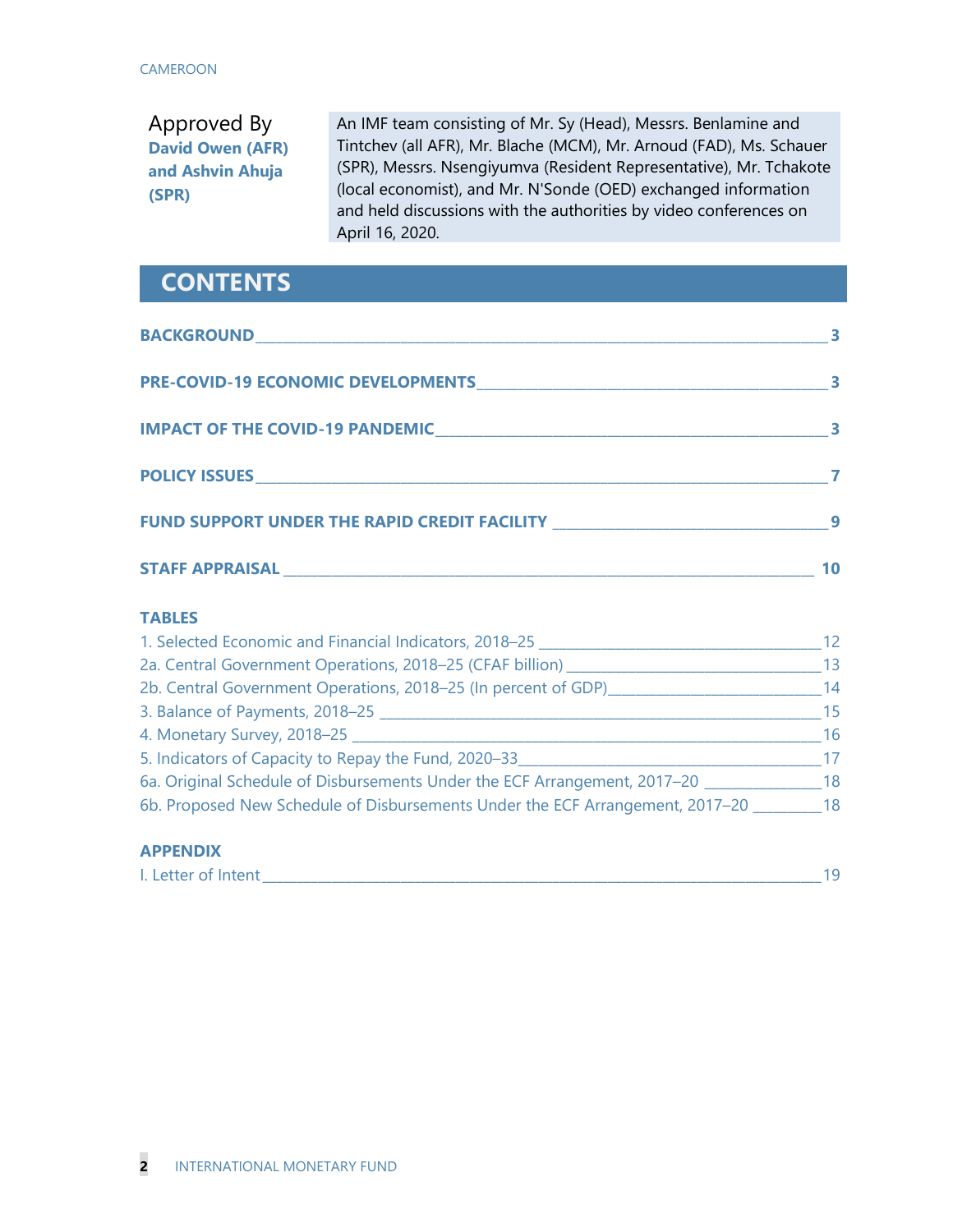### **BACKGROUND**

**1. The Covid-19 pandemic creates urgent BOP and fiscal needs and the authorities have requested the Fund's financial assistance through the RCF.** The authorities' immediate priority is to boost health and social protection spending and use counter-cyclical fiscal policy to limit the spread of the disease in Cameroon and its humanitarian, economic, and financial impact. The government's preparedness and response plan envisages scaling up health spending to ensure infection prevention and control, improve case management, upgrade health facilities, train and increase health personnel. The government is committed to prevent a collapse in revenue collection through various measures. Measures to mitigate the negative financial impact of the COVID-19 pandemic on the private sector are also being considered, including strengthening social safety nets, subsidizing basic medications, and providing support to affected companies.

## **PRE-COVID-19 ECONOMIC DEVELOPMENTS**

**2. The pandemic shock hit as the authorities were seeking to strengthen fiscal and external buffers and manage risks to the economy (Country Report No 20/48).** Growth in 2020-22 was expected to remain relatively stable after declining to 3.9 percent in 2019. The authorities were encouraged to broaden the non-oil revenue base and to urgently address systemic financial and fiscal risks associated with the state-owned oil refinery (SONARA), including by reprofiling its bank debt. Continued fiscal consolidation and efforts to repatriate export proceeds were expected to help strengthen buffers over the medium-term. These efforts were also needed to stabilize and then reverse the public debt trajectory and maintain debt service at sustainable levels. The external risks that could have affected growth were related primarily to uncertainty from international trade tensions, slower global growth, and the persistent volatility of commodity prices. Domestically, a further deterioration of the security situation in the two Anglophone regions could have undermined the fiscal consolidation efforts underway and the implementation of reforms. Nevertheless, the non-oil sector was set to remain strong and help mitigate the negative impact of some shocks.

## **IMPACT OF THE COVID-19 PANDEMIC**

**3. Cameroon is already feeling a severe impact from the Covid-19 pandemic, which will slow economic growth in 2020 (Text Table 1).** GDP growth is projected to fall sharply to -1.2 percent or about 5 ppt below the pre-pandemic projection. The pandemic has led to a substantial deterioration in the global economic environment, reflecting a combination of global supply and demand shocks. On top of the large expected spillovers from the external shock to Cameroon, the country is facing a rapid increase of the number of infected persons. The pandemic is expected to create further disruptions in production factors (both capital and labor), as well as a credit retrenchment and economic losses from fatalities and adverse confidence effects. While an agreement with regards to reprofiling SONARA's domestic bank debt has become more likely with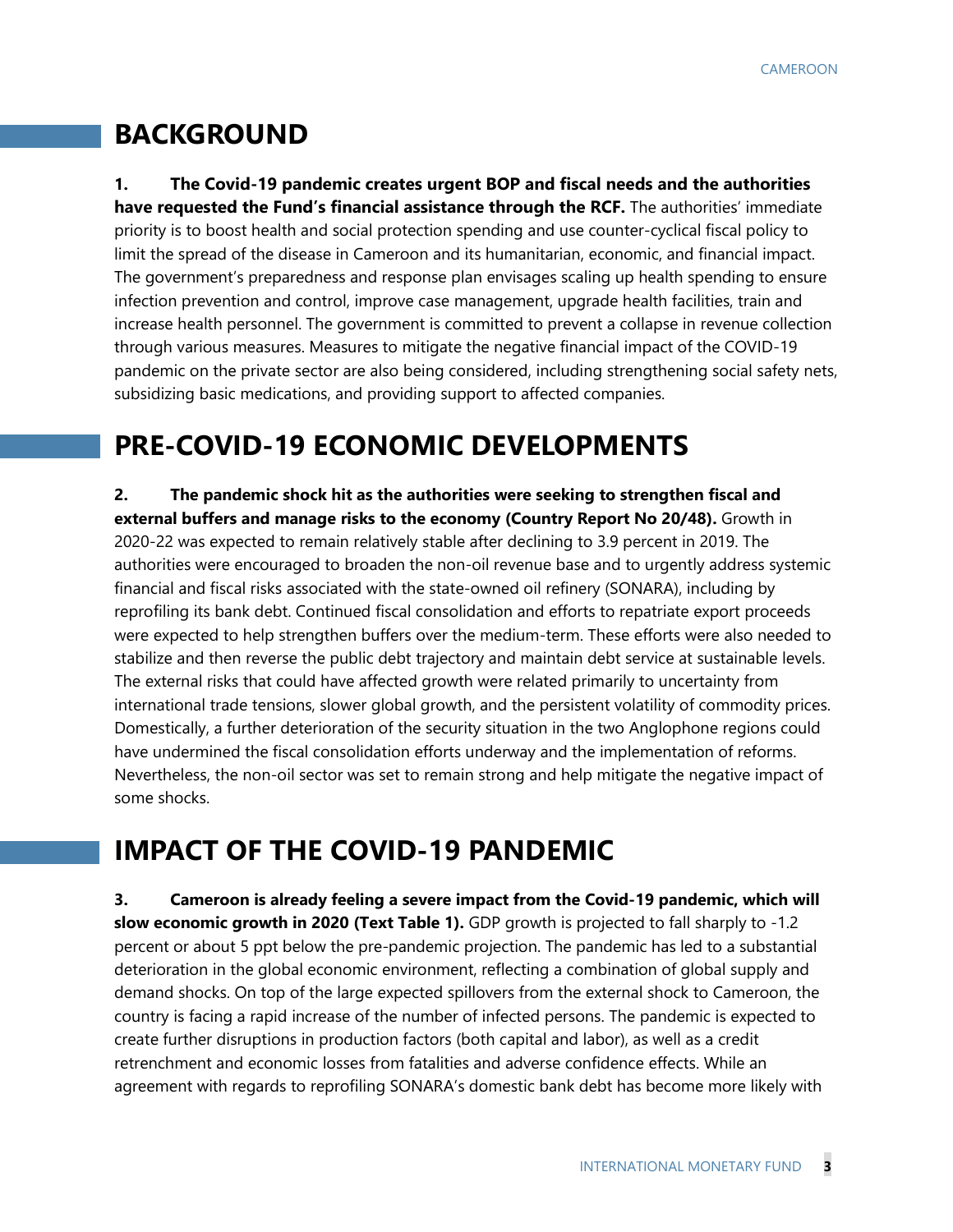the introduction of a new price structure, further delays would pose a risk to the capital and liquidity situation of banks.

| <b>Text Table 1. Cameroon: Selected Economic Indicators</b> |         |         |                                              |        |        |
|-------------------------------------------------------------|---------|---------|----------------------------------------------|--------|--------|
| (percent change yoy, unless otherwise indicated)            |         |         |                                              |        |        |
|                                                             | 2020    | 2021    | 2022                                         | 2023   | 2024   |
| <b>Real GDP</b>                                             |         |         |                                              |        |        |
| <b>Before Shock</b>                                         | 3.8     | 4.1     | 4.2                                          | 4.5    | 5.0    |
| After Shock                                                 | $-1.2$  | 4.5     | 4.4                                          | 4.5    | 5.0    |
| <b>Total Revenue</b>                                        |         |         |                                              |        |        |
| <b>Before Shock</b>                                         | $-1.8$  | 6.9     | 5.5                                          | 5.0    | 6.7    |
| After Shock                                                 | $-14.9$ | 14.5    | 5.7                                          | 5.8    | 7.3    |
| <b>Current Expenditure</b>                                  |         |         |                                              |        |        |
| <b>Before Shock</b>                                         | $-2.3$  | 3.9     | 3.6                                          | 4.5    | 6.3    |
| After Shock 1/                                              | 0.1     | $-0.6$  | 3.7                                          | 4.8    | 5.3    |
| <b>Capital Expenditure</b>                                  |         |         |                                              |        |        |
| <b>Before Shock</b>                                         | 4.7     | 5.1     | 6.0                                          | 5.8    | 7.1    |
| After Shock                                                 | 0.1     | 9.9     | 1.5                                          | 5.7    | 6.5    |
| Fiscal Deficit (payment order basis, incl. grants)          |         |         |                                              |        |        |
| <b>Before Shock</b>                                         | $-1.2$  | $-18.0$ | $-5.0$                                       | 4.8    | 7.4    |
| After Shock                                                 | 90.2    | $-34.9$ | $-12.6$                                      | 0.8    | $-4.2$ |
| Fiscal Deficit (cash basis, incl. grants)                   |         |         |                                              |        |        |
| <b>Before Shock</b>                                         | $-12.9$ | $-23.7$ | $-8.5$                                       | 3.2    | 6.8    |
| After Shock                                                 | 68.9    | $-27.9$ | $-19.1$                                      | $-3.6$ | $-9.8$ |
| <b>Public Debt</b>                                          |         |         |                                              |        |        |
| <b>Before Shock</b>                                         | 5.8     | 4.6     | 4.3                                          | 4.3    | 4.2    |
| After Shock                                                 | 10.8    | 6.2     | 5.2                                          | 4.9    | 4.4    |
| <b>Current Account Deficit</b>                              |         |         |                                              |        |        |
| <b>Before Shock</b>                                         | 5.1     | 0.3     | 3.7                                          | 4.5    | 1.9    |
| After Shock                                                 | 53.5    | $-13.5$ | $-14.0$                                      | $-1.6$ | $-2.7$ |
| <b>Export of Goods</b>                                      |         |         |                                              |        |        |
| <b>Before Shock</b>                                         | 1.7     | $-1.2$  | $-0.5$                                       | 1.1    | 2.2    |
| After Shock                                                 | $-26.6$ | 11.4    | 6.1                                          | 5.8    | 5.8    |
| <b>Import of Goods</b>                                      |         |         |                                              |        |        |
| <b>Before Shock</b>                                         | 4.2     | 1.8     | 2.3                                          | 2.7    | 3.1    |
| After Shock                                                 | $-11.0$ | 6.5     | 4.9                                          | 5.0    | 5.1    |
| Memorandum items:                                           |         |         | (percent of GDP, unless otherwise indicated) |        |        |
| Overall balance (payment order basis, incl. grants)         |         |         |                                              |        |        |
| <b>Before Shock</b>                                         | $-2.1$  | $-1.7$  | $-1.5$                                       | $-1.5$ | $-1.5$ |
| After Shock                                                 | $-4.5$  | $-2.7$  | $-2.2$                                       | $-2.1$ | $-1.9$ |
| Overall balance (cash basis, incl. grants)                  |         |         |                                              |        |        |
| Before Shock                                                | $-2.6$  | $-1.9$  | $-1.6$                                       | $-1.6$ | $-1.6$ |
| After Shock                                                 | $-5.0$  | $-3.4$  | $-2.6$                                       | $-2.3$ | $-2.0$ |
| <b>Nominal GDP (Billions CFAF)</b>                          |         |         |                                              |        |        |
| <b>Before Shock</b>                                         | 24,022  | 25,370  | 26,857                                       | 28,497 | 30,378 |
| After Shock                                                 | 22,615  | 24,181  | 25,706                                       | 27,300 | 29.142 |

partly offsets the increase in health spending and other subsidies and transfers.

**4. The Covid-19 pandemic has given rise to an urgent BOP need as the external accounts are severely affected through a range of channels.** The resulting BOP financing need is assessed to be some CFAF 628 billion, 2.8 percent of GDP (see Text Table 2). As a result of the pandemic shock, a strong decline in growth of main trading partners coupled with a broad-based commodity price collapse are expected to worsen Cameroon's trade balance further. With Europe and Asia making up more than 80 percent of Cameroon's foreign demand for goods and price declines in Cameroon's key commodities such as crude oil, natural gas and cocoa, the slump in exports is expected to far outweigh any contraction in imports due to slowing domestic demand. Furthermore, imports related to health expenditure will likely increase. While the primary income account is expected to improve due to lower repatriated profits in the oil sector, inflows of remittances (1.6 percent of GDP in 2018) would likely weaken as has happened in previous global crises. With global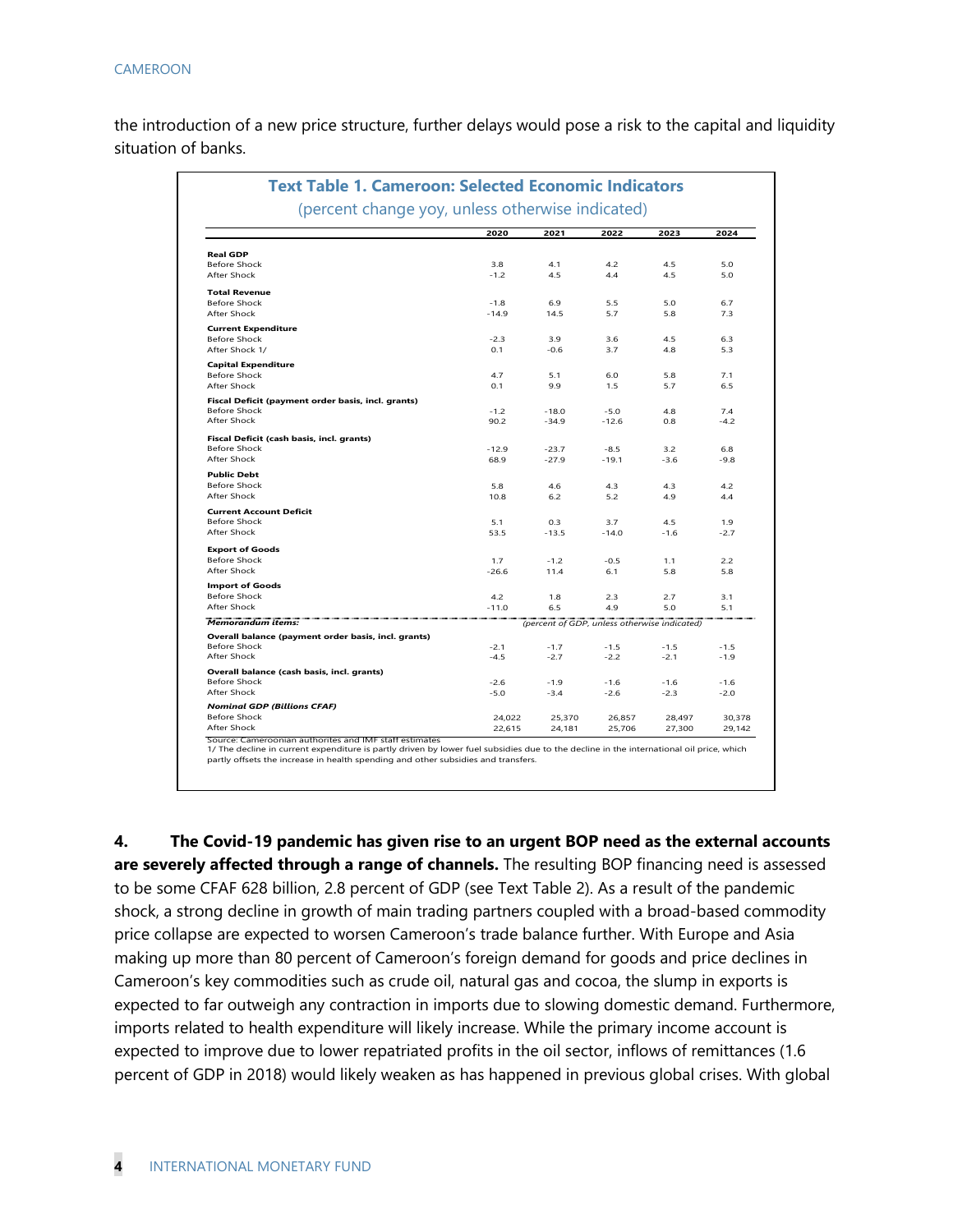financial conditions tightening and high uncertainty about the shock and its impact depressing investment sentiment, FDI and short-term capital flows are also expected to take a hit.

#### **5. The increase in 2020 fiscal financing needs related to the pandemic are estimated at CFAF 497 billion (2.2 percent of GDP).**

The overall 2020 fiscal deficit (cash basis) will deteriorate to 5 percent of GDP, from 2.8 percent of GDP in the pre-virus baseline (Text Table 1). This reflects lower oil revenue (0.7 percent of GDP) and nonoil revenues (0.6 percent of GDP) due to the decline in oil exports and domestic activity, respectively. The package of containment measures (social distancing and partial confinement) is expected to severely hit growth in individual sectors, in particular agriculture, commerce, construction, manufacturing, restaurants and hotels, transportation, and tourism.



Revenues are projected to drop by about 14 percent relative to the pre-virus baseline, particularly international trade taxes and customs duties, direct taxes and VAT. To mitigate the severity of the shock, the authorities are considering allowing companies to defer payments of tax penalties and granting a tax moratorium to companies facing extreme and clear difficulties.

**6. On the expenditure side, savings from lower oil import prices partly offset an increase in crisis-related costs.** The decline in international oil prices will create room to reduce fuel subsidies by an estimated 0.5 percent of GDP and partly offset the increase in other current expenditures, which will rise by 0.8 percent of GDP, driven by health and social spending. Under the WEO oil price assumptions, 2020 non-tax revenue could outperform by at least CFAF 20 billion (0.1 percent of GDP) as the price of imported refined oil (including taxes, margin, and fees) falls below the fixed pump price. However, Staff did not include this possible windfall in its projections given the increased oil price volatility. The authorities are also considering subsidies to mitigate the burden on affected businesses. They plan to press on with the 2020 drawing plan on committed external project loans to avoid any contractionary impact on growth.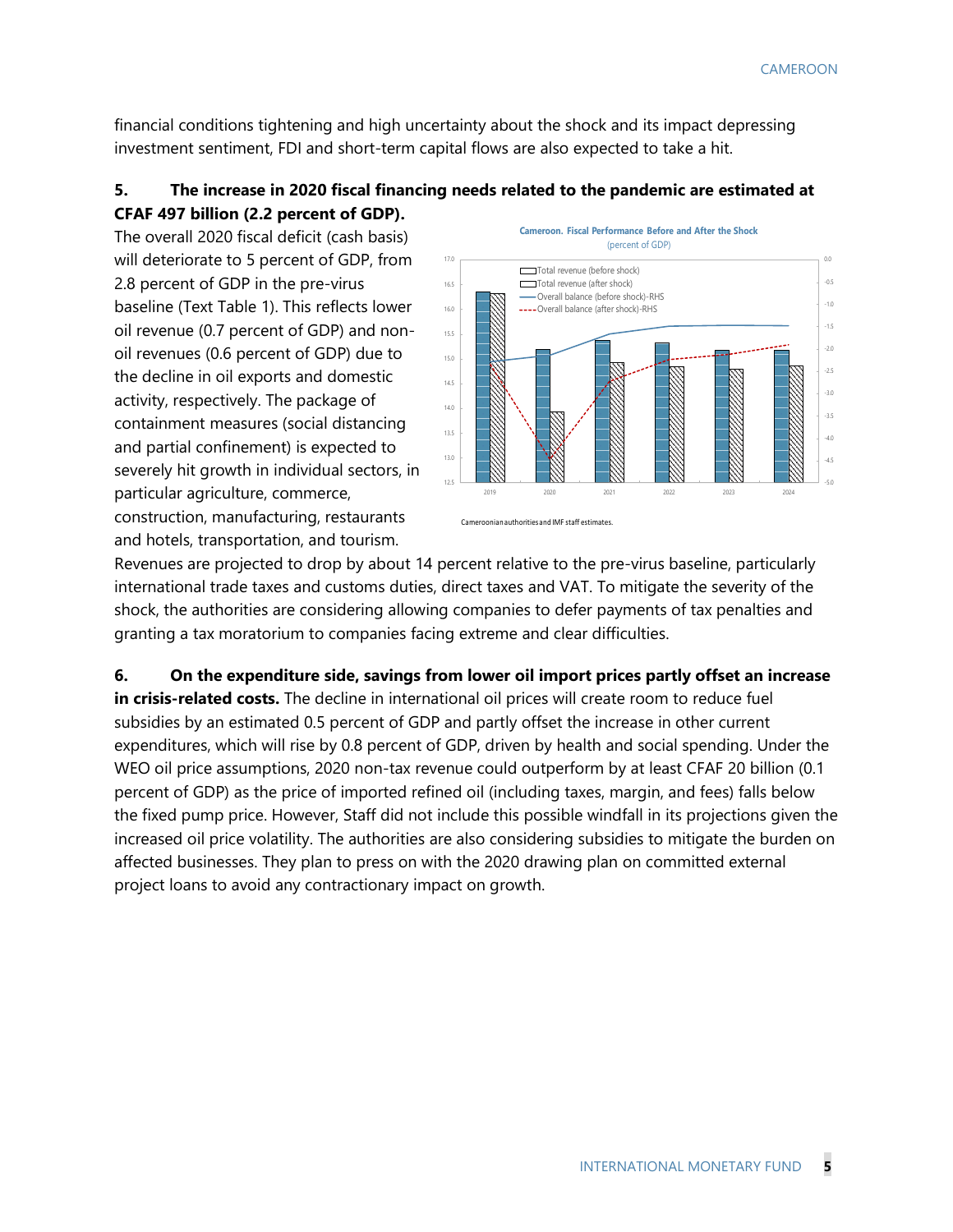#### **Text Table 2. Cameroon: COVID-19 Financing Needs in 2020**

External financing need in 2020

#### Fiscal financing need in 2020

|                                                        | <b>CFAF</b><br>billions | Percent of<br>GDP |                                                     | CFAF<br>billions | Percent of<br>GDP |
|--------------------------------------------------------|-------------------------|-------------------|-----------------------------------------------------|------------------|-------------------|
| <b>Total revenue and grants</b>                        | 3,152                   | 13.9              | <b>Current account balance</b>                      | $-1,280$         | $-5.7$            |
| Oil sector revenue                                     | 267                     | 1.2               | Trade balance                                       | $-765$           | $-3.4$            |
| Non-oil sector revenue                                 | 2,784                   | 12.3              | Exports, goods                                      | 2,229            | 9.9               |
| Total grants                                           | 101                     | 0.4               | Oil exports                                         | 654              | 2.9               |
|                                                        |                         |                   | Non-oil exports                                     | 1,575            | 7.0               |
| <b>Total expenditure</b>                               | 4,162                   | 18.4              | Imports                                             | $-2,994$         | $-13.2$           |
| <b>Current expenditure</b>                             | 2,732                   | 12.1              | Services (net)                                      | $-415$           | $-1.8$            |
| Wages and salaries                                     | 1,064                   | 4.7               | Income (net)                                        | $-367$           | $-1.6$            |
| Goods and services                                     | 821                     | 3.6               | Transfers (net)                                     | 267              | 1.2               |
| Subsidies and transfers                                | 627                     | 2.8               |                                                     |                  |                   |
| Interest                                               | 220                     | 1.0               | Capital and financial account balance               | 616              | 2.7               |
|                                                        |                         |                   | Capital account                                     | 28               | 0.1               |
| <b>Capital expenditure</b>                             | 1,430                   | 6.3               | Financial account                                   | 588              | 2.6               |
| Overall balance (payment order basis)                  | $-1,010$                | $-4.5$            | <b>Overall balance</b>                              | $-664$           | $-2.9$            |
| Overall balance (cash basis)                           | $-1,127$                | $-5.0$            | Overall balance before shock (5th review)           | $-1$             | 0.0               |
| Overall balance (cash basis) before shock (5th review) | $-630$                  | $-2.8$            | Increase in 2019 BEAC GFA (vis-à-vis 5th review) 2/ | 35               | 0.2               |
| Projected increase in financing needs                  | $-497$                  | $-2.2$            | Projected increase in financing needs               | $-628$           | $-2.8$            |
| Financing                                              | 497                     | 2.2               | <b>Financing</b>                                    | 628              | 2.8               |
| External financing (increase +)                        | $-25$                   | $-0.1$            | Increase in non-IMF budget support (AfDB) 1/        | 53               | 0.2               |
| Deposit accumulation (increase - )                     | 60                      | 0.3               | Prospective exceptional financing                   | 410              | 1.8               |
| Increase in non-IMF budget support (AfDB) 1/           | 53                      | 0.2               | IMF-RCF                                             | 136              | 0.6               |
| Prospective exceptional financing                      | 410                     | 1.8               | Non-IMF                                             | 274              | 1.2               |
| IMF-RCF                                                | 136                     | 0.6               | BEAC Gross Foreign Assets (increase - )             | 165              | 0.7               |
| Non-IMF                                                | 274                     | 1.2               |                                                     |                  |                   |
| Sources: Cameroon authorities: and staff calculations  |                         |                   |                                                     |                  |                   |

Sources:

1/ The disbursement of the AfDB budget support loan was moved from 2019 to early 2020.

2/ The actual 2019 BEAC gross foreign assets (GFA) turned out higher than the 5th review projection by CFAF 35 billion

**7. Budget support through the proposed RCF will cover less than a third of the financing needs and is expected to catalyze additional support from IFIs.** The proposed access of 60 percent of quota (CFAF 136 billion) represents 33 percent of the estimated residual external financing gap of CFAF 410 billion, after taking into account a projected slight drop in external disbursements (CFAF 25 billion), a decumulation of government deposits at the BEAC of CFAF 60 billion, and a shift of some budget support from 2019 to 2020 in the amount of CFAF 53 billion (Text Table 2). On the external side, the BEAC gross foreign assets are projected to decline by CFAF 165 billion (US \$280 million) compared to projections at the 5<sup>th</sup> review. The authorities are also expected to receive additional support from other donors (World Bank, AfDB, France, BCEAC) which should fill some of the remaining needs (CFAF 274 billion). Cameroon could also unlock potential financing by taking advantage of its eligibility to the G20 debt moratorium. Any remaining needs would need to be covered through policy adjustment.

**8. Downside external and domestic risks to the baseline are relatively high.** The global outlook (G-RAM) accounts for several downside external risks including a more severe Covid-19 pandemic causing widespread and prolonged disruptions to economic activity both directly, through global trade and supply chain spillovers, and via confidence effects on financial markets and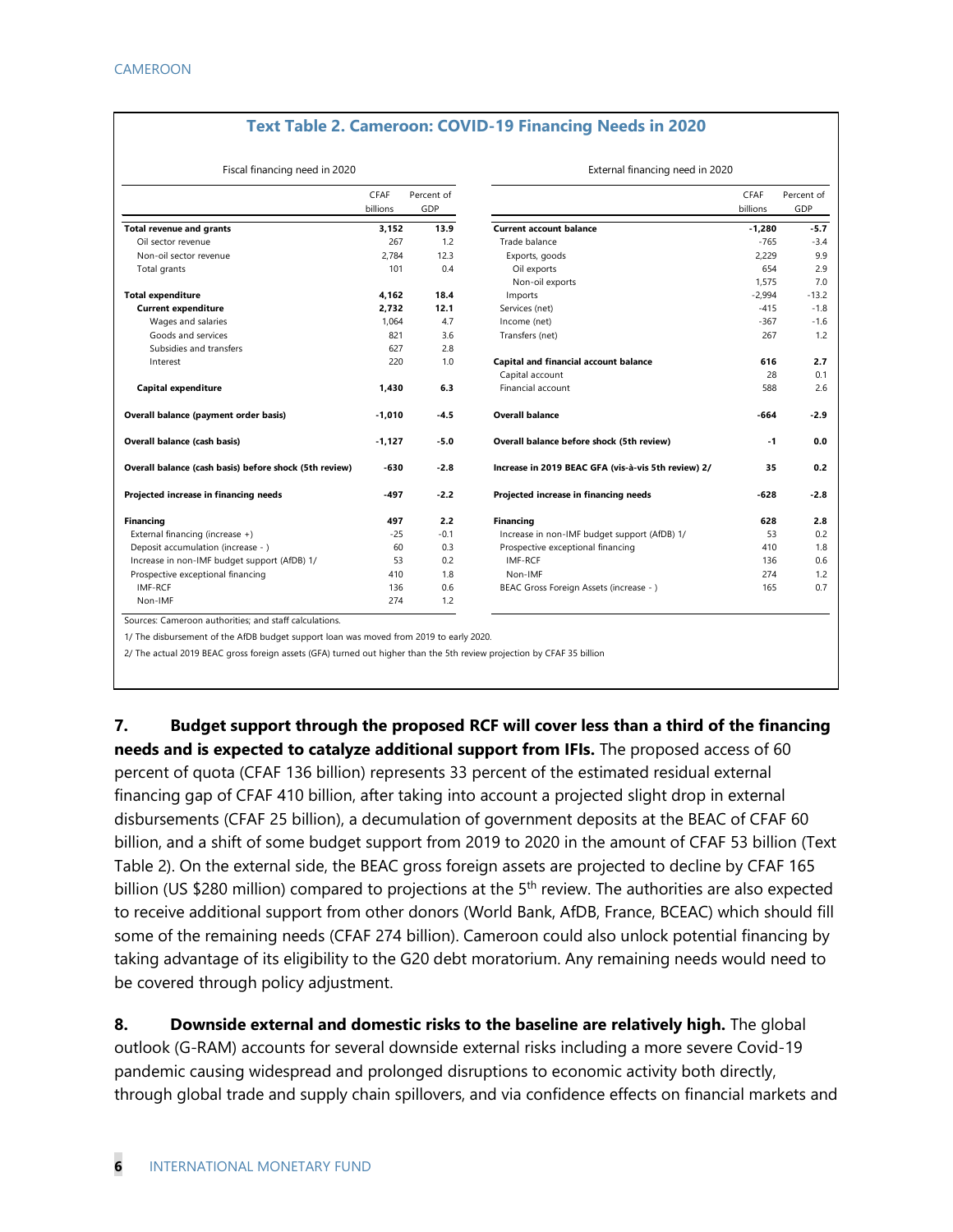investment. The global economic outlook is grounded on the temporary nature of the pandemic and the beginning of a recovery from the second half of 2020. Additionally, large swings in energy prices constitute an increased source of risks, especially with uncertainty in the OPEC+ alliance. Domestically, a significant expansion of the local outbreak of the Covid-19 pandemic or a more persistent impact of the shock, could have sizeable effects on Cameroon, inflicting casualties and sharper fall of economic growth, with sizeable additional financing needs. Socio-political tensions as well as fiscal, financial and debt sustainability risks related to SOEs such as a failure to turnaround SONARA's performance, could curtail the authorities' ability to accommodate a local outbreak of the pandemic. If downside risks materialize, the authorities would likely need to identify additional measures to ensure that debt is sustainable.

### **POLICY ISSUES**

*The authorities' immediate priority is to stop the expansion of the pandemic and limit its humanitarian, economic, and financial impact. Beyond this short-term objective, the government remains committed to its medium-term reform agenda after the crisis passes.* 

#### **9. The government of Cameroon is taking steps to limit the spread of the pandemic and alleviate its socio-economic impact.**

- A Preparedness and Response Plan envisages increased health spending to ensure adequate infection prevention and control and improved case management. The plan aims to (i) strengthen epidemiological surveillance through mass screening; (ii) improve the provision of medical care to positive cases by upgrading hospitals' technical capacities and supply of medications; (iii) mitigate the community spread of Covid-19 through social distancing; (iv) improve the coordination of Covid-19 measures. The plan's total cost is estimated at CFAF 58 billion (text table below).
- Measures to mitigate the negative financial impact of the COVID-19 pandemic on the most vulnerable include strengthening existing social safety nets and providing support to affected businesses and households. The measures will be spelled out in a global response plan that is currently under preparation.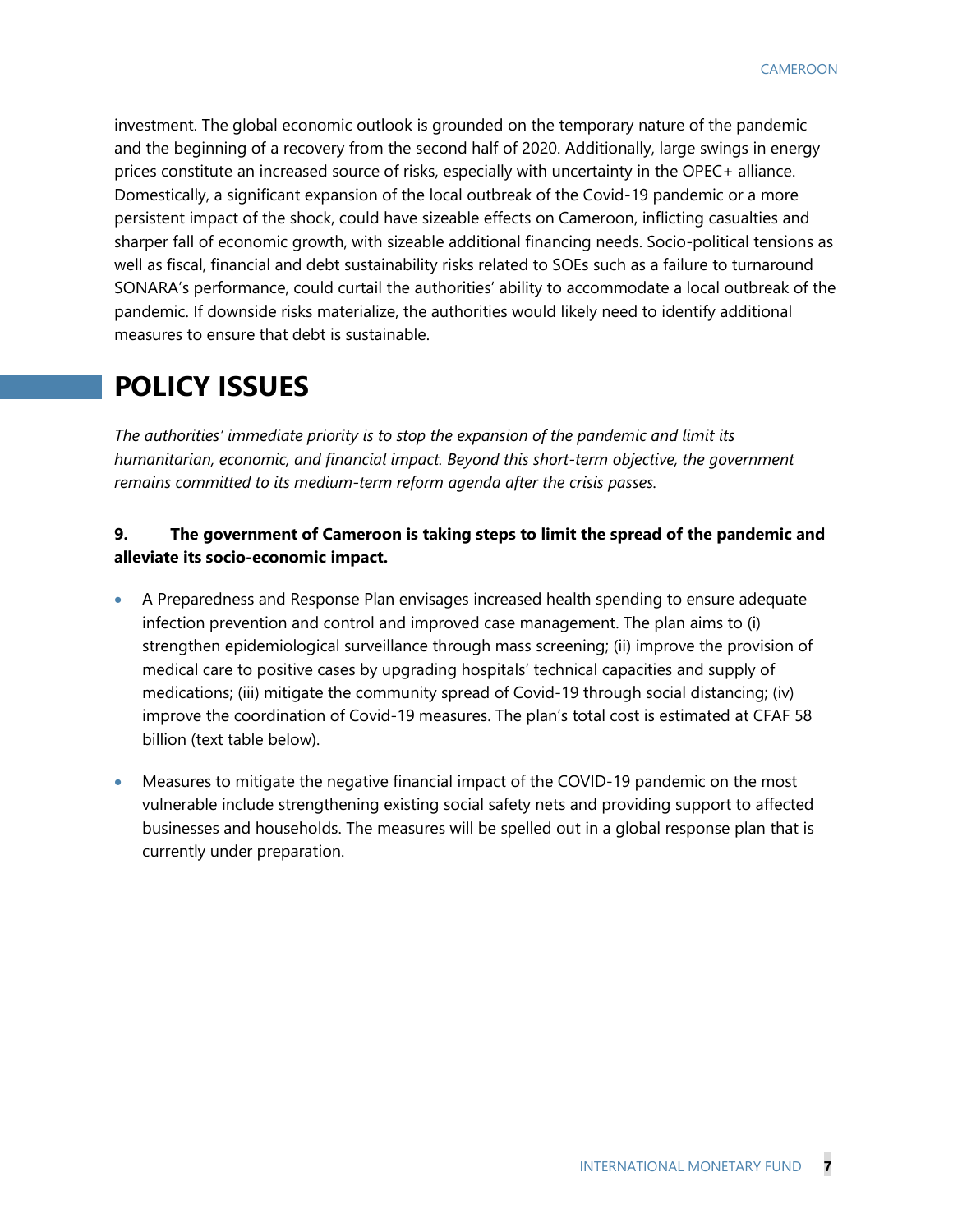| <b>Operational Axes</b>       | <b>Cost (CFAF billion)</b> |
|-------------------------------|----------------------------|
| Active case finding           | 174                        |
| Management of confirmed cases | 34.0                       |
| Social regulation             | 5.5                        |
| Governance and accountability | 1.5                        |

**10. The authorities intend to mitigate the significant revenue loss in 2020 from the Covid-19 pandemic.** Although the expected bounce-back of economic activity in 2021 will help, the government is committed to support work on tax and customs administrations in order to limit revenue losses and support hard-hit taxpayers, notably by:

- Facilitating e-filing and payment obligations by expanding on-line/web services to taxpayers;
- Offering extended payment arrangements to enterprises that are experiencing cash flow problems;
- Establishing "mobile payment" options for tax and non-tax payments;
- Ensuring continuity of trade processing and sufficient on-site presence/control by customs to protect revenue and the borders;
- Designing and implementing simplified and (very) quick release procedures to clear goods deemed necessary for immediate critical needs;
- Strengthening in 2021 the collection of deferred tax penalties and payments under moratorium from 2020 by signing and enforcing a protocol specifying the deadlines by which payments will have to be made.

**11. The regional central bank (BEAC) Monetary Policy Committee (CPM) recently announced a package of monetary easing measures:** The BEAC loosened its monetary policy stance, narrowed its interest rate corridor, increased its liquidity provision, and widened the range of private financial instruments accepted as collateral for monetary policy operations. The CPM also encouraged BEAC's management to propose to its Board a reduction in haircuts applicable to public securities and private instruments accepted as collateral for refinancing operations, and to postpone by one year principal repayment of consolidated central bank's credits to member states. Likewise, the CPM recalled that the BEAC made available to the Development Bank of the Central African States (BDEAC) a financing line of FCFA 90 billion to finance public investment projects and invited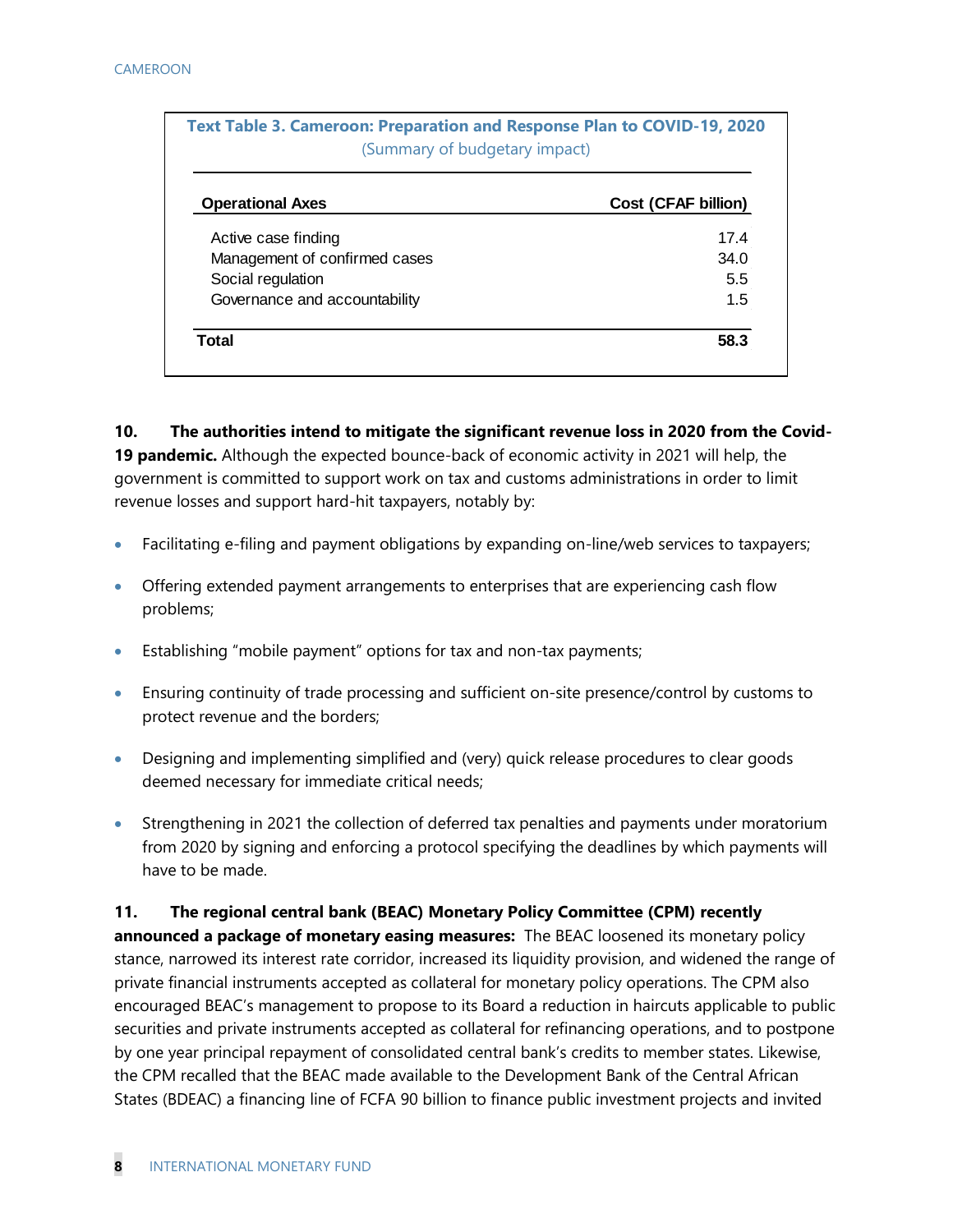the latter to make use of it. The CPM also recommended that banks ensure continuity of financial services, including provision of cash through ATMs, strengthen operations of remote banking and reduce banking services costs. The banking association of Cameroon has also taken the initiative for banks to maintain short term credits to the real economy but expects that the government will not increase domestic arrears.

**12. The government is considering measures to manage the medium-term impact of the twin pandemic and terms of trade shocks.** Following the Covid-19 shock, Cameroon has accumulated a small amount of arrears to official and private creditors. The authorities have cleared these arrears. They are actively considering the G20 moratorium on bilateral government loan repayments for lower income countries to tackle the coronavirus pandemic, which could alleviate debt service by up to CFAF100 billion in 2020. They are in discussion with the World Bank about the doubling of its budgetary support to USD200 million. The authorities are actively seeking concessional financing from development partners and are committed to avoid new nonconcessional borrowing. Allowing for new non-concessional borrowing (NCB) would further weaken already compromised debt sustainability, go against the authorities' interest and undermine their efforts to secure the international community's support in an environment in which the G-20 just agreed on debt service suspension on bilateral government loans for low-income countries. The authorities have identified so far about CFAF229 billion of expected financing from development partners (World Bank, AfDB, France, and BDEAC). Efforts to accelerate export diversification while maintaining debt sustainability are also being continued through a range of initiatives with financial and technical support from the World Bank and the EU.

### **FUND SUPPORT UNDER THE RAPID CREDIT FACILITY**

#### **13. Cameroon meets the eligibility requirements for support under the RCF as:**

• Discussions on the sixth review under the ECF and reaching new understandings with the authorities will take additional time given the current uncertainty regarding the duration and scale of the COVID-19 pandemic. Based on partial and preliminary data at least half of the performance criteria and indicative targets for end-December 2019 (test date) have been missed. Given that it is not feasible to complete the last (sixth) review by the expiration of the current arrangement on June 25, 2020, the authorities are requesting that the ECF arrangement be extended to end-September 2020, and the availability date for the sixth review (seventh disbursement) under the ECF arrangement be moved from May 31, 2020 to July 25, 2020. This would allow for an RCF request of 60 percent of quota within the normal PRGT access limits. Given the expected delay in concluding the sixth review and the urgency of BOP needs, support under the RCF is warranted. Cameroon meets the criteria for support under the RCF as it has urgent balance of payments needs that, if not addressed would result in an immediate and severe disruption; the BOP needs are not caused by a withdrawal of donors; and Cameroon lacks capacity to implement a upper credit tranche (UCT) program owing to the urgent nature of its BOP needs.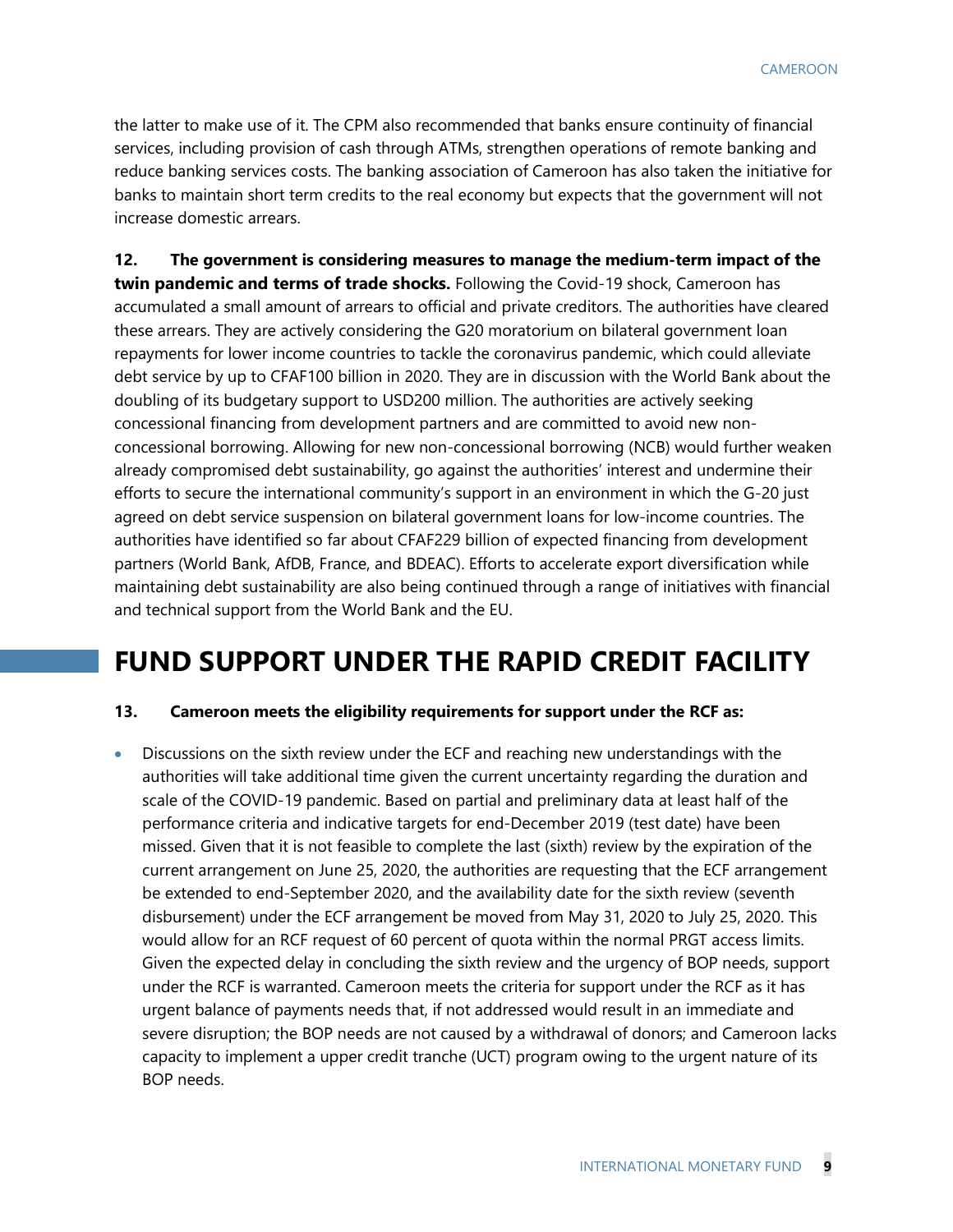- Cameroon is assessed at high risk of debt distress; however debt remains sustainable. The DSA, dated February 2020, showed debt to be sustainable and the updated DSA, incorporating the Covid-19 pandemic shock, suggests that while risks have increased it continues to remain sustainable conditioned on the availability of concessional resources and avoidance of additional NCB (see Annex I).
- Cameroon's capacity to repay the Fund remains strong. A disbursement of 60 percent of quota would result in Fund exposure to Cameroon of 2.3 percent of GDP in 2020 (Table 5). Annual repayments will remain below 0.4 percent of GDP over the 2020-34 period and should peak at 0.3 percent of GDP and 2.1 percent of government revenue in 2026.
- Staff has confidence that the authorities will cooperate with the Fund and pursue economic policies appropriate for addressing the impact of the virus, based on the country's track record of economic policies and relations with the Fund. The authorities have committed to ensure that the financial assistance received will be subject to the application of budgetary procedures and controls, including audits in strict compliance with the provisions of the Law on the Code for Transparency and Good Governance in Public Finance Management in Cameroon and the Law on the Financial Regime for the Government and Other Public Entities, all enacted in July 2018 under the ECF-supported program.
- Cameroon has an existing ECF arrangement approved on June 26, 2017, with an access level of 175 percent of quota. Access of 60 percent of quota, together with a rephasing of the availability date of the final 20 percent of quota disbursement of the sixth and final review beyond July 25, 2020, would place Cameroon at 100 percent of quota annual access normal limit and below 300 percent of the cumulative three years limit.

**14. Resources will be channeled to the Treasury by the BEAC.** RCF disbursements will be disbursed to the BEAC and be on-lent to the government to provide urgent budgetary financing. The BEAC has implemented most recommendations from the 2017 safeguards assessment. In particular, the alignment of the BEAC's secondary legal instruments with its Charter was recently concluded, and work is advancing as planned on the full transition to IFRS for FY 2019.

### **STAFF APPRAISAL**

**15. Cameroon is being adversely affected by the Covid-19 pandemic.** Externally, Cameroon is exposed to demand and supply shocks due to the slowdown of major trading partners (China and Europe) and falling commodity prices. Domestically, containment efforts to slow the number of Covid-19 cases, which have increased rapidly since March 6, 2020, are expected to further slow growth and widen the fiscal and balance of payment deficits. The health system is weak and unprepared to face a major outbreak.

**16. Urgent financing needs are emerging as a consequence of the pandemic and the deterioration of terms of trade.** The Covid-19-related financing needs in 2020 are estimated at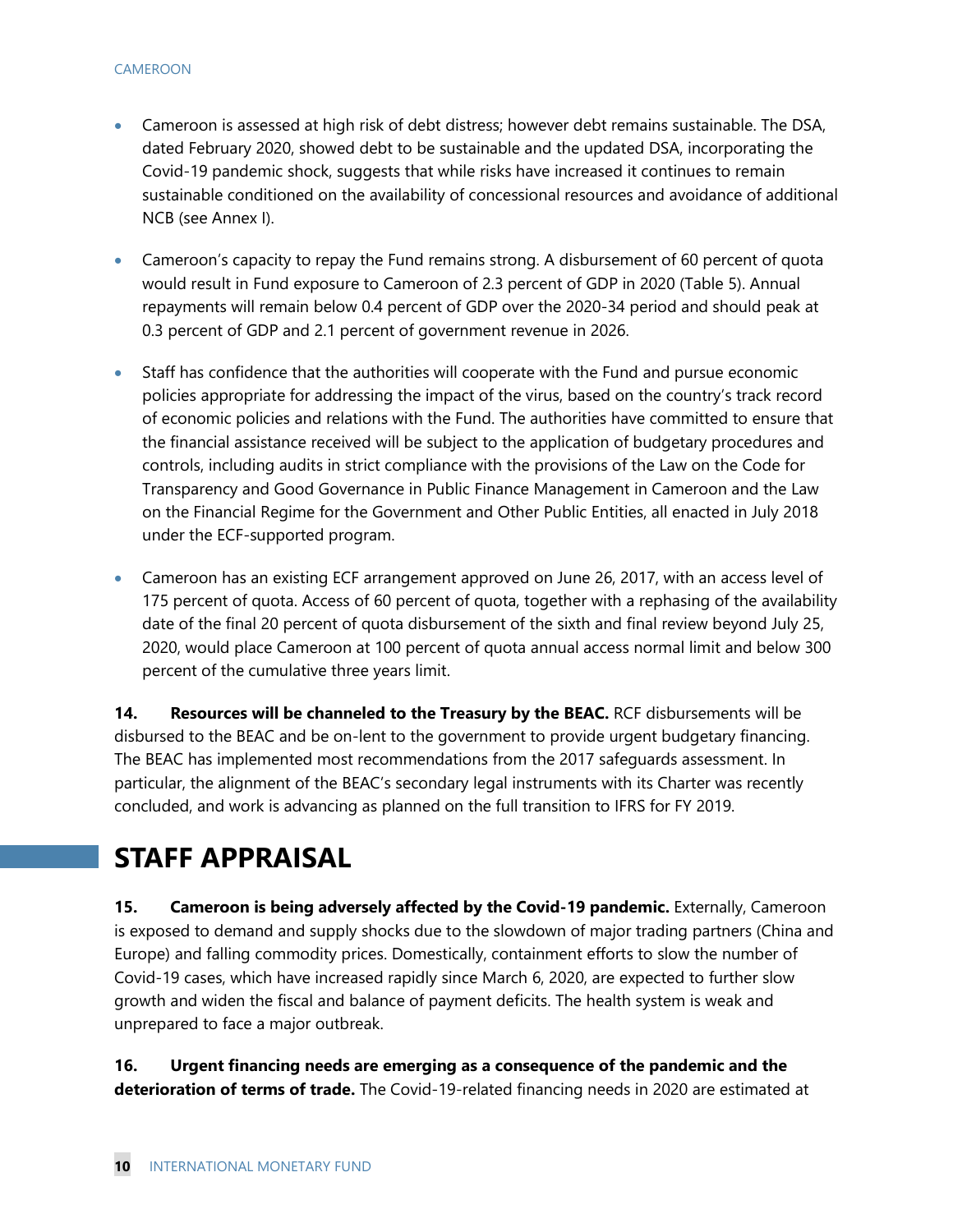CFAF 497 billion (2.2 percent of GDP). After taking into account already secured financing and some drawdown of government deposits at the BEAC, the residual needs should reach CFAF 410 billion (1.8 percent of GDP).

**17. Staff supports the authorities' priorities to mitigate the humanitarian and economic impact of the pandemic.** Staff welcomes the government's resolve to implement its preparedness and response plan against the pandemic, with technical and financial support from its development partners. Efforts to prevent a collapse in revenue collection through various measures should be scaled up and measures to mitigate the negative financial impact of the COVID-19 pandemic on the private sector, which could include strengthening social safety nets, subsidizing basic medications, and providing support to affected companies should be effectively implemented.

**18. Given limited buffers, staff supports the authorities' request for financial assistance under the Rapid Credit Facility (RCF) equivalent to 60 percent of quota (SDR 165.6 million or 0.6 percent of GDP), extension of the arrangement and rephasing of access.** The funds will be provided to the government under the RCF exogenous shock window in the form of budget support to help close the BoP financing gap. Staff assesses that Cameroon meets the eligibility requirements for the RCF. Public debt is sustainable—contingent on identifying sufficient concessional resources to close the identified financing gaps and avoiding additional NCB—and there is adequate capacity to repay the Fund. Staff supports the authorities' request for extension of the arrangement under the ECF with rephasing of access, which would provide sufficient time to conclude the discussions and complete the sixth and final review when conditions return to normal.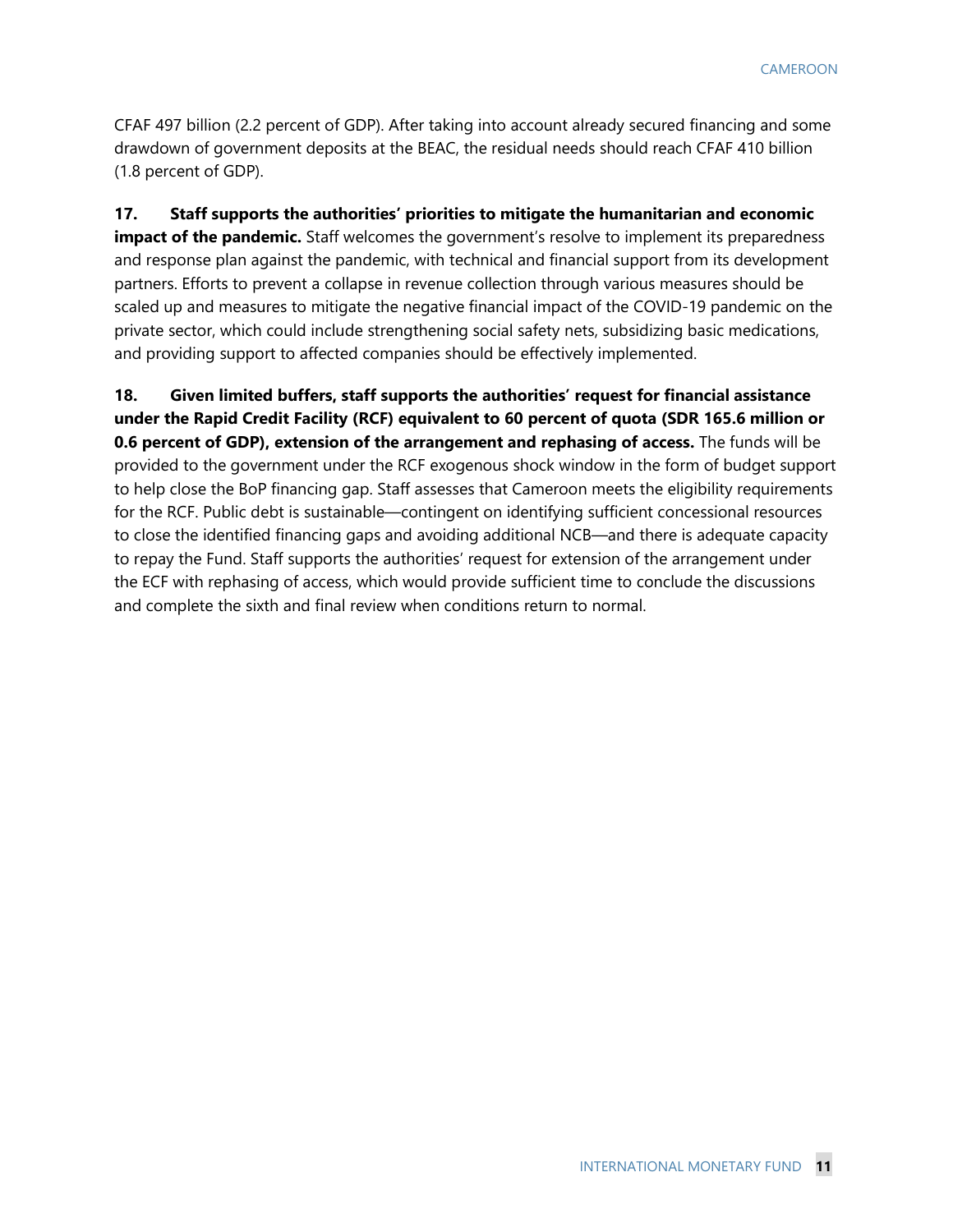### **Table 1. Cameroon: Selected Economic and Financial Indicators, 2018–25**

(CFAF billion, unless otherwise indicated)

|                                                                          | 2018       | 2019<br>5th Rev. | Proj.      | 2020<br>5th Rev.                                       |               | 2021       | 2022       | 2023         | 2024       | 2025       |
|--------------------------------------------------------------------------|------------|------------------|------------|--------------------------------------------------------|---------------|------------|------------|--------------|------------|------------|
|                                                                          |            |                  |            | (Annual percentage change, unless otherwise indicated) | Proj          | Proj.      | Proj.      | Proj         | Proj       | Proj.      |
| <b>National account and prices</b>                                       |            |                  |            |                                                        |               |            |            |              |            |            |
| GDP at constant prices                                                   | 4.1        | 3.9              | 3.7        | 3.8                                                    | $-1.2$        | 4.5        | 4.4        | 4.5          | 5.0        | 5.2        |
| Oil GDP at constant prices                                               | $-2.7$     | 6.0              | 4.3        | 0.5                                                    | $-5.4$        | 1.0        | $-4.2$     | $-6.3$       | $-6.6$     | $-5.7$     |
| Non-Oil GDP at constant prices                                           | 4.4        | 3.8              | 3.7        | 4.0                                                    | $-1.0$        | 4.7        | 4.8        | 5.0          | 5.5        | 5.6        |
| GDP deflator                                                             | 1.6        | 1.7              | 1.8        | 1.9                                                    | 0.9           | 2.3        | 1.8        | 1.6          | 1.6        | 1.7        |
| Nominal GDP (at market prices, CFAF billions)                            | 21,493     | 22,714           | 22,690     | 24,022                                                 | 22,615        | 24,181     | 25,706     | 27,300       | 29,142     | 31,196     |
| Oil                                                                      | 1.000      | 959              | 937        | 903                                                    | 514           | 552        | 583        | 547          | 500        | 471        |
| Non-Oil                                                                  | 20,493     | 21,755           | 21,753     | 23,118                                                 | 22,101        | 23,628     | 25,123     | 26,753       | 28,642     | 30,725     |
| Consumer prices (average)                                                | 1.1        | 2.4              | 2.5        | 2.4                                                    | 2.8           | 2.3        | 2.1        | 2.0          | 2.0        | 2.0        |
| Consumer prices (eop)                                                    | 2.0        | 2.8              | 2.4        | 2.0                                                    | 2.4           | 2.1        | 2.0        | 2.0          | 2.0        | 2.0        |
| <b>External trade</b>                                                    |            |                  |            |                                                        |               |            |            |              |            |            |
| Export volume                                                            | $-0.9$     | 4.1              | 3.8        | 4.1                                                    | $-4.0$        | 8.5        | 6.7        | 6.7          | 7.0        | 7.6        |
| Oil sector                                                               | $-16.7$    | 16.5             | 14.8       | 0.5                                                    | $-5.7$        | 1.6        | $-4.2$     | $-6.3$       | $-6.6$     | $-4.7$     |
| Non-oil sector                                                           | 2.5        | 1.9              | 1.9        | 4.9                                                    | $-3.7$        | 9.8        | 8.7        | 8.8          | 8.9        | 9.0        |
| Import volume                                                            | 7.0        | 7.9              | 7.8        | 3.8                                                    | $-2.5$        | 6.8        | 3.1        | 4.3          | 5.7        | 5.7        |
| Nominal effective exchange rate (depreciation -)                         | 2.7        | Щ,               |            |                                                        | $\cdots$      |            | $\cdots$   | $\cdots$     | $\cdots$   | $\ddotsc$  |
| Real effective exchange rate (depreciation -)                            | 0.6        | Щ,               | <br>       | $\ddotsc$<br>$\ddotsc$                                 | $\cdots$      | $\cdots$   | $\cdots$   |              | $\cdots$   | $\cdots$   |
| Terms of trade                                                           | 1.7        | 1.7              | 1.5        | $-2.7$                                                 | $-16.2$       | 3.0        | $-2.2$     | $-1.6$       | $-0.5$     | $-2.8$     |
| Export price index                                                       | 8.9        | 1.8              | 1.4        | $-2.4$                                                 | $-23.6$       | 2.7        | $-0.5$     | $-0.9$       | $-1.1$     | $-2.1$     |
| Non-oil export price index                                               | $-3.5$     | $-1.0$           | $-0.7$     | $-1.5$                                                 | $-12.4$       | 0.6        | $-2.7$     | $-1.3$       | $-0.7$     | $-1.0$     |
| Import price index                                                       | 7.1        | 0.1              | $-0.1$     | 0.4                                                    | $-8.8$        | $-0.3$     | 1.7        | 0.7          | $-0.6$     | 0.8        |
|                                                                          |            |                  |            |                                                        |               |            |            |              |            |            |
| <b>Money and credit</b><br>Broad money (M2)                              | 9.8        | 7.1              | 6.0        | 7.2                                                    | $-1.8$        | 6.9        | 6.3        | 6.2          | 6.7        | 8.0        |
|                                                                          |            |                  |            |                                                        |               |            |            |              |            |            |
| Net foreign assets 1/                                                    | 2.3<br>7.5 | 0.7<br>6.4       | 5.5<br>0.5 | 1.3<br>5.9                                             | $-6.2$<br>4.4 | 0.9<br>6.0 | 3.1        | 2.2          | 2.4<br>4.3 | 2.7        |
| Net domestic assets 1/                                                   | 4.6        | 2.7              | 1.4        | 3.8                                                    | $-2.7$        | 5.0        | 3.2<br>5.0 | 4.0<br>5.9   | 6.8        | 5.2<br>8.7 |
| Domestic credit to the private sector                                    |            |                  |            |                                                        |               |            |            |              |            |            |
| <b>Savings and investments</b>                                           |            |                  |            | (Percent of GDP, unless otherwise indicated)           |               |            |            |              |            |            |
| Gross national savings                                                   | 26.2       | 25.8             | 25.7       | 25.7                                                   | 22.5          | 25.2       | 26.4       | 27.2         | 28.5       | 29.9       |
| Gross domestic investment                                                | 29.8       | 29.4             | 29.4       | 29.3                                                   | 28.2          | 29.8       | 30.1       | 30.7         | 31.6       | 32.9       |
| Public investment                                                        | 6.9        | 6.3              | 6.3        | 6.2                                                    | 6.3           | 6.5        | 6.2        | 6.2          | 6.2        | 6.1        |
| Private investment                                                       | 23.0       | 23.1             | 23.1       | 23.1                                                   | 21.8          | 23.3       | 23.9       | 24.5         | 25.4       | 26.8       |
|                                                                          |            |                  |            |                                                        |               |            |            |              |            |            |
| <b>Central government operations</b><br>Total revenue (including grants) | 16.1       | 16.4             | 16.3       | 15.2                                                   | 13.9          | 14.9       | 14.9       | 14.8         | 14.9       | 15.0       |
| Oil revenue                                                              | 2.3        | 2.3              | 2.3        | 1.8                                                    | 1.2           | 1.4        | 1.2        | 1.1          | 0.9        | 0.8        |
|                                                                          | 13.3       |                  | 13.6       | 12.9                                                   | 12.3          | 13.1       | 13.2       |              | 13.6       | 13.9       |
| Non-oil revenue<br>Non-oil revenue (percent of non-oil GDP)              | 14.0       | 13.6<br>14.2     | 14.2       | 13.4                                                   | 12.6          | 13.4       | 13.5       | 13.4<br>13.6 | 13.8       | 14.1       |
| Total expenditure                                                        | 18.5       | 18.6             | 18.7       | 17.3                                                   | 18.4          | 17.6       | 17.1       | 16.9         | 16.8       | 16.6       |
| Overall fiscal balance (payment order basis)                             |            |                  |            |                                                        |               |            |            |              |            |            |
| <b>Excluding grants</b>                                                  | $-2.9$     | $-2.7$           | $-2.8$     | $-2.6$                                                 | $-4.9$        | $-3.1$     | $-2.6$     | $-2.5$       | $-2.2$     | $-1.9$     |
| Including grants                                                         | $-2.5$     | $-2.3$           | $-2.3$     | $-2.1$                                                 | $-4.5$        | $-2.7$     | $-2.2$     | $-2.1$       | $-1.9$     | $-1.5$     |
| Overall fiscal balance (cash basis)                                      |            |                  |            |                                                        |               |            |            |              |            |            |
|                                                                          | $-3.7$     | $-3.6$           | $-3.4$     | $-3.0$                                                 | $-5.4$        | $-3.8$     | $-3.0$     | $-2.7$       | $-2.3$     | $-1.9$     |
| <b>Excluding grants</b><br>Including grants                              | $-3.3$     | $-3.2$           | $-2.9$     | $-2.6$                                                 | $-5.0$        | $-3.4$     | $-2.6$     | $-2.3$       | $-2.0$     | $-1.6$     |
|                                                                          |            |                  |            |                                                        |               |            |            |              |            |            |
| Non-oil primary balance (payment basis, percent of non-                  |            |                  |            |                                                        |               |            |            |              |            |            |
| oil GDP)                                                                 | $-4.1$     | $-3.9$           | $-3.9$     | $-3.2$                                                 | $-4.8$        | $-3.2$     | $-2.5$     | $-2.3$       | $-2.0$     | $-1.5$     |
| <b>External sector</b>                                                   |            |                  |            |                                                        |               |            |            |              |            |            |
| Current account balance                                                  |            |                  |            |                                                        |               |            |            |              |            |            |
| <b>Excluding official grants</b>                                         | $-4.0$     | $-4.1$           | $-4.2$     | $-4.1$                                                 | $-6.2$        | $-5.1$     | $-4.2$     | $-3.8$       | $-3.5$     | $-3.4$     |
| Including official grants                                                | $-3.6$     | $-3.6$           | $-3.7$     | $-3.6$                                                 | $-5.7$        | $-4.6$     | $-3.7$     | $-3.4$       | $-3.1$     | $-3.1$     |
| <b>Public debt</b>                                                       |            |                  |            |                                                        |               |            |            |              |            |            |
| Stock of public debt                                                     | 39.5       | 40.8             | 40.9       | 40.8                                                   | 45.5          | 45.2       | 44.7       | 44.1         | 43.2       | 41.7       |
| Of which: external debt                                                  | 28.6       | 30.5             | 30.4       | 30.6                                                   | 34.3          | 34.8       | 34.8       | 34.2         | 33.2       | 32.2       |

Sources: Cameroonian authorities; and IMF staff estimates and projections using updated nominal GDP.

1/ Percent of broad money at the beginning of the period.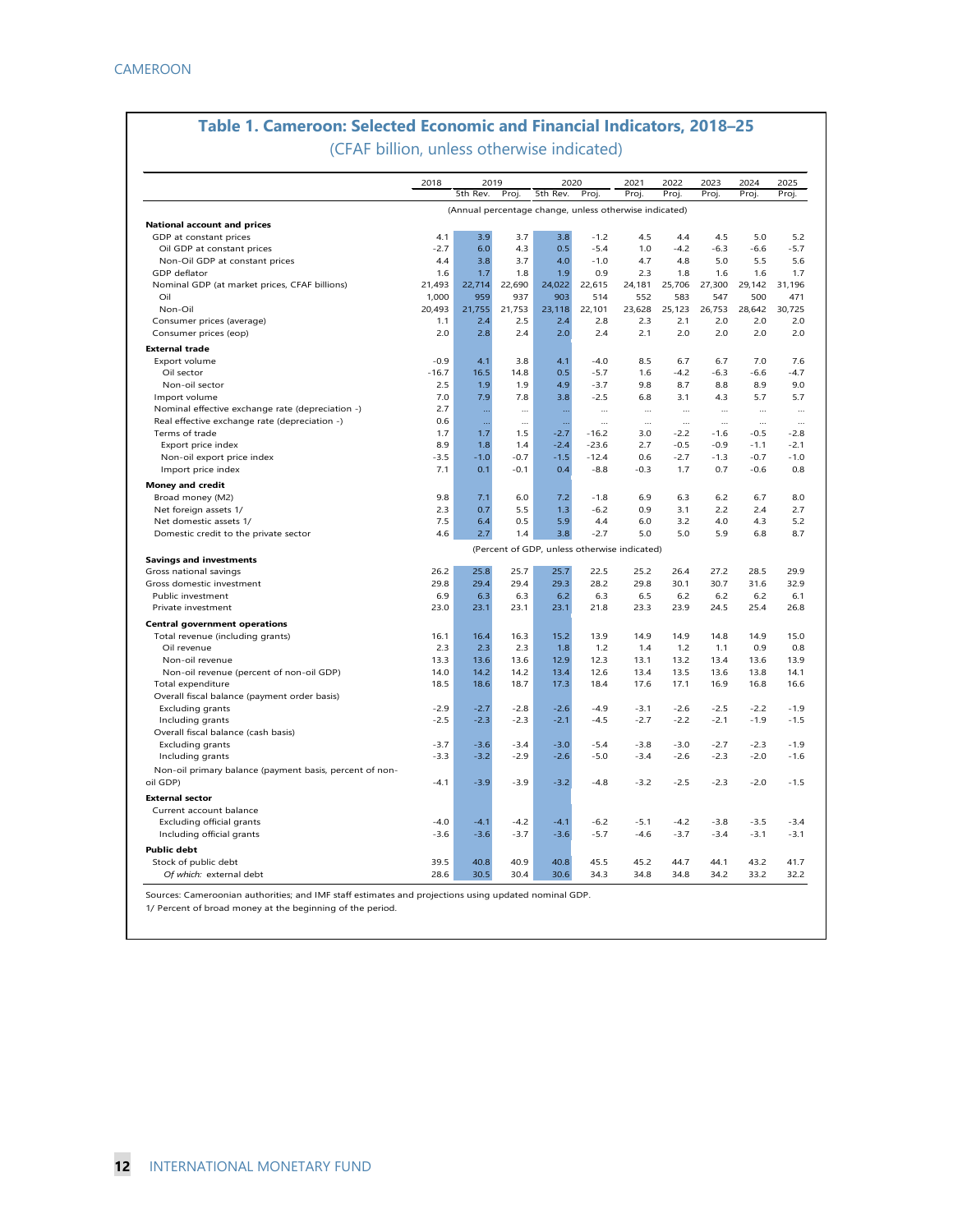| Table 2a. Cameroon: Central Government Operations, 2018-25  | (CFAF billion, unless otherwise indicated) |                 |             |                |              |                            |                |                     |                |                     |
|-------------------------------------------------------------|--------------------------------------------|-----------------|-------------|----------------|--------------|----------------------------|----------------|---------------------|----------------|---------------------|
|                                                             | 2018                                       | 2019            |             | 2020           |              | 2021                       | 2022           | 2023                | 2024           | 2025                |
|                                                             |                                            | 5th Rev.        | Proj.       | 5th Rev.       | Proj.        | Proj.                      | Proj.          | Proj.               | Proj.          | Proj.               |
| <b>Total revenue and grants</b>                             | 3,451                                      | 3,716           | 3,704       | 3,651          | 3,152        | 3,610                      | 3,818          | 4,040               | 4,333          | 4,692               |
| Total revenue                                               | 3,365                                      | 3,616           | 3,604       | 3,548          | 3,051        | 3,507                      | 3,712          | 3,946               | 4,239          | 4,597               |
| Oil sector revenue                                          | 500                                        | 532             | 520         | 443            | 267          | 331                        | 316            | 296                 | 274            | 254                 |
| Non-oil sector revenue                                      | 2,864                                      | 3,084           | 3,084       | 3,105          | 2,784        | 3,176                      | 3,397          | 3,651               | 3,965          | 4,344               |
| Direct taxes                                                | 643                                        | 768             | 768         | 732            | 659          | 757                        | 806            | 859                 | 920            | 1,015               |
| Special tax on petroleum products                           | 128                                        | 123             | 123         | 131            | 131          | 147                        | 155            | 162                 | 179            | 197                 |
| Other taxes on goods and services                           | 1,497                                      | 1,614           | 1,614       | 1,599          | 1,433        | 1,612                      | 1,735          | 1,883               | 2,026          | 2,202               |
| Taxes on international trade<br>Non-tax revenue             | 406<br>191                                 | 397<br>182      | 397<br>182  | 431<br>212     | 388<br>172   | 468<br>192                 | 490<br>211     | 509<br>239          | 556<br>284     | 605<br>325          |
| Total grants                                                | 86.7                                       | 100             | 100         | 102            | 101          | 103                        | 105            | 94                  | 94             | 94                  |
| Projects                                                    | 38                                         | 28              | 28          | 29             | 28           | 30                         | 32             | 34                  | 36             | 39                  |
| Other (debt relief)                                         | 48                                         | 72              | 72          | 73             | 73           | 73                         | 73             | 60                  | 58             | 55                  |
| <b>Total expenditure</b>                                    | 3,986                                      | 4,235           | 4,235       | 4,163          | 4,162        | 4,268                      | 4,392          | 4,619               | 4,888          | 5,175               |
| Current expenditure                                         | 2,485                                      | 2,731           | 2,731       | 2,667          | 2,732        | 2,716                      | 2,817          | 2,952               | 3,108          | 3,263               |
| Wages and salaries                                          | 1,007                                      | 1,012           | 1,012       | 1,064          | 1,064        | 1,109                      | 1,136          | 1,195               | 1,229          | 1,293               |
| Goods and services                                          | 733                                        | 802             | 802         | 786            | 821          | 786                        | 800            | 852                 | 912            | 949                 |
| Subsidies and transfers                                     | 547                                        | 717             | 717         | 597            | 627          | 581                        | 618            | 652                 | 697            | 740                 |
| Interest                                                    | 199                                        | 200             | 200         | 220            | 220          | 241                        | 263            | 253                 | 270            | 281                 |
| External                                                    | 151                                        | 152             | 152         | 170            | 170          | 197                        | 218            | 218                 | 233            | 247                 |
| Domestic                                                    | 48                                         | 48              | 48          | 50             | 50           | 44                         | 45             | 35                  | 37             | 33                  |
| Capital expenditure                                         | 1,474                                      | 1,429           | 1,429       | 1,496          | 1,430        | 1,571                      | 1,595          | 1,687               | 1,796          | 1,912               |
| Domestically financed investment                            | 674                                        | 604             | 604         | 654            | 614          | 699                        | 694            | 752                 | 768            | 821                 |
| Foreign-financed investment                                 | 749                                        | 775             | 775         | 796            | 770          | 823                        | 850            | 880                 | 969            | 1,027               |
| Rehabilitation and participation                            | 50                                         | 50              | 50          | 46             | 46           | 49                         | 52             | 56                  | 59             | 64                  |
| Net lending                                                 | 27                                         | 76              | 76          | $\overline{0}$ | $\mathbf 0$  | $-20$                      | $-20$          | $-20$               | $-16$          | $\mathbf 0$         |
| <b>Overall balance (payment order basis)</b>                |                                            |                 |             |                |              |                            |                |                     |                |                     |
| <b>Excluding grants</b>                                     | $-621$                                     | $-619$          | $-631$      | $-615$         | $-1,111$     | $-761$                     | $-680$         | $-673$              | $-649$         | $-577$              |
| Including grants                                            | $-535$                                     | $-519$          | $-531$      | $-513$         | $-1,010$     | $-658$                     | $-575$         | $-579$              | $-555$         | $-483$              |
| <b>CEMAC</b> reference fiscal balance                       | $-629$                                     | $-666$          | $-666$      | $-535$         | $-885$       | $-614$                     | $-559$         | -600                | $-543$         | -466                |
| <b>Adjustment to cash basis</b>                             | $-174$                                     | $-204$          | $-136$      | $-117$         | $-117$       | $-155$                     | $-83$          | $-55$               | $-17$          | $-17$               |
| Unexecuted payment orders (-=reduction)                     | $-96$                                      | $\overline{0}$  | $\mathbf 0$ | $\mathbf{O}$   | $\mathbf 0$  | $\mathbf 0$                | $\mathbf 0$    | $\mathbf 0$         | $\mathbf 0$    | $\mathbf 0$         |
| Floats and arrears $($ - = reduction)                       | $-78$                                      | $-204$          | $-136$      | $-117$         | $-117$       | $-155$                     | $-83$          | $-55$               | $-17$          | $-17$               |
| $o/w$ Arrears ( $-$ = reduction)                            | $-135$                                     | $-110$          | $-43$       | $-65$          | $-65$        | $-35$                      | $\mathbf 0$    | $\mathsf 0$         | $-2$           | $-2$                |
| $o/w$ Floats ( $-$ = reduction)                             | 136                                        | $-55$           | $-55$       | $-52$          | $-43$        | $-70$                      | $-48$          | $-15$               | $-15$          | $-15$               |
| o/w other arrears 1/                                        | $-78$                                      | $-39$           | $-39$       | $\mathbf{O}$   | $-9$         | $-50$                      | $-35$          | $-40$               | $\mathbf 0$    | $\mathbf 0$         |
| Overall balance (cash basis)<br>Excluding grants            | $-795$                                     | $-823$          | $-768$      | $-732$         | $-1,228$     | $-916$                     | $-763$         | $-728$              | -666           | $-594$              |
| Including grants                                            | $-708$                                     | $-723$          | $-668$      | $-630$         | $-1,127$     | $-813$                     | $-658$         | $-634$              | $-572$         | $-500$              |
|                                                             |                                            |                 |             |                |              |                            |                |                     |                |                     |
| Financing<br>External financing, net                        | 710<br>825                                 | 407<br>509      | 417<br>509  | 468<br>465     | 503<br>440   | 553<br>486                 | 477<br>452     | 489<br>337          | 572<br>419     | 500<br>448          |
| Amortization                                                | $-210$                                     | $-343$          | $-343$      | $-302$         | $-302$       | $-307$                     | $-366$         | $-509$              | $-513$         | $-541$              |
| Drawings                                                    | 1,036                                      | 852             | 852         | 767            | 742          | 793                        | 818            | 846                 | 932            | 988                 |
| Domestic financing, net                                     | $-116$                                     | $-101$          | $-92$       | В              | 63           | 66                         | 25             | 153                 | 153            | 52                  |
| Banking system                                              | 246                                        | 50              | 50          | 130            | 190          | 164                        | 87             | 41                  | 42             | 5                   |
| o/w statutory advances from BEAC                            | $\mathbf 0$                                | $\Omega$        | $\mathbf 0$ | $\Omega$       | $\mathsf{O}$ | $\mathsf{O}$               | $\mathbf 0$    | $-58$               | $-58$          | $-58$               |
| Other domestic financing                                    | $-362$                                     | $-151$          | -141        | $-127$         | $-127$       | -98                        | $-62$          | 112                 | 110            | 48                  |
| <b>Financing gap</b>                                        | 0                                          | 316             | 251         | 162            | 625          | 260                        | 181            | 145                 | 0              | 0                   |
| Of which: IMF-ECF                                           |                                            | 45              | 45          | 90             | 90           | 0                          | 0              | 0                   | 0              | $\mathsf{O}\xspace$ |
| Of which: budget support (excl. IMF)                        |                                            | 271             | 206         | 72             | 125          | 0                          | 0              | $\mathsf{O}$        | 0              | $\mathsf{O}\xspace$ |
| AFDB                                                        |                                            | 66              | 0           | $\mathbf{O}$   | 53           | $\mathbf 0$                | 0              | $\mathbf 0$         | 0              | $\mathsf{O}\xspace$ |
| WВ                                                          |                                            | 117             | 117         | 56             | 56           | o                          |                | U                   | υ              | $^{(1)}$            |
| France                                                      |                                            | 66              | 66          | $\mathbf 0$    | $\mathbf 0$  | $\mathsf{O}\xspace$        | 0              | $\mathbf 0$         | 0              | $\mathsf{O}\xspace$ |
| EU                                                          |                                            | 23              | 23          | 16             | 16           | 0                          | 0              | 0                   | 0              | $\mathsf{O}\xspace$ |
| Of which: exceptional financing                             |                                            |                 |             |                | 410          | 260                        | 181            | 145                 | 0              | 0                   |
| Prospective IMF-RCF<br>Other                                |                                            |                 |             |                | 136<br>274   | $\mathsf{O}\xspace$<br>260 | 0<br>181       | $\mathsf{O}$<br>145 | 0<br>0         | 0<br>$\mathbf 0$    |
| <b>Memorandum items:</b>                                    |                                            |                 |             |                |              |                            |                |                     |                |                     |
| Floor of social spending                                    | 657                                        | 711             | 711         |                |              |                            |                |                     |                |                     |
| Primary balance (payment order basis, incl. grants)         | $-336$                                     | $-319$          | $-331$      | $-293$         | $-790$       | $-417$                     | $-312$         | $-326$              | $-285$         | $-202$              |
| Primary balance (cash basis, incl. grants)                  | $-510$                                     | $-523$          | -468        | $-410$         | $-907$       | $-572$                     | $-395$         | $-381$              | $-302$         | $-219$              |
| Non-oil primary balance (payment order basis, incl. grants) | $-836$                                     | $-851$          | $-851$      | $-736$         | $-1,058$     | $-747$                     | $-628$         | $-622$              | $-559$         | $-456$              |
| Non-oil primary balance (cash basis, incl. grants)          | $-1,010$                                   | $-1,055$<br>379 | $-988$      | $-853$<br>262  | $-1,175$     | $-902$<br>174              | $-711$<br>91   | $-677$              | $-576$<br>19   | $-473$              |
| Unpaid government obligations<br>Float                      | 583<br>262                                 | 207             | 446<br>207  | 155            | 329<br>164   | 94                         | 46             | 36<br>31            | 16             | 2<br>1              |
| Arrears                                                     | 146                                        | 36              | 104         | $-29$          | 39           | $\overline{4}$             | $\overline{4}$ | $\overline{4}$      | $\overline{c}$ | $\mathbf 0$         |
| Other arrears 1/                                            | 174                                        | 135             | 135         | 135            | 126          | 76                         | 41             | $\mathbf{1}$        | 1              | $\mathbf{1}$        |
|                                                             |                                            |                 |             |                |              |                            |                |                     |                |                     |

Sources: Cameroonian authorities; and IMF staff estimates and projections with updated nominal GDP.<br>1/ Other arrears include the stock of unstructured debt that is held by CAA and the "floating" domestic debt at the Treasu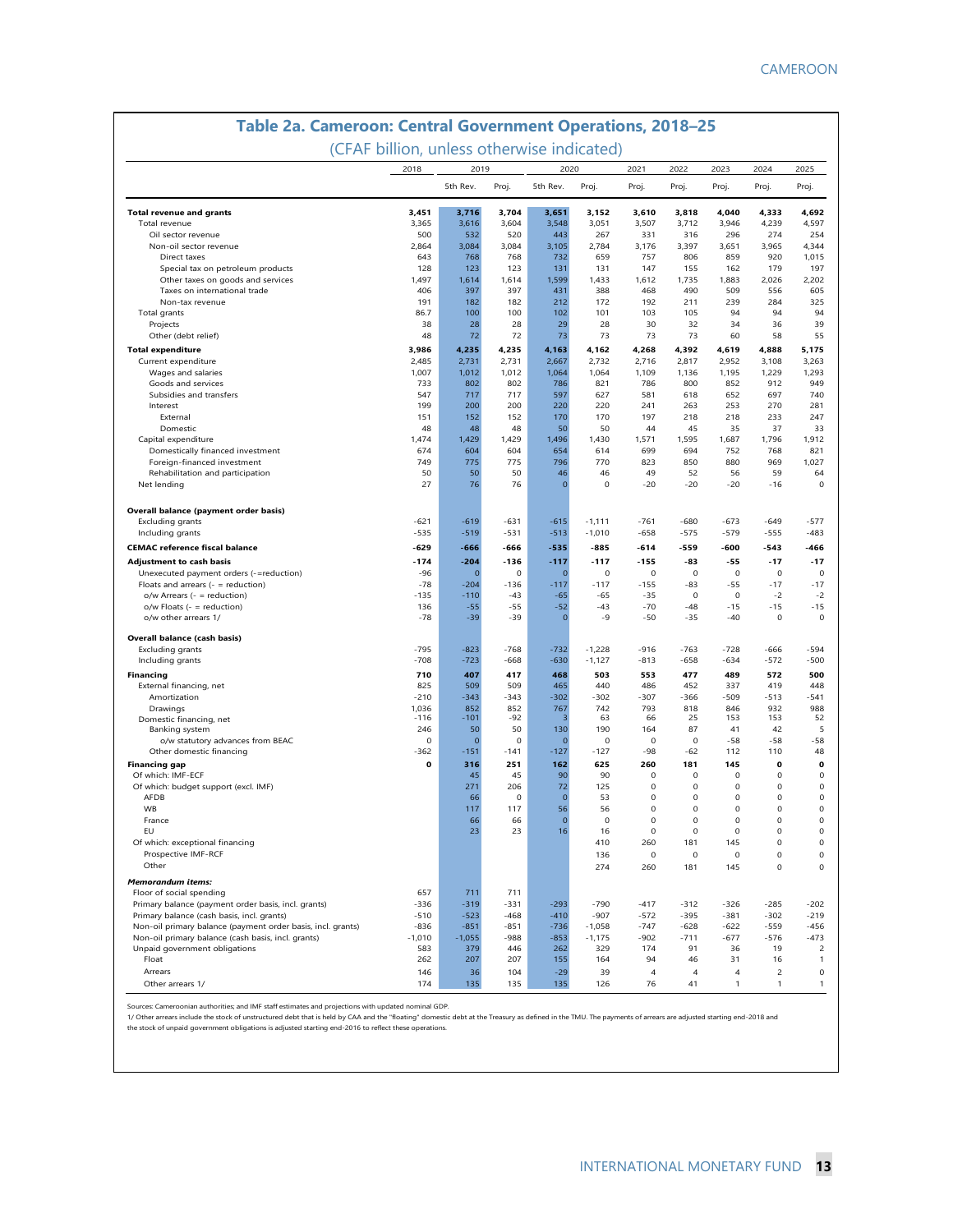|                                                                                                   |            | (In percent of GDP) |        |            |        |        |            |            |            |            |
|---------------------------------------------------------------------------------------------------|------------|---------------------|--------|------------|--------|--------|------------|------------|------------|------------|
|                                                                                                   | 2018       | 2019                |        | 2020       |        | 2021   | 2022       | 2023       | 2024       | 2025       |
|                                                                                                   |            | 5th Rev.            | Proj.  | 5th Rev.   | Proj.  | Proj.  | Proj.      | Proj.      | Proj.      | Proj.      |
| <b>Total revenue and grants</b>                                                                   | 16.1       | 16.4                | 16.3   | 15.2       | 13.9   | 14.9   | 14.9       | 14.8       | 14.9       | 15.0       |
| Total revenue                                                                                     | 15.7       | 15.9                | 15.9   | 14.8       | 13.5   | 14.5   | 14.4       | 14.5       | 14.5       | 14.7       |
| Oil sector revenue                                                                                | 2.3        | 2.3                 | 2.3    | 1.8        | 1.2    | 1.4    | 1.2        | 1.1        | 0.9        | 0.8        |
| Non-oil sector revenue                                                                            | 13.3       | 13.6                | 13.6   | 12.9       | 12.3   | 13.1   | 13.2       | 13.4       | 13.6       | 13.9       |
| Direct taxes                                                                                      | 3.0        | 3.4                 | 3.4    | 3.0        | 2.9    | 3.1    | 3.1        | 3.1        | 3.2        | 3.3        |
| Special tax on petroleum products                                                                 | 0.6        | 0.5                 | 0.5    | 0.5        | 0.6    | 0.6    | 0.6        | 0.6        | 0.6        | 0.6        |
| Other taxes on goods and services                                                                 | 7.0        | 7.1                 | 7.1    | 6.7        | 6.3    | 6.7    | 6.7        | 6.9        | 7.0        | 7.1        |
| Taxes on international trade                                                                      | 1.9        | 1.7                 | 1.7    | 1.8        | 1.7    | 1.9    | 1.9        | 1.9        | 1.9        |            |
| Non-tax revenue                                                                                   | 0.9        | 0.8                 | 0.8    | 0.9        | 0.8    | 0.8    | 0.8        | 0.9        | 1.0        |            |
| Total grants                                                                                      | 0.4        | 0.4                 | 0.4    | 0.4        | 0.4    | 0.4    | 0.4        | 0.3        | 0.3        | 0.3        |
| Projects                                                                                          | 0.2        | 0.1                 | 0.1    | 0.1        | 0.1    | 0.1    | 0.1        | 0.1        | 0.1        | 0.1        |
| Other (debt relief)                                                                               | 0.2        | 0.3                 | 0.3    | 0.3        | 0.3    | 0.3    | 0.3        | 0.2        | 0.2        | 0.2        |
| <b>Total expenditure</b>                                                                          | 18.5       | 18.6                | 18.7   | 17.3       | 18.4   | 17.6   | 17.1       | 16.9       | 16.8       | 16.6       |
| Current expenditure                                                                               | 11.6       | 12.0                | 12.0   | 11.1       | 12.1   | 11.2   | 11.0       | 10.8       | 10.7       | 10.5       |
| Wages and salaries                                                                                | 4.7        | 4.5                 | 4.5    | 4.4        | 4.7    | 4.6    | 4.4        | 4.4        | 4.2        | 4.1        |
| Goods and services                                                                                | 3.4        | 3.5                 | 3.5    | 3.3        | 3.6    | 3.2    | 3.1        | 3.1        | 3.1        | 3.0<br>2.4 |
| Subsidies and transfers                                                                           | 2.5        | 3.2                 | 3.2    | 2.5        | 2.8    | 2.4    | 2.4        | 2.4        | 2.4        |            |
| Interest                                                                                          | 0.9        | 0.9                 | 0.9    | 0.9        | 1.0    | 1.0    | 1.0        | 0.9        | 0.9        |            |
| External                                                                                          | 0.7        | 0.7                 | 0.7    | 0.7        | 0.8    | 0.8    | 0.8        | 0.8        | 0.8        | 0.8        |
| Domestic                                                                                          | 0.2        | 0.2                 | 0.2    | 0.2        | 0.2    | 0.2    | 0.2        | 0.1        | 0.1        | 0.1        |
| Capital expenditure                                                                               | 6.9        | 6.3                 | 6.3    | 6.2        | 6.3    | 6.5    | 6.2        | 6.2        | 6.2        | 6.1        |
| Domestically financed investment                                                                  | 3.1        | 2.7                 | 2.7    | 2.7        | 2.7    | 2.9    | 2.7        | 2.8        | 2.6        | 2.6        |
| Foreign-financed investment                                                                       | 3.5        | 3.4                 | 3.4    | 3.3        | 3.4    | 3.4    | 3.3        | 3.2        | 3.3        | 3.3        |
| Rehabilitation and participation                                                                  | 0.2        | 0.2                 | 0.2    | 0.2        | 0.2    | 0.2    | 0.2        | 0.2        | 0.2        | 0.2        |
| Net lending                                                                                       | 0.1        | 0.3                 | 0.3    | 0.0        | 0.0    | $-0.1$ | $-0.1$     | $-0.1$     | $-0.1$     | 0.0        |
| Overall balance (payment order basis)                                                             |            |                     |        |            |        |        |            |            |            |            |
| <b>Excluding grants</b>                                                                           | $-2.9$     | $-2.7$              | $-2.8$ | $-2.6$     | $-4.9$ | $-3.1$ | $-2.6$     | $-2.5$     | $-2.2$     | $-1.9$     |
| Including grants                                                                                  | $-2.5$     | $-2.3$              | $-2.3$ | $-2.1$     | $-4.5$ | $-2.7$ | $-2.2$     | $-2.1$     | $-1.9$     | $-1.5$     |
| <b>CEMAC</b> reference fiscal balance                                                             | $-2.9$     | $-2.9$              | $-2.9$ | $-2.2$     | $-3.9$ | $-2.5$ | $-2.2$     | $-2.2$     | $-1.9$     | $-1.5$     |
| <b>Adjustment to cash basis</b>                                                                   | $-0.8$     | $-0.9$              | $-0.6$ | $-0.5$     | $-0.5$ | $-0.6$ | $-0.3$     | $-0.2$     | $-0.1$     | $-0.1$     |
| Unexecuted payment orders (-=reduction)                                                           | $-0.4$     | 0.0                 | 0.0    | 0.0        | 0.0    | 0.0    | 0.0        | 0.0        | 0.0        | 0.0        |
| Floats and arrears $($ - = reduction)                                                             | $-0.4$     | $-0.9$              | $-0.6$ | $-0.5$     | $-0.5$ | $-0.6$ | $-0.3$     | $-0.2$     | $-0.1$     | $-0.1$     |
| o/w Arrears (- = reduction)                                                                       | $-0.6$     | $-0.5$              | $-0.2$ | $-0.3$     | $-0.3$ | $-0.1$ | 0.0        | 0.0        | 0.0        | 0.0        |
| $o/w$ Floats (- = reduction)                                                                      | 0.6        | $-0.2$              | $-0.2$ | $-0.2$     | $-0.2$ | $-0.3$ | $-0.2$     | $-0.1$     | $-0.1$     | 0.0        |
| o/w other arrears 1/                                                                              | $-0.4$     | $-0.2$              | $-0.2$ | 0.0        | 0.0    | $-0.2$ | $-0.1$     | $-0.1$     | 0.0        | 0.0        |
| Overall balance (cash basis)                                                                      |            |                     |        |            |        |        |            |            |            |            |
| Excluding grants                                                                                  | $-3.7$     | $-3.6$              | $-3.4$ | $-3.0$     | $-5.4$ | $-3.8$ | $-3.0$     | $-2.7$     | $-2.3$     | $-1.9$     |
| Including grants                                                                                  | $-3.3$     | $-3.2$              | $-2.9$ | $-2.6$     | $-5.0$ | $-3.4$ | $-2.6$     | $-2.3$     | $-2.0$     | $-1.6$     |
| <b>Financing</b>                                                                                  | 3.3        | 1.8                 | 1.8    | 1.9        | 2.2    | 2.3    | 1.9        | 1.8        | 2.0        | 1.6        |
| External financing, net                                                                           | 3.8        | 2.2                 | 2.2    | 1.9        | 1.9    | 2.0    | 1.8        | 1.2        | 1.4        | 1.4        |
| Amortization                                                                                      | $-1.0$     | $-1.5$              | $-1.5$ | $-1.3$     | $-1.3$ | $-1.3$ | $-1.4$     | $-1.9$     | $-1.8$     | $-1.7$     |
| Drawings                                                                                          | 4.8        | 3.8                 | 3.8    | 3.2        | 3.3    | 3.3    | 3.2        | 3.1        | 3.2        | 3.2        |
| Domestic financing, net                                                                           | $-0.5$     | $-0.4$              | $-0.4$ | 0.0        | 0.3    | 0.3    | 0.1        | 0.6        | 0.5        | 0.2        |
| Banking system                                                                                    | 1.1        | 0.2                 | 0.2    | 0.5        | 0.8    | 0.7    | 0.3        | 0.1        | 0.1        | 0.0        |
| o/w statutory advances from BEAC                                                                  | 0.0        | 0.0                 | 0.0    | 0.0        | 0.0    | 0.0    | 0.0        | $-0.2$     | $-0.2$     | -0.2       |
| Other domestic financing                                                                          | $-1.7$     | $-0.7$              | $-0.6$ | $-0.5$     | $-0.6$ | $-0.4$ | $-0.2$     | 0.4        | 0.4        | 0.2        |
| <b>Financing gap</b>                                                                              | 0.0        | 1.4                 | 1.1    | 0.7        | 2.8    | 1.1    | 0.7        | 0.5        | 0.0        | 0.0        |
| Of which: IMF-ECF                                                                                 |            | 0.2                 | 0.2    | 0.4        | 0.4    | 0.0    | 0.0        | 0.0        | 0.0        | 0.0        |
| Of which: budget support (excl. IMF)                                                              |            | 1.2                 | 0.9    | 0.3        | 0.6    | 0.0    | 0.0        | 0.0        | 0.0        | 0.0        |
| AFDB                                                                                              |            | 0.3                 | 0.0    | 0.0        | 0.2    | 0.0    | 0.0        | 0.0        | 0.0        |            |
| <b>WB</b>                                                                                         |            | 0.5                 | 0.5    | 0.2        | 0.2    | 0.0    | 0.0        | 0.0        | 0.0        |            |
| France                                                                                            |            | 0.3                 | 0.3    | 0.0        | 0.0    | 0.0    | 0.0        | 0.0        | 0.0        |            |
| EU                                                                                                |            | 0.1                 | 0.1    | 0.1        | 0.1    | 0.0    | 0.0        | 0.0        | 0.0        |            |
| Of which: exceptional financing                                                                   |            |                     |        |            | 1.8    | 1.1    | 0.7        | 0.5        | 0.0        |            |
| Prospective IMF-RCF                                                                               |            |                     |        |            | 0.6    | 0.0    | 0.0        | 0.0        | 0.0        | 0.0<br>0.0 |
| Other                                                                                             |            |                     |        |            | $1.2$  | 1.1    | 0.7        | 0.5        | 0.0        | 0.0        |
| Memorandum items:                                                                                 |            |                     |        |            |        |        |            |            |            |            |
| Floor of social spending                                                                          | 3.1        | 3.1                 | 3.1    |            |        |        |            |            |            |            |
|                                                                                                   | $-1.6$     | $-1.4$              | $-1.5$ | $-1.2$     | $-3.5$ | $-1.7$ | $-1.2$     | $-1.2$     | $-1.0$     | $-0.6$     |
| Primary balance (payment order basis, incl. grants)<br>Primary balance (cash basis, incl. grants) | $-2.4$     | $-2.3$              | $-2.1$ | $-1.7$     | $-4.0$ | $-2.4$ | $-1.5$     | $-1.4$     | $-1.0$     | -0.7       |
|                                                                                                   | $-3.9$     | $-3.7$              | $-3.8$ | $-3.1$     | $-4.7$ | $-3.1$ | $-2.4$     | $-2.3$     | $-1.9$     | $-1.5$     |
| Non-oil primary balance (payment order basis, incl. grants)                                       | $-4.7$     |                     | $-4.4$ |            |        | $-3.7$ |            |            | $-2.0$     |            |
| Non-oil primary balance (cash basis, incl. grants)                                                | 2.7        | $-4.6$              | 2.0    | $-3.6$     | $-5.2$ | 0.7    | $-2.8$     | $-2.5$     |            | $-1.5$     |
| Unpaid government obligations<br>Float                                                            | 1.2        | 1.7<br>0.9          | 0.9    | 1.1<br>0.6 | 1.5    | 0.4    | 0.4<br>0.2 | 0.1<br>0.1 | 0.1<br>0.1 | 0.0<br>0.0 |
| Arrears                                                                                           |            | 0.2                 |        | $-0.1$     | 0.7    |        |            |            |            | 0.0        |
|                                                                                                   | 0.7<br>0.8 |                     | 0.5    |            | 0.2    | 0.0    | 0.0        | 0.0        | 0.0        |            |

Sources: Cameroonian authorities; and IMF staff estimates and projections with updated nominal GDP.

1/ Other arrears include the stock of unstructured debt that is held by CAA and the "floating" domestic debt at the Treasury as defined in the TMU. The payments of arrears are adjusted starting end-2018 and<br>the stock of un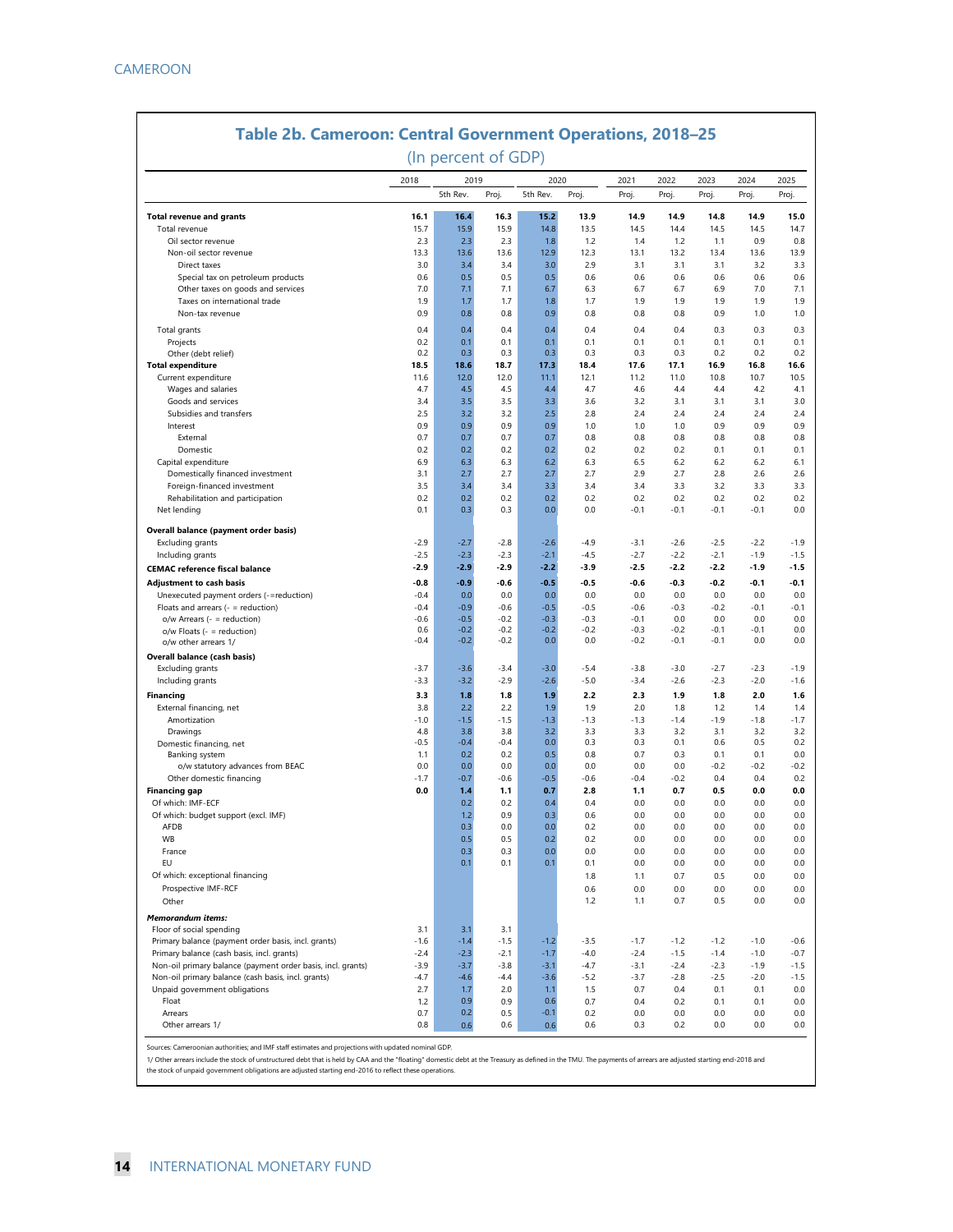### **Table 3. Cameroon: Balance of Payments, 2018–25**

(CFAF billion, unless otherwise indicated)

|                                                                                                                                              | 2018             | 2019             |                  | 2020                                                   |                     | 2021               | 2022             | 2023             | 2024             | 2025                                                              |
|----------------------------------------------------------------------------------------------------------------------------------------------|------------------|------------------|------------------|--------------------------------------------------------|---------------------|--------------------|------------------|------------------|------------------|-------------------------------------------------------------------|
|                                                                                                                                              |                  | 5th Rev.         | Proj.            | 5th Rev.                                               | Proj.               | Proj.              | Proj.            | Proj.            | Proj.            | Proj.                                                             |
|                                                                                                                                              |                  |                  |                  | (CFAF billion)                                         |                     |                    |                  |                  |                  |                                                                   |
| <b>Current account balance</b><br>Trade balance                                                                                              | $-778$<br>$-295$ | $-825$<br>$-316$ | $-834$<br>$-327$ | $-866$<br>$-405$                                       | $-1.280$<br>$-765$  | $-1.107$<br>$-706$ | $-952$<br>$-709$ | $-937$<br>$-725$ | $-912$<br>$-740$ | $-961$<br>$-825$                                                  |
| Exports, goods                                                                                                                               | 2,885            | 3058             | 3,038            | 3110                                                   | 2,229               | 2,482              | 2,635            | 2,787            | 2,949            | 3,106                                                             |
| Oil and oil products                                                                                                                         | 1,040            | 1196             | 1,171            | 1187                                                   | 654                 | 743                | 796              | 813              | 816              | 804                                                               |
| Non-oil sector                                                                                                                               | 1,845            | 1862             | 1,867            | 1923                                                   | 1,575               | 1.739              | 1,839            | 1.974            | 2.133            | 2,302                                                             |
| Imports, goods                                                                                                                               | $-3,180$         | $-3374$          | $-3,365$         | $-3515$                                                | $-2,994$            | $-3,188$           | $-3,344$         | $-3,511$         | $-3,690$         | $-3,931$                                                          |
| Services (net)                                                                                                                               | $-324$           | $-344$           | $-347$           | $-336$                                                 | $-415$              | $-349$             | $-232$           | $-219$           | $-205$           | $-193$                                                            |
| Exports, services                                                                                                                            | 1.187            | 1212             | 1,213            | 1244                                                   | 891                 | 1,113              | 1,297            | 1.377            | 1,465            | 1.560                                                             |
| Imports, services                                                                                                                            | $-1, 511$        | $-1555$          | $-1,560$         | $-1580$                                                | $-1,306$            | $-1,462$           | $-1,530$         | $-1,597$         | $-1,670$         | $-1,753$                                                          |
| Income (net)                                                                                                                                 | $-411$           | $-443$           | $-438$           | $-418$                                                 | $-367$              | $-358$             | $-340$           | $-303$           | $-291$           | $-280$                                                            |
|                                                                                                                                              | $-151$           | $-152$           | $-152$           | $-170$                                                 | $-170$              | $-197$             | $-218$           | $-218$           | $-233$           | $-247$                                                            |
| Of which: interest due on public debt<br>Transfers (net)                                                                                     | 253              | 278              | 278              | 293                                                    | 267                 | 307                | 330              | 311              | 324              | 337                                                               |
| Inflows                                                                                                                                      | 417              | 470              | 470              | 488                                                    | 460                 | 503                | 529              | 513              | 529              | 547                                                               |
| Outflows                                                                                                                                     | $-164$           | $-192$           | $-192$           | $-195$                                                 | $-192$              | $-196$             | $-200$           | $-202$           | $-205$           | $-210$                                                            |
|                                                                                                                                              |                  |                  |                  |                                                        |                     |                    |                  |                  |                  |                                                                   |
| <b>Capital and financial account balance</b>                                                                                                 | 869              | 671              | 780              | 866                                                    | 616                 | 898                | 951              | 929              | 1.070            | 1.152                                                             |
| Capital account                                                                                                                              | 91               | 28               | 28               | 29                                                     | 28                  | 30                 | 32               | 34               | 36               |                                                                   |
| Capital transfers                                                                                                                            | 87               | 28               | 28               | 2 <sub>9</sub>                                         | 28                  | 30                 | 32               | 34               | 36               |                                                                   |
| Of which: private transfers                                                                                                                  | $\Omega$         | $\circ$          | $\mathbf 0$      | $\circ$                                                | $\rm _O$            | $\mathbf 0$        | $\mathbf 0$      | $\mathbf 0$      | $\mathbf 0$      |                                                                   |
| Financial account                                                                                                                            | 778              | 643              | 752              | 837                                                    | 588                 | 868                | 919              | 895              | 1.034            | 1.113                                                             |
| Official capital                                                                                                                             | 825              | 509              | 509              | 465                                                    | 440                 | 486                | 452              | 337              | 419              | 448                                                               |
| Borrowing                                                                                                                                    | 1,036            | 852              | 852              | 767                                                    | 742                 | 793                | 818              | 846              | 932              | 988                                                               |
| Of which: SDR allocation                                                                                                                     | $\mathbf O$      | $\circ$          | $\mathbf 0$      | $\mathbf{o}$                                           | $\mathsf O$         | $\mathbf 0$        | $\mathbf 0$      | $\mathbf 0$      | $\mathbf 0$      |                                                                   |
| Principal not yet due rescheduled                                                                                                            | $\circ$          | $\circ$          | $\circ$          | $\overline{O}$                                         | $\circ$             | $\circ$            | $\circ$          | $\circ$          | $\circ$          |                                                                   |
| Amortization                                                                                                                                 | $-210$           | $-343$           | $-343$           | $-302$                                                 | $-302$              | $-307$             | $-366$           | $-509$           | $-513$           | $-541$                                                            |
| Principal not yet due (relief)                                                                                                               | $\mathbf{o}$     | $\Omega$         | $\circ$          | $\overline{O}$                                         | $\mathsf{o}\xspace$ | $\circ$            | $\circ$          | $\circ$          | $\circ$          |                                                                   |
| Non-official capital (net)                                                                                                                   | 348              | 417              | 417              | 512                                                    | 308                 | 482                | 547              | 598              | 645              | 695                                                               |
| of which: Foreign direct investment                                                                                                          | 365              | 404              | 404              | 497                                                    | 303                 | 469                | 534              | 585              | 631              | 681                                                               |
| Oil sector (net)                                                                                                                             | 87               | 99               | 99               | 101                                                    | 42                  | 67                 | 75               | 83               | 82               |                                                                   |
| Non-oil sector                                                                                                                               | 262              | 318              | 318              | 411                                                    | 265                 | 414                | 472              | 515              | 563              | 614                                                               |
| Short-term private capital, net                                                                                                              | $-396$           | $-283$           | $-174$           | $-140$                                                 | $-160$              | $-100$             | $-80$            | $-40$            | $-30$            | $-30$                                                             |
| <b>Errors and omissions</b>                                                                                                                  | 76               | $\mathbf{o}$     | $\mathbf{o}$     | $\bf{o}$                                               | o                   | $\mathbf{o}$       | $\mathbf{o}$     | o                | o                |                                                                   |
|                                                                                                                                              |                  |                  |                  |                                                        |                     |                    |                  |                  |                  |                                                                   |
| <b>Overall balance</b>                                                                                                                       | 167              | $-154$           | $-54$            | -1                                                     | $-664$              | $-209$             | $-1$             | -8               | 158              | 191                                                               |
| <b>Financing</b>                                                                                                                             | $-167$           | 154              | 54               | п                                                      | 664                 | 209                | 1                | 8                | $-158$           | $-191$                                                            |
| Bank of Central African States                                                                                                               | $-237$           | $-147$           | $-181$           | $-161$                                                 | 39                  | $-51$              | $-179$           | $-104$           | $-107$           | $-112$                                                            |
| Use of IMF credit (net)                                                                                                                      | 70               | $-15$            | $-15$            | $\overline{c}$                                         | $\rm _O$            | $\mathbf 0$        | $\mathbf 0$      | $-33$            | $-51$            | $-80$                                                             |
| Financing gap                                                                                                                                | $\circ$          | 316              | 251              | 162                                                    | 625                 | 260                | 181              | 145              | $\circ$          |                                                                   |
| Of which:                                                                                                                                    |                  |                  |                  |                                                        |                     |                    |                  |                  |                  |                                                                   |
| Possible IMF financing                                                                                                                       |                  | 45               | 45               | 90                                                     | 90                  | $\circ$            | $\circ$          | $\circ$          | $\circ$          |                                                                   |
| Remaining financing gap                                                                                                                      |                  | 271              | 206              | 72                                                     | 535                 | 260                | 181              | 145              | $\mathsf O$      |                                                                   |
| AFDB                                                                                                                                         |                  | 66               | $\circ$          | $\mathbf{o}$                                           | 53                  | $\circ$            | $\circ$          | o                | O                |                                                                   |
| <b>WB</b>                                                                                                                                    |                  | 117              | 117              | 56                                                     | 56                  | $\mathbf 0$        | $\mathbf 0$      | O                | $\mathsf O$      |                                                                   |
| France                                                                                                                                       |                  | 66               | 66               | $\circ$                                                | $\mathbf{o}$        | $\circ$            | $\circ$          | $\circ$          | $\circ$          |                                                                   |
| EU                                                                                                                                           |                  | 23               | 23               | 16                                                     | 16                  | $\circ$            | $\circ$          | $\circ$          | $\circ$          |                                                                   |
| <b>Exceptional Financing</b>                                                                                                                 |                  |                  |                  |                                                        | 410                 | 260                | 181              | 145              | $\circ$          |                                                                   |
| Prospective IMF-RCF                                                                                                                          |                  |                  |                  |                                                        | 136                 |                    |                  |                  |                  |                                                                   |
| Non-IMF                                                                                                                                      |                  |                  |                  |                                                        | 274                 |                    |                  |                  |                  |                                                                   |
|                                                                                                                                              |                  |                  |                  | (Percent of GDP)                                       |                     |                    |                  |                  |                  |                                                                   |
| <b>Trade balance</b>                                                                                                                         |                  |                  |                  |                                                        |                     |                    |                  | $-2.7$           | $-2.5$           | $-2.6$                                                            |
|                                                                                                                                              | $-1.4$           | $-1.4$           | $-1.4$           | $-1.7$                                                 | $-3.4$              | $-2.9$             | $-2.8$           |                  |                  |                                                                   |
| Oil exports                                                                                                                                  | 4.8              | 5.3              | 5.2              | 4.9                                                    | 2.9                 | 3.1                | 3.1              | 3.0              | 2.8              |                                                                   |
| Non-oil exports                                                                                                                              | 8.6              | 8.2              | 8.2              | 8.0                                                    | 70                  | 7.2                | 72               | 72               | 73               |                                                                   |
|                                                                                                                                              |                  | 14.9             |                  |                                                        |                     |                    | 13.0             |                  | 12.7             | 2.6<br>7.4<br>12.6                                                |
| Imports                                                                                                                                      | 14.8             |                  | 14.8             | 14.6                                                   | 13.2                | 13.2               |                  | 12.9             |                  |                                                                   |
| <b>Current account balance</b>                                                                                                               | $-3.6$           | $-3.6$           | $-3.7$           | $-3.6$                                                 | $-5.7$              | $-4.6$             | $-3.7$           | $-3.4$           | $-3.1$           |                                                                   |
| Including grants                                                                                                                             |                  |                  |                  |                                                        |                     |                    |                  |                  |                  |                                                                   |
| <b>Excluding grants</b>                                                                                                                      | $-4.0$           | $-4.1$           | $-4.2$           | $-4.1$                                                 | $-6.2$              | $-5.1$             | $-4.2$           | $-3.8$           | $-3.5$           |                                                                   |
|                                                                                                                                              | 0.8              | $-0.7$           | $-0.2$           | 0.0                                                    | $-2.9$              | $-0.9$             | 0.0              | 0.0              | 0.5              | $-3.1$<br>$-3.4$<br>0.6                                           |
|                                                                                                                                              | 1.7              | $1.8$            | 1.8              | 2.1<br>(Percentage change, unless otherwise indicated) | 1.3                 | 1.9                | 2.1              | 2.1              | 2.2              |                                                                   |
|                                                                                                                                              |                  |                  |                  |                                                        |                     |                    |                  |                  |                  |                                                                   |
|                                                                                                                                              | $-0.9$           | 4.1              | 3.8              | 4.1                                                    | $-4.0$              | 8.5                | 6.7              | 6.7              | 7.0              | 2.2<br>7.6                                                        |
| Crude oil                                                                                                                                    | $-16.7$          | 16.5             | 14.8             | 0.5                                                    | $-5.7$              | 1.6                | $-4.2$           | $-6.3$           | $-6.6$           |                                                                   |
| Nonoil                                                                                                                                       | 2.5              | 1.9              | 1.9              | 4.9                                                    | $-3.7$              | 9.8                | 8.7              | 8.8              | 8.9              |                                                                   |
|                                                                                                                                              | 7.0              | 7.9              | 7.8              | 3.8                                                    | $-2.5$              | 6.8                | 3.1              | 4.3              | 5.7              |                                                                   |
|                                                                                                                                              | 1.7              | 1.7              | 1.5              | $-2.7$                                                 | $-16.2$             | 3.0                | $-2.2$           | $-1.6$           | $-0.5$           |                                                                   |
| <b>Overall balance</b><br><b>Foreign direct investment</b><br>Export volume<br>Import volume<br>Terms of trade<br>Non-oil export price index | $-3.5$           | $-1.0$           | $-0.7$           | $-1.5$                                                 | $-12.4$             | 0.6                | $-2.7$           | $-1.3$           | $-0.7$           |                                                                   |
| Export price index                                                                                                                           | 8.9              | 1.8              | 1.4              | $-2.4$                                                 | $-23.6$             | 2.7                | $-0.5$           | $-0.9$           | $-1.1$           |                                                                   |
| Import price index<br>Oil price (\$US dollars per barrel)                                                                                    | 3.6<br>68.3      | $-0.6$<br>61.8   | $-0.1$<br>61.4   | $-0.2$<br>57.9                                         | $-8.8$<br>35.6      | $-0.3$<br>37.9     | 1.7<br>40.9      | 0.7<br>43.2      | $-0.6$<br>45.0   | $-4.7$<br>9.0<br>5.7<br>$-2.8$<br>$-1.0$<br>$-2.1$<br>0.8<br>46.4 |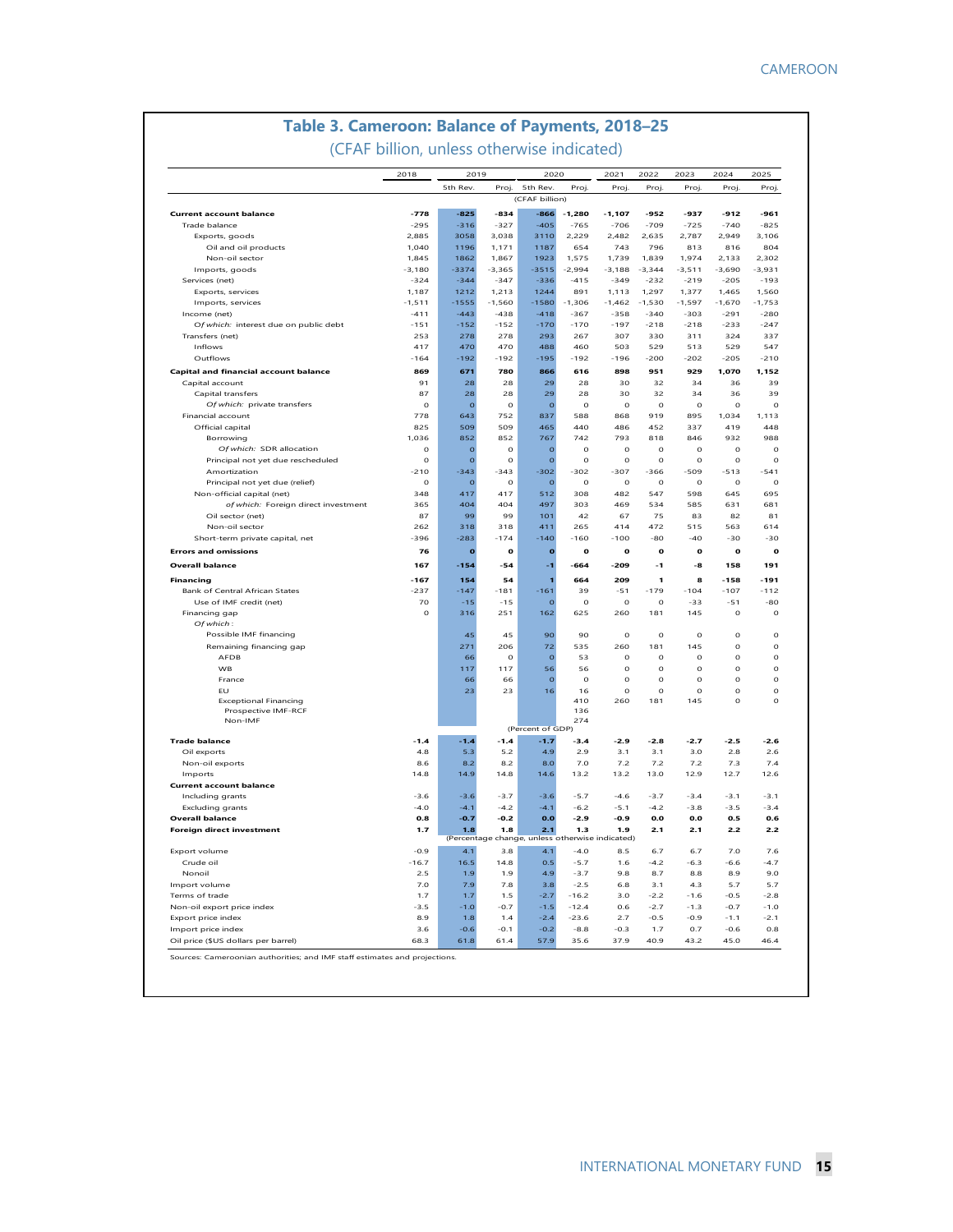|                                                               | 2018   |           |         |         | 2019    |          |        | 2020     |                | 2021   | 2022           | 2023   | 2024   | 2025   |
|---------------------------------------------------------------|--------|-----------|---------|---------|---------|----------|--------|----------|----------------|--------|----------------|--------|--------|--------|
|                                                               |        | Incl. CCA | Q1 Act. | Q2 Act. | Q3 Act. | 5th Rev. | Est.   | 5th Rev. | Proj.          | Proj.  | Proj.          | Proj.  | Proj.  | Proj.  |
| Net foreign assets                                            | 2.074  | 2.073     | 2.105   | 2.214   | 1.995   | 2.110    | 2.361  | 2.182    | 2.016          | 2,067  | 2.246          | 2,384  | 2,542  | 2.733  |
| Bank of Central African States (BEAC)                         | 1.477  | 1,477     | 1,522   | 1,702   | 1,447   | 1,594    | 1,643  | 1,666    | 1,378          | 1,429  | 1,609          | 1,746  | 1,904  | 2,095  |
| Of which: BEAC foreign assets                                 | 2.007  | 2,007     | 2,045   | 2,254   | 2,016   | 2,153    | 2,189  | 2,315    | 2,150          | 2,201  | 2,380          | 2,484  | 2,591  | 2,703  |
| Of which: IMF credit                                          | $-268$ | $-268$    | $-265$  | $-265$  | $-306$  | $-297$   | $-302$ | $-387$   | $-528$         | $-528$ | $-528$         | $-494$ | $-443$ | $-364$ |
| Commercial banks                                              | 597    | 595       | 583     | 513     | 548     | 516      | 718    | 516      | 638            | 638    | 638            | 638    | 638    | 638    |
| <b>Net domestic assets</b>                                    | 2.978  | 3.162     | 3.075   | 3.105   | 3,353   | 3,497    | 3.188  | 3.830    | 3.435          | 3.761  | 3.950          | 4.197  | 4.483  | 4.850  |
| Domestic credit                                               | 3,655  | 3,774     | 3,716   | 3,742   | 3,891   | 4,057    | 4,005  | 4,390    | 4,251          | 4,578  | 4,766          | 5,013  | 5,299  | 5,667  |
| Net claims on the public sector                               | 761    | 785       | 785     | 814     | 927     | 989      | 967    | 1,208    | 1,290          | 1,468  | 1,506          | 1,561  | 1,614  | 1,665  |
| Net credit to the central government                          | 882    | 883       | 893     | 928     | 1.085   | 977      | 1.165  | 1,197    | 1.445          | 1.609  | 1,697          | 1.737  | 1,780  | 1.785  |
| Central Bank                                                  | 309    | 309       | 285     | 192     | 282     | 263      | 394    | 321      | 532            | 560    | 530            | 480    | 430    | 347    |
| Claims                                                        | 845    | 845       | 842     | 842     | 883     | 875      | 879    | 965      | 1,105          | 1,105  | 1,105          | 1,014  | 905    | 768    |
| Credit under statutory ceiling                                | 577    | 577       | 577     | 577     | 577     | 577      | 577    | 577      | 577            | 577    | 577            | 519    | 462    | 404    |
| Counterpart of IMF credit                                     | 268    | 268       | 265     | 265     | 306     | 297      | 302    | 387      | 528            | 528    | 528            | 494    | 443    | 364    |
| Deposits                                                      | -536   | $-536$    | -557    | $-650$  | $-602$  | $-611$   | $-485$ | $-643$   | $-573$         | $-545$ | $-575$         | $-534$ | $-475$ | $-421$ |
| Commercial Banks                                              | 573    | 574       | 609     | 737     | 804     | 714      | 771    | 876      | 913            | 1,049  | 1,167          | 1,257  | 1,351  | 1,428  |
| Claims on the Treasury                                        | 576    | 577       | 615     | 774     | 834     | 727      | 802    | 887      | 942            | 1,076  | 1,194          | 1,284  | 1,378  | 1,455  |
| Deposits                                                      | $-3$   | $-3$      | $-6$    | $-38$   | $-30$   | $-13$    | $-31$  | $-11$    | $-29$          | $-27$  | $-27$          | $-27$  | $-27$  | $-27$  |
| Deposits of other public entities                             | $-397$ | $-397$    | $-388$  | $-413$  | $-414$  | $-312$   | $-465$ | $-312$   | $-435$         | $-435$ | $-485$         | $-485$ | $-490$ | $-460$ |
| Credit to autonomous agencies                                 | 33     | 56        | 38      | 52      | 33      | 56       | 37     | 56       | 39             | 41     | 41             | 43     | 45     | 47     |
| Credit to the economy 1/                                      | 3,137  | 3,232     | 3,173   | 3,175   | 3,186   | 3,336    | 3,268  | 3,449    | 3,203          | 3,363  | 3,514          | 3,718  | 3,965  | 4,295  |
| Credit to public enterprises                                  | 243    | 243       | 242     | 247     | 223     | 267      | 230    | 267      | 241            | 253    | 253            | 266    | 279    | 293    |
| Credit to financial institutions                              | 54     | 60        | 46      | 35      | 34      | 60       | 68     | 60       | 71             | 75     | 75             | 79     | 83     | 87     |
| Credit to the private sector                                  | 2,839  | 2,929     | 2,885   | 2.893   | 2,930   | 3,008    | 2,970  | 3,122    | 2,890          | 3,034  | 3,185          | 3,373  | 3,602  | 3,915  |
| Other items (net)                                             | 3.137  | $-612$    | $-640$  | $-637$  | $-538$  | $-560$   | $-816$ | $-560$   | $-816$         | $-816$ | $-816$         | $-816$ | $-816$ | $-816$ |
| <b>Broad money</b>                                            | 5,053  | 5,235     | 5,180   | 5,320   | 5,348   | 5,607    | 5,550  | 6,012    | 5,451          | 5,829  | 6,196          | 6,580  | 7,025  | 7,584  |
| Currency outside banks                                        | 1.074  | 1,057     | 1,002   | 1,035   | 1,042   | 1,131    | 1,124  | 1,212    | 1,105          | 1,180  | 1,254          | 1,331  | 1,419  | 1,531  |
| Deposits                                                      | 3,979  | 4,178     | 4,178   | 4,285   | 4,306   | 4,476    | 4,425  | 4,800    | 4,347          | 4,648  | 4,943          | 5,250  | 5,605  | 6,052  |
| <b>Memorandum items:</b>                                      |        |           |         |         |         |          |        |          |                |        |                |        |        |        |
| Net borrowing from the central bank excluding IMF             | 41     | 41        | 20      | $-73$   | $-24$   | $-34$    | 92     | $-66$    | $\overline{4}$ | 32     | $\overline{2}$ | $-14$  | $-14$  | $-17$  |
| Contribution to the growth of broad money (percentage points) |        |           |         |         |         |          |        |          |                |        |                |        |        |        |
| Net foreign assets                                            | 2.3    | 2.2       | 1.5     | 7.9     | 3.7     | 0.7      | 5.5    | 1.3      | $-6.2$         | 0.9    | 3.1            | 2.2    | 2.4    | 2.7    |
| Net domestic assets                                           | 7.5    | 11.5      | 10.1    | 6.9     | 9.2     | 6.4      | 0.5    | 5.9      | 4.4            | 6.0    | 3.2            | 4.0    | 4.3    | 5.2    |
| Of which: net credit to the central government                | 6.5    | 6.5       | 6.8     | 5.9     | 6.3     | 1.8      | 5.4    | 3.9      | 5.0            | 3.0    | 1.5            | 0.7    | 0.6    | 0.1    |
| Credit to the economy (annual percentage change)              | 7.2    | 10.5      | 7.7     | 4.4     | 2.8     | 3.2      | 1.1    | 3.4      | $-2.0$         | 5.0    | 4.5            | 5.8    | 6.6    | 8.3    |
| Credit to the private sector                                  |        |           |         |         |         |          |        |          |                |        |                |        |        |        |
| Annual percentage change                                      | 4.6    | 7.9       | 7.1     | 7.8     | 4.4     | 2.7      | 1.4    | 3.8      | $-2.7$         | 5.0    | 5.0            | 5.9    | 6.8    | 8.7    |
| In percent of GDP                                             | 13.3   | 13.6      | 12.7    | 12.7    | 12.9    | 13.2     | 13.1   | 13.0     | 12.8           | 12.5   | 12.4           | 12.4   | 12.4   | 12.5   |
| Broad money (annual percentage change)                        | 9.8    | 13.7      | 11.9    | 14.8    | 12.9    | 7.1      | 6.0    | 7.2      | $-1.8$         | 6.9    | 6.3            | 6.2    | 6.7    | 8.0    |
| Currency outside banks                                        | 9.8    | 8.0       | 8.5     | 14.6    | 8.1     | 7.1      | 6.4    | 7.2      | $-1.7$         | 6.8    | 6.2            | 6.1    | 6.7    | 7.9    |
| Deposits                                                      | 9.8    | 15.3      | 12.8    | 14.8    | 14.1    | 7.1      | 5.9    | 7.2      | $-1.8$         | 6.9    | 6.3            | 6.2    | 6.8    | 8.0    |
| Velocity (GDP/average M2)                                     | 4.2    | 4.1       | 4.4     | 4.3     | 4.2     | 4.1      | 4.1    | 4.0      | 4.1            | 4.1    | 4.1            | 4.1    | 4.1    | 4.1    |

1/ Credit to the economy includes credit to public enterprises, financial institutions and the private sector.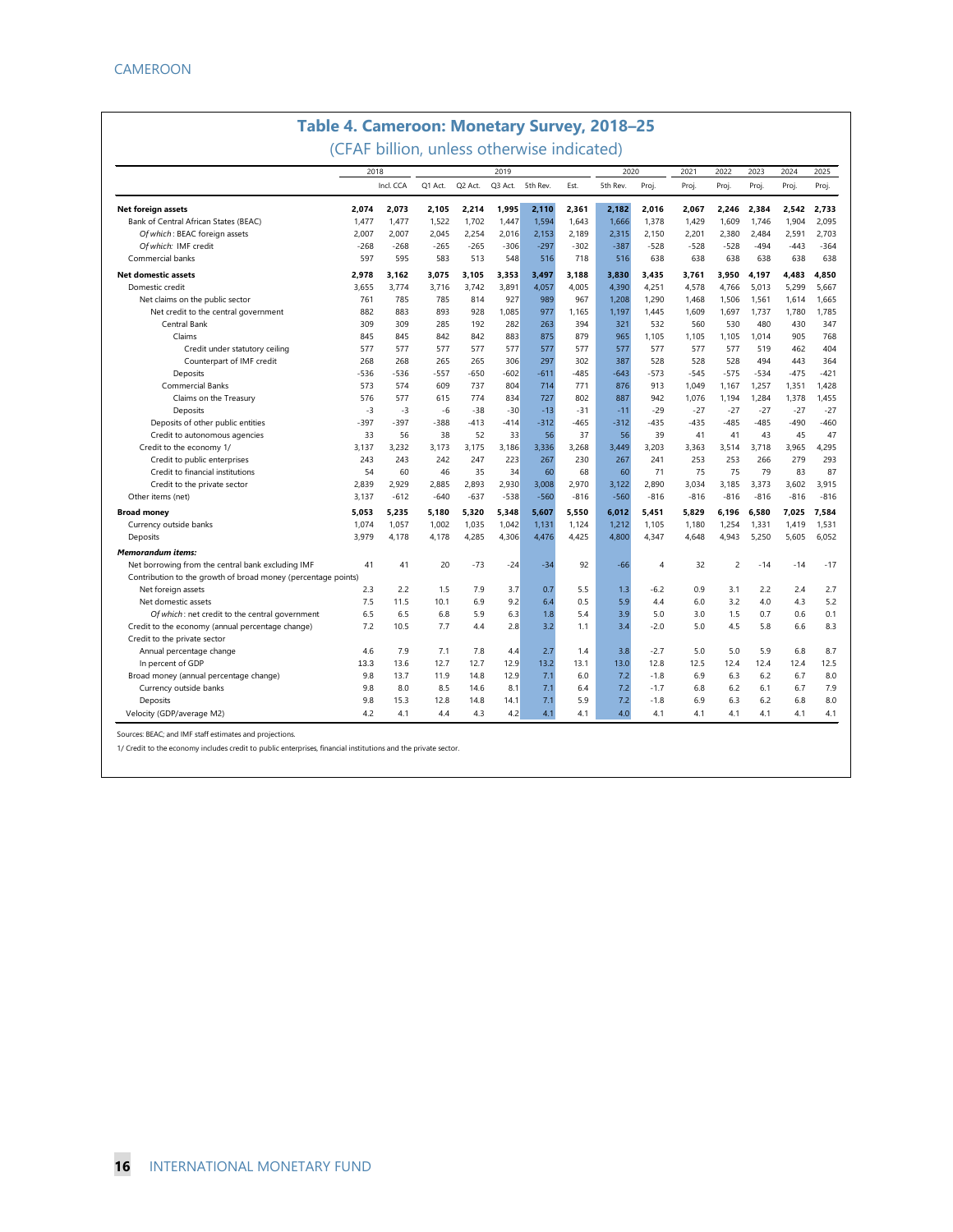٠

|                                                                                                                                                                                                                                            | 2018                  | 2019                                  | 2020                        | 2021               | 2022                        | 2023                  | 2024                  | 2025                  | 2026               | 2027               | 2028               | 2029               | 2030                   | 2031                      | 2032               | 2033                   |
|--------------------------------------------------------------------------------------------------------------------------------------------------------------------------------------------------------------------------------------------|-----------------------|---------------------------------------|-----------------------------|--------------------|-----------------------------|-----------------------|-----------------------|-----------------------|--------------------|--------------------|--------------------|--------------------|------------------------|---------------------------|--------------------|------------------------|
|                                                                                                                                                                                                                                            |                       |                                       |                             |                    |                             |                       |                       |                       | Projections        |                    |                    |                    |                        |                           |                    |                        |
| millions)<br>Fund obligations based on existing credit (SDR<br>Principal                                                                                                                                                                   | 19.9                  |                                       |                             |                    |                             | 41.4                  | 63.5                  |                       | 85.6               | 85.6               | 44.2               | 22.1               |                        |                           |                    |                        |
| Charges and interest                                                                                                                                                                                                                       | 0.4                   |                                       | $\overline{0}$              | $\overline{c}$     | $\overline{5}$              | $\overline{0}$        | $\overline{\circ}$    | 80.0                  | $\overline{\circ}$ | $\overline{\circ}$ | 5                  | $\overline{\circ}$ | $5.5$<br>0.1           | $\overline{5}$            | $\overline{c}$     | $\overline{c}$         |
| Fund obligations based on existing and prospective credit                                                                                                                                                                                  |                       |                                       |                             |                    |                             |                       |                       |                       |                    |                    |                    |                    |                        |                           |                    |                        |
| (In millions of SDRs) $^{\mathrm{1/}}$                                                                                                                                                                                                     |                       |                                       |                             |                    |                             |                       |                       |                       |                    |                    |                    |                    |                        |                           |                    |                        |
| Principal                                                                                                                                                                                                                                  | 19.9                  | $\mathbf{r}$                          | $\overline{0.2}$            |                    | $\overline{5}$              | 41.4                  | 63.5                  | 96.6                  | 129.7              | 129.7              | 88.3               | 66.2               | 33.1                   |                           |                    | r.                     |
| Charges and interest                                                                                                                                                                                                                       | 0.4                   | $\sim$                                |                             | $\overline{0}$     |                             | $\overline{\circ}$    | $\overline{c}$        | $\overline{c}$        | $\overline{c}$     | $\overline{c}$     | $\overline{\circ}$ | $\overline{\circ}$ | $\overline{c}$         | $\overline{c}$            | $\overline{c}$     | $\overline{c}$         |
| Total obligations based on existing and prospective credit                                                                                                                                                                                 |                       |                                       |                             |                    |                             |                       |                       |                       |                    |                    |                    |                    |                        |                           |                    |                        |
| SDR millions                                                                                                                                                                                                                               | 20.3                  | $\Gamma = -1$                         | $\frac{2}{9}$ $\frac{2}{9}$ | $\overline{\circ}$ | $\frac{1}{6}$ $\frac{1}{6}$ | 41.5                  | 63.6                  | 96.7                  | 129.9              | 129.9              | 88.5               | 66.4               | 33.3                   | $\rm \overline{\rm o}$    | $\overline{\circ}$ | $\rm \overline{\rm o}$ |
| CFAF billions                                                                                                                                                                                                                              | 15.7                  |                                       |                             | $\overline{\circ}$ |                             | 33.4                  | 51.0                  | 77.4                  | 103.9              | 103.9              | 70.8               | 53.1               | 26.6                   | $\overline{c}$            | $\overline{\circ}$ | $\overline{c}$         |
| Charges and interest                                                                                                                                                                                                                       | $0.\overline{3}$      | $\sim 10-10$                          | $\sim$                      | $\overline{\circ}$ | $\overline{\circ}$          | $\overline{\text{o}}$ | $\overline{\circ}$    | $\overline{\text{o}}$ | 5                  | $\overline{\circ}$ | $\overline{\circ}$ | $\overline{\circ}$ | $\rm \overline{\rm o}$ | $\overline{\circ}$        | $\overline{\circ}$ | $\overline{\circ}$     |
| Principal                                                                                                                                                                                                                                  | 15.4                  |                                       |                             |                    |                             | 33.3                  | 50.9                  | 77.3                  | 103.8              | 103.8              | 70.7               | 53.0               | 26.5                   |                           |                    |                        |
| Percent of government revenue                                                                                                                                                                                                              | 0.5                   | $\mathbf{I}$                          | $_{\rm 0.0}$                | 0.0                | $\rm ^{\circ}$              | $\frac{8}{2}$         | $\Xi$                 | Ξ                     |                    | $\ddot{5}$         | $\ddot{5}$         | $\frac{8}{2}$      | 3                      | $_{\rm 0.0}$              | 0.0                | $_{\rm 0.0}$           |
| Percent of exports of goods and services                                                                                                                                                                                                   | 0.4                   | $\sim 10$                             | $\overline{0.0}$            | $\overline{0.0}$   | $\overline{0.0}$            | $\frac{8}{2}$         | $\ddot{ }$ $\ddot{ }$ | Ξ                     | $2.1$<br>$2.1$     | 2.0                | $\ddot{ }$         | $\overline{0}$ .   | $\overline{0.4}$       | $\rm ^{0}$                | $\rm ^{\circ}$     | $\rm ^{0.0}$           |
| Percent of debt service $^{2}$                                                                                                                                                                                                             | 4.3                   | $\sim$                                | $\overline{0}$              | 0.0                | 0.0                         | 4.6                   | $6.8$                 | 9.8                   | 14.5               | 13.0               | $_{\rm 8.0}$       | 5.4                | 2.5                    | $_{\rm 0.0}$              | $\rm ^{0}$         | $_{\rm 0.0}$           |
| Percent of GDP                                                                                                                                                                                                                             | $\overline{\text{o}}$ |                                       | 0.0                         | $_{\odot}$         | $_{\rm 0.0}$                | $\rm \Xi$             | $\overline{0}$        | $\overline{0}$        | $\mathbb{S}^3$     | $\overline{0}$     | $\overline{0}$     | $\overline{\circ}$ | $\overline{\text{o}}$  | $_{\rm 0.0}$              | $_{\rm 0.0}$       | $\rm ^{0}$             |
| Percent of quota                                                                                                                                                                                                                           | $7.4$                 | $\sim 10^{-1}$ , $10^{-1}$ , $\sim 1$ | $\overline{a}$ 3            | 0.0                | 0.0                         | 15.0                  | 23.0                  | 35.0<br>2.9           | 47.0               | 47.0               | 32.0               | 24.0               | 12.0                   | $_{\rm 0.0}$              | $_{\rm 0.0}$       | $_{\odot}$             |
| Percent of gross reserves                                                                                                                                                                                                                  | $\frac{8}{2}$         |                                       |                             | 0.0                | 0.0                         | $\frac{1}{2}$         | $\overline{c}$        |                       | 3.8                | $\frac{6}{4}$      | $\overline{3}$     | 2.9                | 2.0                    | $\overline{0}$            | (0.2)              | (0.0)                  |
| Outstanding Fund credit                                                                                                                                                                                                                    |                       |                                       |                             |                    |                             |                       |                       |                       |                    |                    |                    |                    |                        |                           |                    |                        |
| SDR millions                                                                                                                                                                                                                               | 336.2                 | 372.6                                 | 648.6                       | 648.6              | 648.6                       | 607.2                 | 543.7                 | 447.1                 | 317.4              | 187.7              | 99.4               | 33.1               | $\rm ^{\circ}$         | 8                         | $\rm ^{\circ}$     | $\rm ^{\circ}$         |
| <b>CFAF billions</b>                                                                                                                                                                                                                       | 259.5                 | 303.4                                 | 530.5                       | 525.1              | 522.7                       | 488.0                 | 436.1                 | 357.9                 | 254.1              | 150.2              | 79.5               | 26.5               | $\rm ^{0.0}$           | $\rm ^{0.0}$              | $\overline{0.0}$   | $\rm ^{0.0}$           |
| Percent of government revenue                                                                                                                                                                                                              | 7.5                   | $\approx$                             | 16.8                        | 14.5               | 13.7                        | 12.1                  | 10.1                  | 7.6                   | $\frac{1}{2}$      | 2.8                | $\ddot{a}$         | 0.4                | $\overline{0}$         | $\overline{0}$            | 0.0                | $\rm ^{0}$             |
| Percent of exports of goods and services                                                                                                                                                                                                   | 64                    | $\overline{z}$                        | 17.0                        | 14.6               | 13.3                        | 11.7                  | 9.9                   | 77                    | 5.2                | 2.9                | $\ddot{ }$         | 0.5                | $_{\rm 0.0}$           | $_{\rm 0.0}$              | 0.0                | $_{\rm 0.0}$           |
| Percent of debt service $2^{\gamma}$                                                                                                                                                                                                       | 71.8                  | 61.3                                  | 112.4                       | 04.2               | 89.6                        | 67,1                  | 58.4                  | 45.4                  | 35.4               | 18.8               | 9.0                | 2.7                | $\overline{0.0}$       | $\rm ^{0.0}$              | $\overline{0.0}$   | $\overline{0}$ .       |
| Percent of GDP                                                                                                                                                                                                                             | $\ddot{ }$            | $\ddot{ }$                            | 23                          | 2.2                | 2.0                         | $\frac{8}{10}$        | $\frac{15}{2}$        | Ξ                     | 0.8                | $\sim$             | $\approx$          | $\overline{\circ}$ | $_{\odot}$             | $\rm ^{0}$                | $_{\rm 0.0}$       | $_{\odot}$             |
| Percent of quota                                                                                                                                                                                                                           | 121.8                 | 135.0                                 | 235.0                       | 235.0              | 235.0                       | 220.0                 | 197.0                 | 162.0                 | 115.0              | 68.0               | 36.0               | 12.0               | $\rm ^{0.0}$           | $\overline{0}$ .          | $\overline{0.0}$   | $\overline{0}$ .       |
| Net use of Fund credit (SDR millions)                                                                                                                                                                                                      | 90.5                  | 36.4                                  | 276.0                       | 0.0                | 0.0                         | 41.4                  | $-63.5$               | $-96.6$               | 129.7              | $-129.7$           | $-88.3$            | -66.2              | $-33.1$                | $\rm ^{\circ}$            | $\rm ^{0.0}$       | S                      |
| Disbursements                                                                                                                                                                                                                              | 110.4<br>19.9         | 55.2                                  | 276.0                       | $\alpha = 1$       | $\mathbf{r}=\mathbf{r}$     |                       |                       |                       |                    |                    |                    |                    |                        | $\mathbf{r} = \mathbf{r}$ | $\alpha = 1$       |                        |
| Repayments and repurchases                                                                                                                                                                                                                 |                       | 18.8                                  |                             |                    |                             | 41.4                  | 63.5                  | 96.6                  | 129.7              | 129.7              | 88.3               | 66.2               | 33.1                   |                           |                    |                        |
| Memorandum items: (CFA F billions)                                                                                                                                                                                                         |                       |                                       |                             |                    |                             |                       |                       |                       |                    |                    |                    |                    |                        |                           |                    |                        |
| Nominal GDP                                                                                                                                                                                                                                | 21,493                | 22,690                                | 22,615                      | 24,181             | 25,706                      | 27,300                | 29,142                | 31,196                | 33,468             | 35,973             | 38,710             | 41,783             | 45,156                 | 48,519                    | 52,160             | 56,102                 |
| Exports of goods and services                                                                                                                                                                                                              | 4,072                 | 4,251                                 | 3,120                       | 3,595              | 3,932                       | 4,164                 | 4,414                 | 4,666                 | 4,915              | 5,193              | 5,491              | 5,822              | 6,173                  | 6,556                     | 6,977              | 7,439                  |
| Government revenue                                                                                                                                                                                                                         | 3,451<br>361          | 3,704                                 | 3,152                       | 3,610              | 3,818<br>583                | 4,040<br>727          | 4,333<br>747          | 4,692                 | 4,997<br>717       | 5,423<br>799       | 5,836<br>883       | 976<br>6,308       | 6,816<br>1,054         | 1,089<br>7,379            | 7,967              | 8,665<br>1,231         |
| CFA francs/SDR (period average)<br>Debt service $^{2/}$                                                                                                                                                                                    | 771.6                 | 814.3<br>495                          | 818.0<br>472                | 809.7<br>504       | 805.8                       | 803.7                 | 802.1                 | 800.5<br>788          | 800.5              | 800.5              | 800.5              | 800.5              | 800.5                  | 800.5                     | 1,178<br>800.5     | 800.5                  |
| Source: IMF staff estimates and projections.                                                                                                                                                                                               |                       |                                       |                             |                    |                             |                       |                       |                       |                    |                    |                    |                    |                        |                           |                    |                        |
| 1/On May 24, 2019 the IMF Executive Board approved a modified interest rase set at moth and moth interest traces to zero on ECF and SCF through June 2021 and possibly longer. The Board also decided to extend                            |                       |                                       |                             |                    |                             |                       |                       |                       |                    |                    |                    |                    |                        |                           |                    |                        |
| erest rate on RCF was set to zero in July 2015. Based on these decisions and current projections of SDR rate, the following interest rates are assumed beyond June 2021: 0/0/0/0<br>zero interest rate on ESF till end June 2021 while int |                       |                                       |                             |                    |                             |                       |                       |                       |                    |                    |                    |                    |                        |                           |                    |                        |
| espectively. The Executive Board will review the interest rates on concessional lending by end-June 2021 and every two years thereafter.<br>percent per annum for the ECF, SCF, RCF and ESF, r                                             |                       |                                       |                             |                    |                             |                       |                       |                       |                    |                    |                    |                    |                        |                           |                    |                        |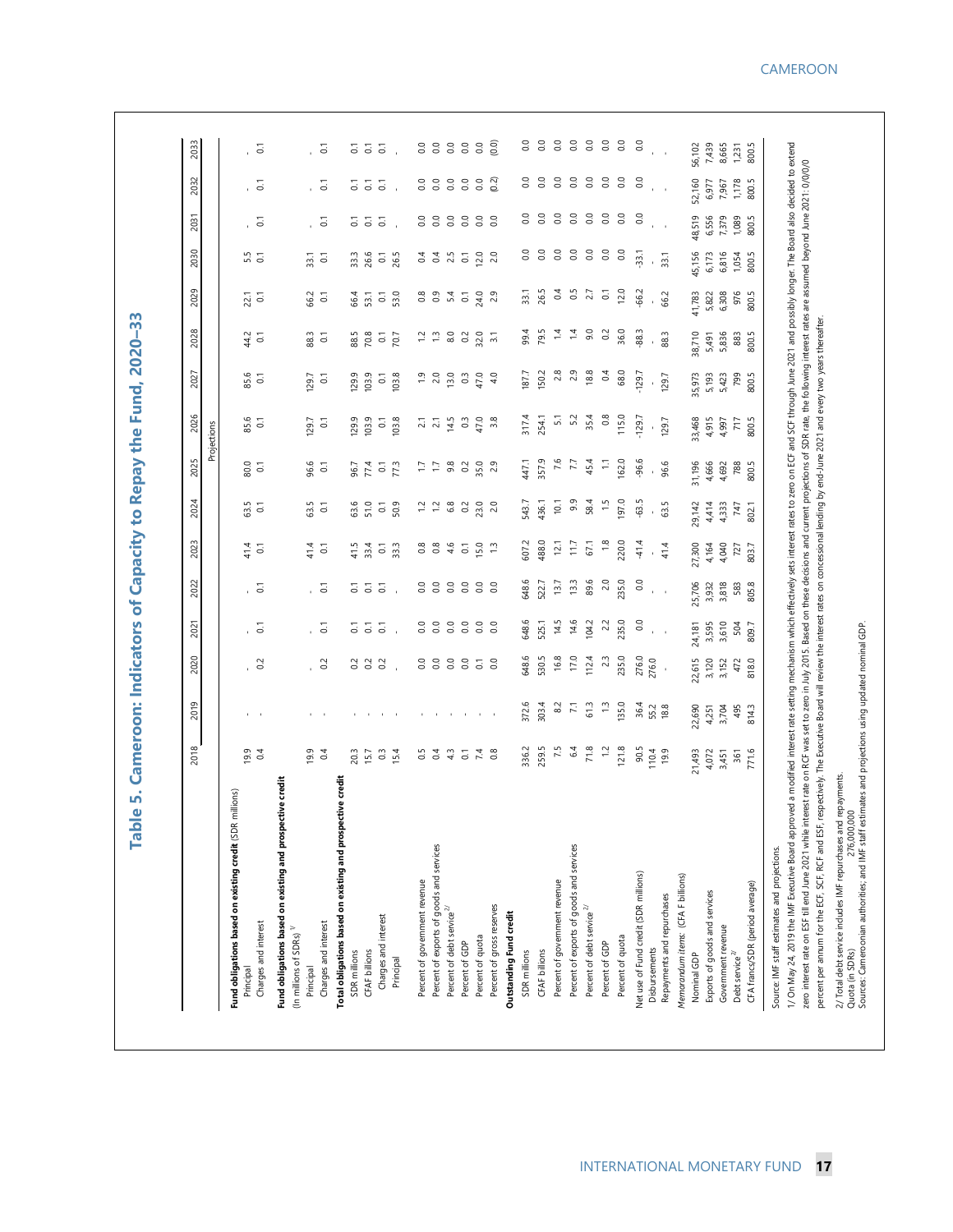|                | Date of<br>Availability | Amount<br>(SDR Million) | Percent of quota<br>1/ | Conditions for Disbursement                                                                                  |
|----------------|-------------------------|-------------------------|------------------------|--------------------------------------------------------------------------------------------------------------|
| 1              | 6/26/2017               | 124.2                   | 45                     | Executive Board approval of the ECF arrangement.                                                             |
| 2              | 12/15/2017              | 82.8                    | 30                     | Observance of continuous and end-June 2017 performance<br>criteria, and completion of the first review.      |
| 3              | 6/30/2018               | 55.2                    | 20                     | Observance of continuous and end-December 2017<br>performance criteria, and completion of the second review. |
| 4              | 12/15/2018              | 55.2                    | 20                     | Observance of continuous and end-June 2018 performance<br>criteria, and completion of the third review.      |
| 5              | 6/15/2019               | 55.2                    | 20                     | Observance of continuous and end-December 2018<br>performance criteria, and completion of the fourth review. |
| 6              | 12/15/2019              | 55.2                    | 20                     | Observance of continuous and end-June 2019 performance<br>criteria, and completion of the fifth review.      |
| $\overline{7}$ | 5/31/2020               | 55.2                    | 20                     | Observance of continuous and end-December 2019<br>performance criteria, and completion of the sixth review.  |
|                | Total                   | 483.0                   | 175                    |                                                                                                              |

|                |                         |                         |                        | 2017-20                                                                                                      |
|----------------|-------------------------|-------------------------|------------------------|--------------------------------------------------------------------------------------------------------------|
|                | Date of<br>Availability | Amount<br>(SDR Million) | Percent of quota<br>1/ | <b>Conditions for Disbursement</b>                                                                           |
| 1              | 6/26/2017               | 124.2                   | 45                     | Executive Board approval of the ECF arrangement.                                                             |
| $\overline{2}$ | 12/15/2017              | 82.8                    | 30                     | Observance of continuous and end-June 2017 performance<br>criteria, and completion of the first review.      |
| 3              | 6/30/2018               | 55.2                    | 20                     | Observance of continuous and end-December 2017<br>performance criteria, and completion of the second review. |
| 4              | 12/15/2018              | 55.2                    | 20                     | Observance of continuous and end-June 2018 performance<br>criteria, and completion of the third review.      |
| 5              | 6/15/2019               | 55.2                    | 20                     | Observance of continuous and end-December 2018<br>performance criteria, and completion of the fourth review. |
| 6              | 12/15/2019              | 55.2                    | 20                     | Observance of continuous and end-June 2019 performance<br>criteria, and completion of the fifth review.      |
| 7              | 7/25/2020               | 55.2                    | 20                     | Observance of continuous and end-December 2019<br>performance criteria, and completion of the sixth review.  |
|                | Total                   | 483.0                   | 175                    |                                                                                                              |

Source: IMF staff calculations.

1/ Cameroon's current quota is SDR 276.0 million, and SDR 427.8 million was outstanding as of April 15, 2020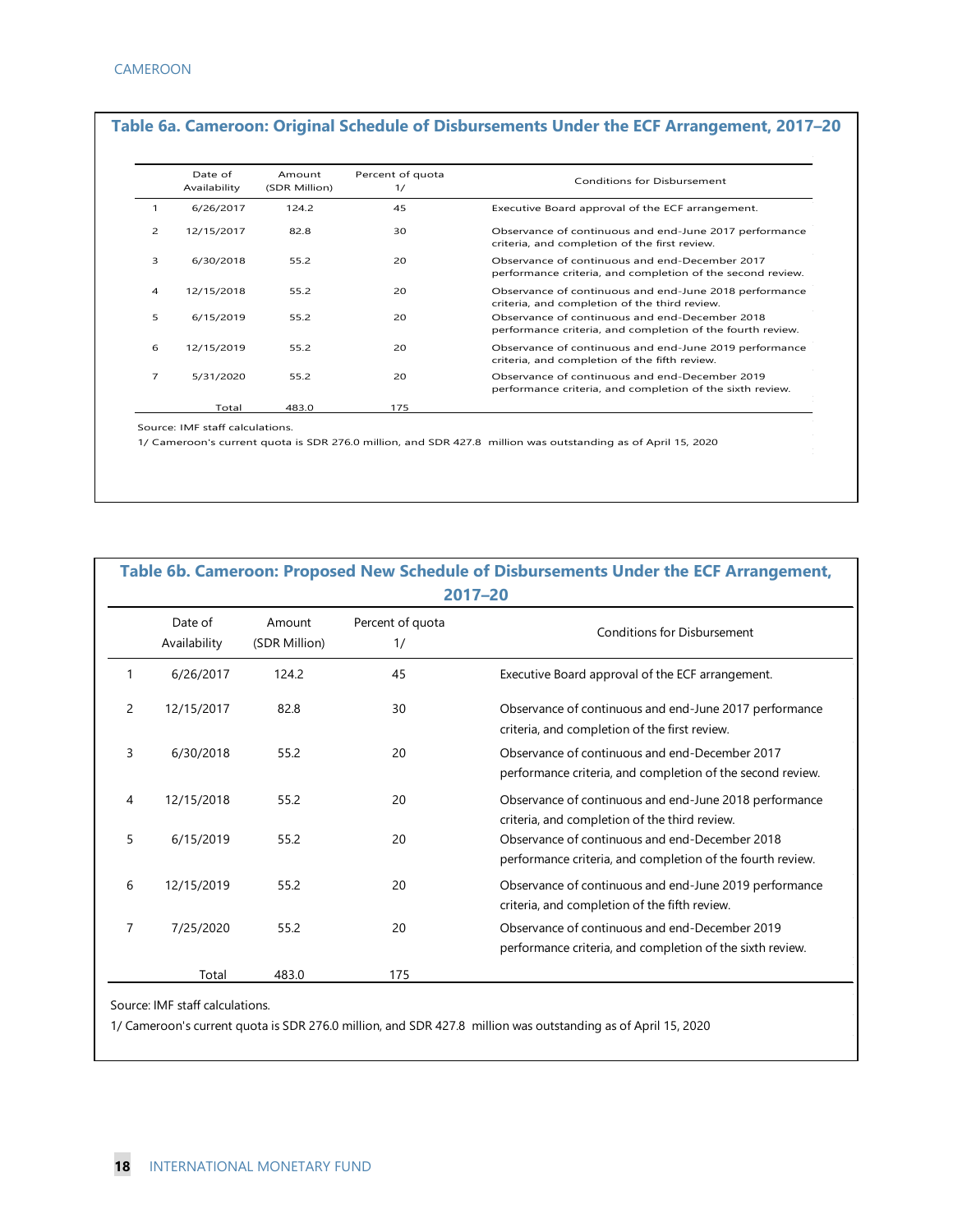### **Appendix I. Letter of Intent**

Yaoundé, April 28, 2020

To

Madam Kristalina Georgieva Managing Director International Monetary Fund 700 19<sup>th</sup> Street N.W. Washington, DC. 20431 USA

Subject: Letter of Intent for access to the Rapid Credit Facility

Dear Madam Managing Director,

1. While the government is continuing to implement its Economic and Financial Program, supported by an Extended Credit Facility (ECF), the COVID-19 pandemic has appeared and is causing a significant impact on Cameroon's economy, potentially undoing hard-won macroeconomic gains and endangering our development agenda. The economic impact was being felt even before the first case was confirmed on March 5 when trade with China and Europe, Cameroon's largest partners, was disrupted and our export and service sectors have been hit hard following a grinding halt to imports from and exports to China and Europe, the reduction in tourism and transfers from abroad, the cancellation of multiple large international events (including the Soccer African Nations Championship) that were planned to take place in Douala and Yaoundé during this first semester of this year, and the slowdown in the world's global growth. The pandemic comes on the back of the negative economic impact of the security crisis in the two anglophone regions as well as in the far-northern region and the suspension of production at the SONARA since it was hit by a fire at end-May 2019.

2. Since the first case of infected person were uncovered in Cameroon, the negative economic impact of the pandemic has accelerated as the number of cases started to climb. To contain and mitigate the spread of the disease, we took on March 17 a set of strict measures including closure of our land, air and sea borders (with the exception of cargo flights and vessels transporting consumer products and essential goods and materials), cancellations of sport competitions, closure of schools, bar and restaurants, and prohibition of the gathering of more than 50 people throughout the national territory. We have also scaled up health care spending to respond to this outbreak.

3. In conjunction with the implementation of these drastic measures, a COVID-19 preparation and response plan has been developed by our Ministry of Public Health with the support of WHO and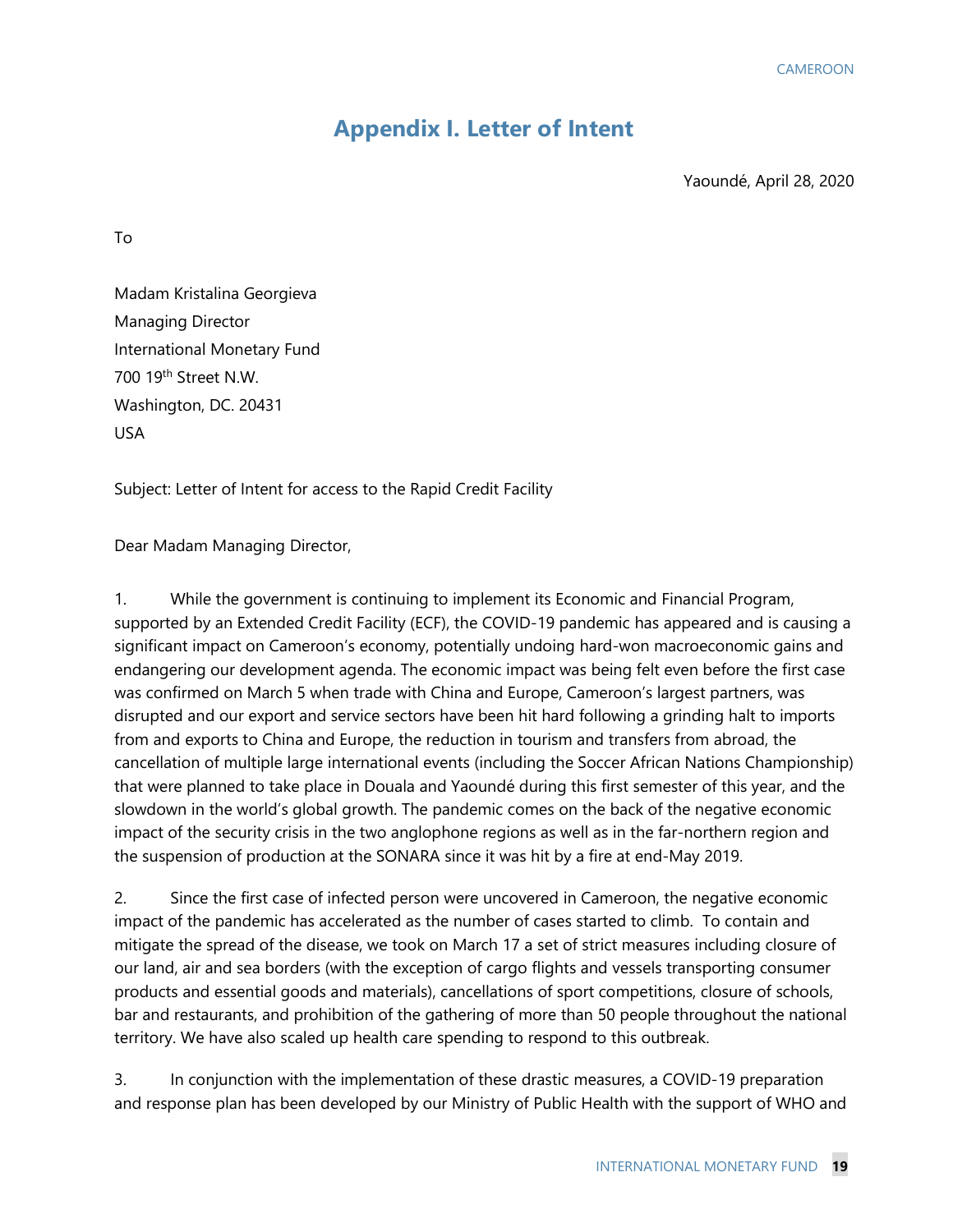other local government institutions. The plan includes country-level coordination, case investigation and rapid response, provision of patient care and medical supplies, infection prevention and control, case management, and raising public awareness of the risks posed by the pandemic and prevention methods. At this juncture, the cost of preparedness and response plan is estimated at about CFAF 58.3 billion (about 0.2 percent of GDP).

4. Our country is hit by the COVID-19 at the same time as the collapse of international oil prices. These two shocks, combined, have a major negative impact on Cameroon's economic activity. Our preliminary projections indicate that real GDP growth could decline from 3.9 percent in 2019 to -1.2 percent in 2020 —down from a pre-pandemic projection of 3.8 percent at the time of the 5th review of the ECF arrangement—owing to the various channels through which the COVID-19 pandemic is affecting economic activities, particularly the closing of our borders and the restrictions imposed on the movement of the population. Despite the disruption of the food supply channels, inflation is expected to rise moderately due to multiple factors that are dampening domestic demand.

5. We are experiencing significant deterioration in our external sector position. The projected decline in international oil prices, global demand of our non-oil exports, tourism receipts and current transfers (including remittances) are expected to widen our current account by 2 percentage point of GDP. This rise in current account deficit, together with projected decline in non-official capital inflows, will generate an additional external financing gap estimated at 2 percent of GDP in 2020.

6. The dramatic fall in oil prices, the slowdown in economic activity, and the implementation of measures to limit the spread of the pandemic have a strong negative impact on fiscal revenues, while expenditures are increasing, in particular to implement our anti-pandemic response plan, meet basic health care needs, and support the most vulnerable segments of the population. The uncertainties about the duration and extent of the pandemic is complicating a full assessment of the full impact of the two shocks on public finances. We currently expect a shortfall in total domestic revenue of 1.3 percentage point of GDP in 2020, compared to the pre-COVID-19 projections. To cope with the pandemic, the government has intensified the tightening of controls over spending and initiated a reassessment of its investment program to reprioritize projects and free up room for the funding of expenditures related to COVID-19 and support hard-hit private-sector enterprises and vulnerable groups. Despite these measures and the automatic drop in budgeted pump price subsidies, the pandemic shock has generated immediate fiscal needs close to CFAF 400 milliards for 2020 (about US\$700 million).

7. Against this background, and in the face of the urgent fiscal and balance of payments needs arising from the two exogenous shocks and the need to limit the negative impact of the shocks on poverty and growth, the Government of Cameroon requests emergency financing from the IMF under the Rapid Credit Facility (RCF) in the amount of SDR165.6 million, equivalent to 60 percent of our quota, to ease the pressure on our fiscal resources and official foreign reserves. We are confident that IMF involvement in the international effort to assist Cameroon in dealing with the economic fallout from the global pandemic will play a catalytic role in securing additional financing from our development partners, particularly to cover urgent needs to upgrade our health system. We commit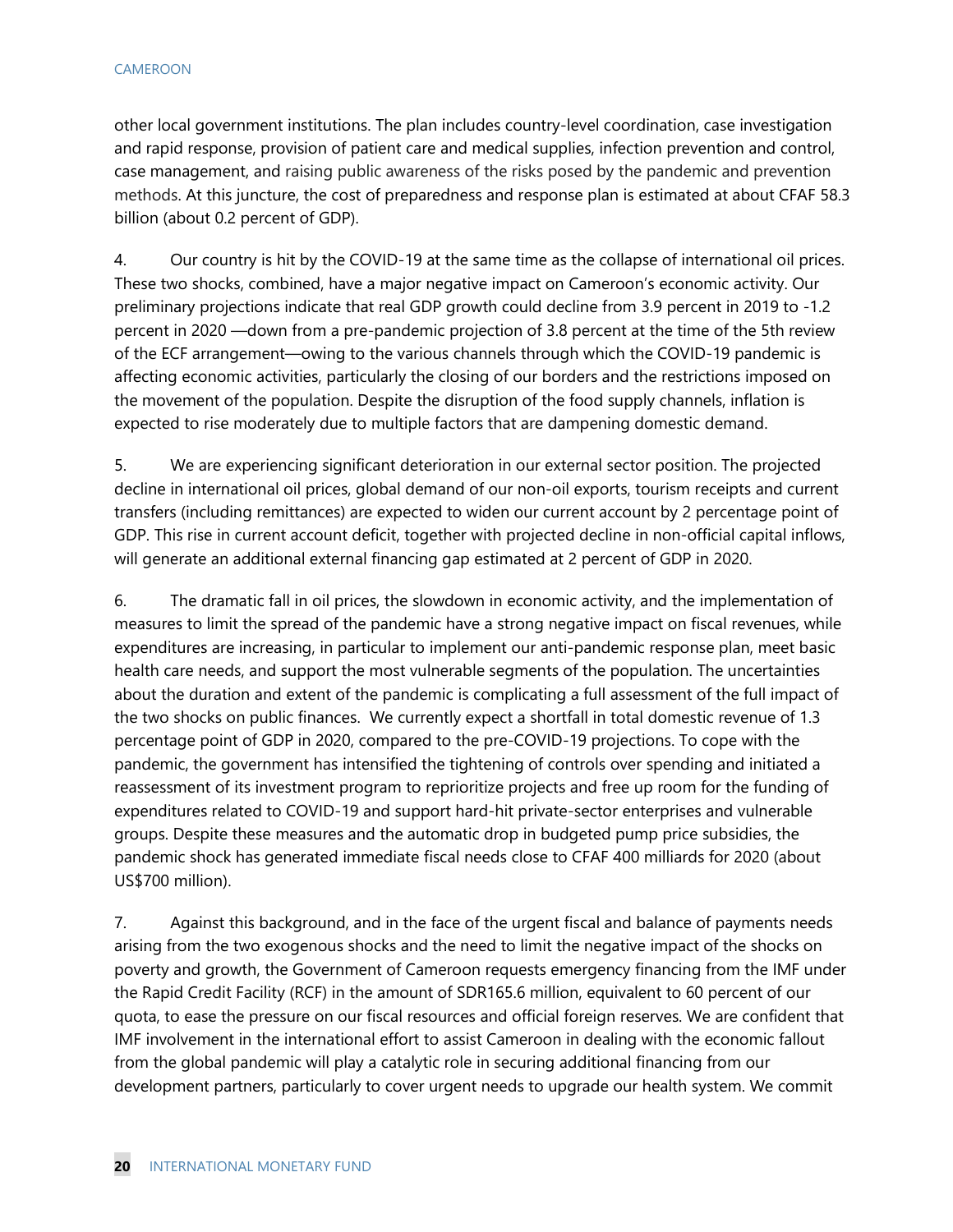also to strengthen our efforts to seek additional financial assistance from donors, either in the form of grants or concessional loans.

8. We will ensure that the financial assistance received is used for the intended purposes, in strict compliance with the provisions of the Law on the Code for Transparency and Good Governance in Public Finance Management in Cameroon and the Law on the Financial Regime for the Government and Other Public Entities, all adopted in July 2018. For this purpose, the funds linked to COVID-19 will be subject to the strict application of the budgetary procedures and controls provided for by the above Laws. In addition, we commit to issue a semi-annual report on COVID-19 related spending and to commission an independent audit of this spending at the end of the 2020 fiscal year and publish the results. We also commit to publishing documents relating to the results of public procurement awarded by the government and the beneficial ownership of companies receiving procurement contracts on COVID-19 related expenditures. In the meantime, such COVID-19 related expenditures are being incorporated in a supplementary budget in preparation and expected to be presented to the Parliament in June 2020

9. We remain firmly determined in fulfilling our commitments made in our January 7, 2020 Letter of Intent for the fifth review and committed to the ECF-supported program. However, the impact of the pandemic on the economic outlook and the accompanying restrictions make completing the sixth review of the ECF arrangement difficult at this juncture. Maintaining macroeconomic stability, strengthening the fiscal revenue base, improving spending efficiency, fostering good governance, and promoting the formal private sector are still key goals. The government will ensure that the support and assistance measures taken as part of the response to COVID-19 do not prejudice the mobilization of tax revenues in the medium and long term. The government is committed to observe fiscal transparency by enshrining the measures in a revised budget. Moreover, the government will not introduce measures or policies that would compound its BoP difficulties or introduce any new exchange or trade restrictions. Due to the delay in the completion of the sixth review under the ECF arrangement and to allow for an RCF request of 60 percent of quota, we request that (i) the ECF arrangement be extended from June 25, 2020 to September 30, 2020 and; (ii) the availability date for the sixth review (seventh disbursement) under the ECF arrangement be moved from May 31, 2020 to July 25, 2020.

10. The Cameroon government will continue to maintain a constructive dialogue with the IMF and will provide the Fund staff with all the data and information necessary to evaluate our policies, including those taken under the access to the RCF. We agree to cooperate with the IMF in relation to any update safeguards assessment of the BEAC to be carried out by the IMF. We further authorize the IMF to publish this Letter and the staff report for the request for disbursement under the RCF.

Sincerely yours,

/s/

Louis Paul Motaze Minister of Finance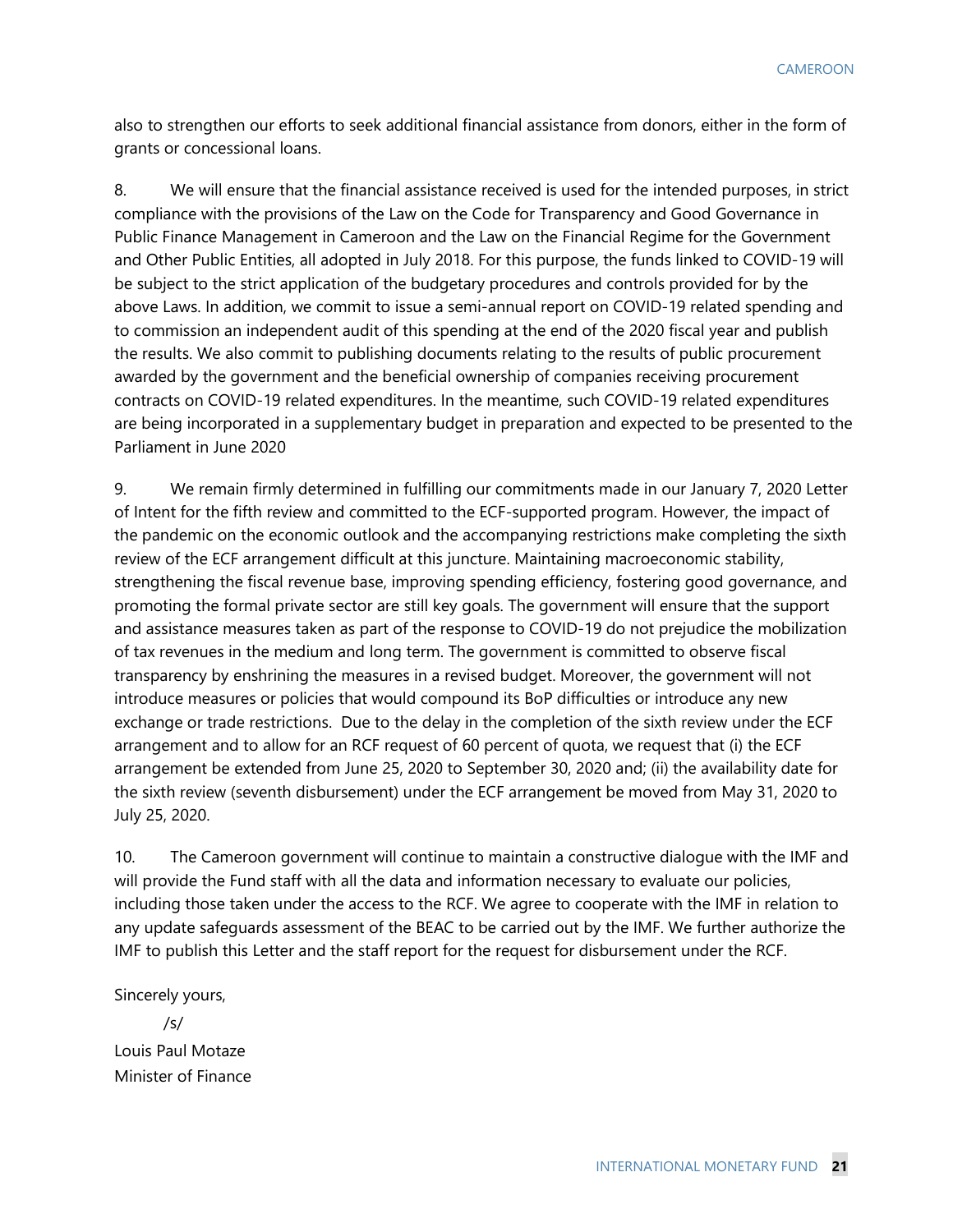

April 28, 2020

**REQUESTS FOR DISBURSEMENT UNDER THE RAPID CREDIT FACILITY, EXTENSION OF THE EXTENDED CREDIT FACILITY ARRANGEMENT, AND REPHASING OF ACCESS—DEBT SUSTAINABILITY ANALYSIS**

Approved By **David Owen and Marcello Estevão (IDA)**

**Joint Bank-Fund Debt Sustainability Analysis**[1](#page-24-1)

| <b>Risk of external debt distress:</b>             | High <sup>2</sup>                                                                                                                     |
|----------------------------------------------------|---------------------------------------------------------------------------------------------------------------------------------------|
| <b>Overall risk of debt distress</b>               | High                                                                                                                                  |
| <b>Granularity in the risk rating</b>              | Sustainable                                                                                                                           |
| <b>Application of judgement</b>                    | No                                                                                                                                    |
| <b>Macroeconomic projections</b>                   | Updated to incorporate expected<br>economic impact of the covid-19<br>pandemic (lower growth and<br>exports and wider fiscal deficit) |
| <b>Financing strategy</b>                          | Updated to include a larger<br>financing gap and shift towards<br>more concessional financing.                                        |
| <b>Realism tools flagged</b>                       | <b>None</b>                                                                                                                           |
| Mechanical risk rating under the external DSA      | High                                                                                                                                  |
| <b>Mechanical risk rating under the public DSA</b> | High                                                                                                                                  |

<span id="page-24-1"></span> $1$  Debt coverage has remained unchanged compared to the previous DSA (IMF Country Report No. 20/48).

<span id="page-24-0"></span><sup>&</sup>lt;sup>2</sup> Cameroon's Composite Indicator score is 2.76 based on the October WEO 2019 and the World Bank's 2018 CPIA. This implies that Cameroon has medium debt-carrying capacity.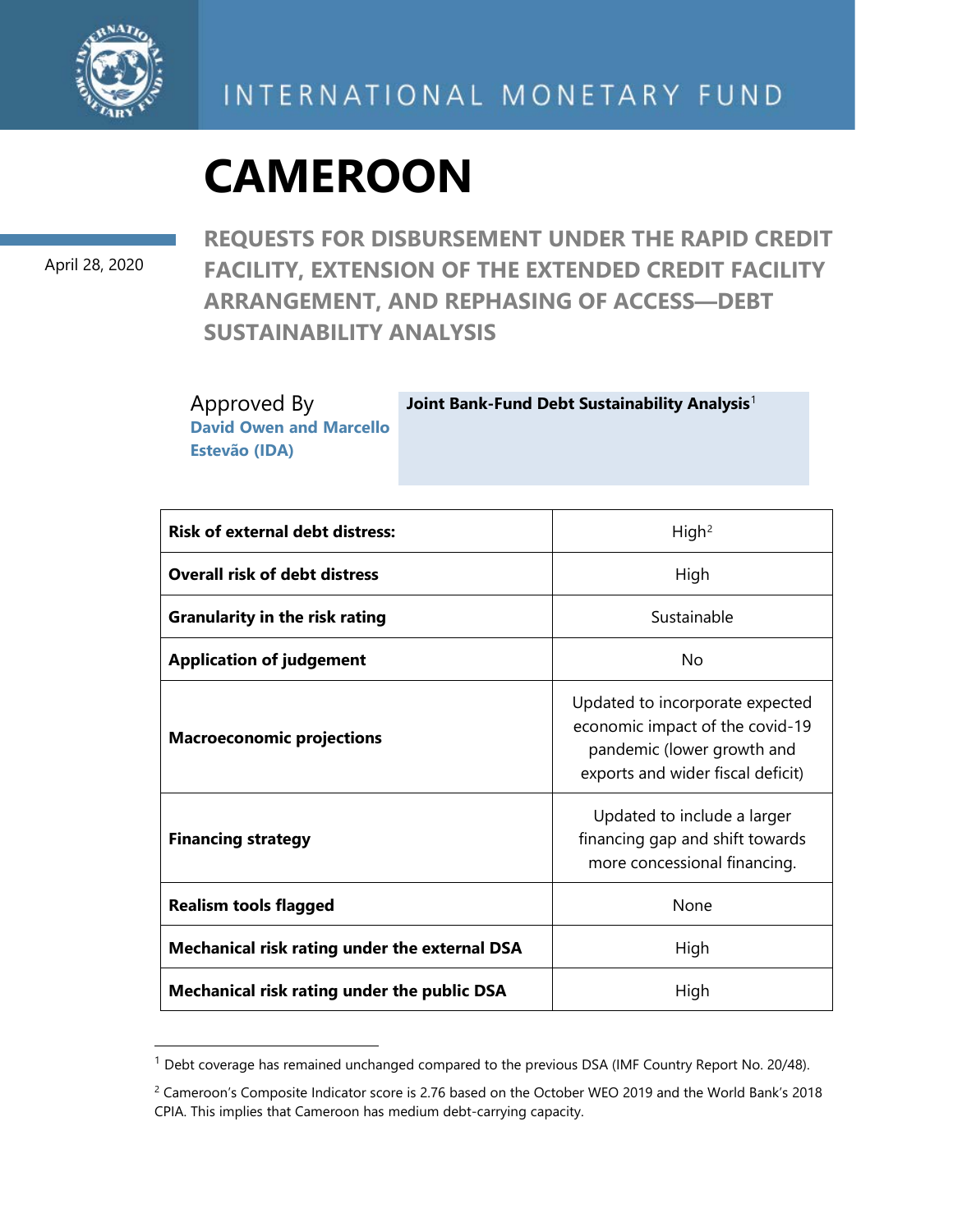*This provides an update to the joint IMF-World Bank LIC-DSA for the 5th review under the concurrent ECF arrangement (IMF Country Report No. 20/48) from January 2020, in the context of the Cameroonian authorities' request for a disbursement under the Rapid Credit Facility to help meet a financing shortfall as a result of the Covid-19 pandemic. It includes updated projections for the macroeconomic framework and new information on borrowing. Cameroon remains at high risk of external and overall public debt distress; however debt remains sustainable conditioned on the availability of concessional resources and avoidance of additional non-concessional borrowing. The assessment is driven by breaches of the two thresholds for external debt service under the baseline, which have further intensified due to the incorporation of the Covid-19 shock, as well as a new one-off breach in the PV of debt-to-exports ratio and a worsening of market financing risks. However, a range of factors support the conclusion that debt remains sustainable. This rating is highly vulnerable to a range of risks and if downside risks were to materialize, the authorities would likely need to identify additional measures to ensure that debt is sustainable.*

**1. Highly preliminary estimates suggest Cameroon's public debt reached 42.9 percent of GDP at end-December 2019 (text table 1).** This increase was largely driven by disbursements of multilateral and bilateral financing and the issuance of government bonds. Preliminary data on non-concessional external disbursements and new borrowing suggests that end-December PCs were met, remaining well below the ceiling for the latter (text figure 1). As of mid-March 2020, disbursements and borrowing appear limited, mainly driven by budget support and the signing of AfDB projects. A small amount of external arrears arose in April (10 billion CFAF) due to the Covid-19 shock but are in the process of being cleared.

**2. Updated macroeconomic assumptions incorporate the expected economic impact of the Covid-19 pandemic (text table 2).** The shock is expected to concentrate in 2020, severely lowering growth and exports and widening the fiscal deficit, due to revenue losses and urgent spending needs. It is also projected to drag into 2021, owing to lower commodity price projections and delays in investment projects.

**3.** There are also changes in a number of financing assumptions (text table 3). In particular, 2020 includes budget support from the AfDB that was slightly delayed due to administrative reasons. Furthermore, the financing under the RCF at 136 billion FCFA was added to 2020 as well as an unallocated external financing gap over the medium term, which would allow restoring NFAs close to the level of the 5<sup>th</sup> review. Financing terms for the unallocated financing gap are assumed to be at IDA terms, reflecting expected additional financing from various sources (World Bank, AFDB, France, BDEAC) and the authorities' commitment to seek and prioritize concessional borrowing. Project loan disbursements are lowered for 2020, reflecting potential delays in imports, and shifted towards more concessional financing reflecting the authorities' commitment to prioritize concessional financing. As the last domestic bond issuance in mid-March was undersubscribed by 15 percent and inflation revised up, domestic interest rates are raised by 1 percentage point for 2020. Given that SONARA is expected to benefit from lower oil prices, external shortterm debt in the medium term has been reduced to 0.1 percent of GDP as its viability should be restored more quickly.

**4. Cameroon remains at high overall risk of public debt distress, but debt remains sustainable.**  As previously, thresholds are breached for the two external debt service indicators, due to the fragile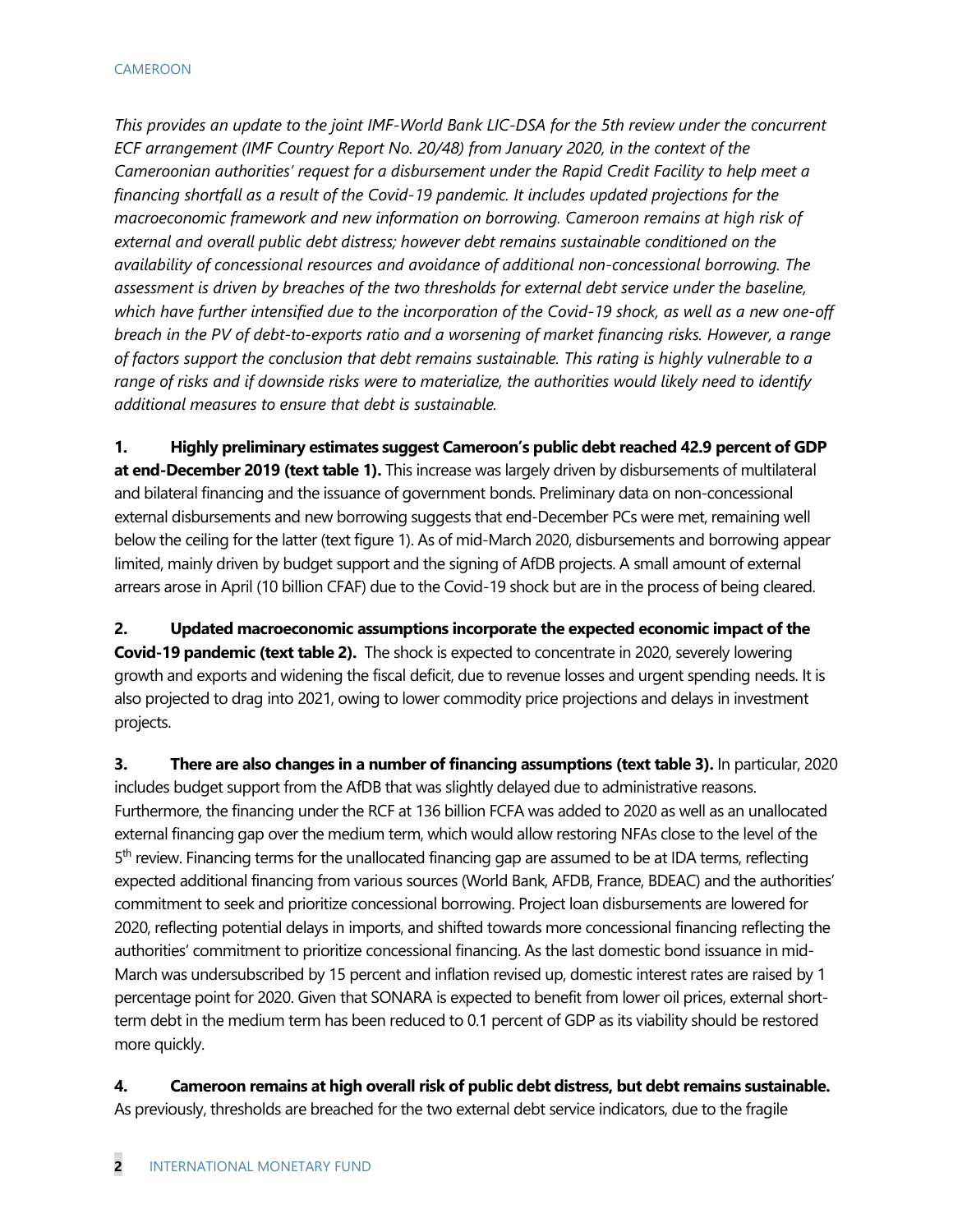liquidity situation. The Covid-19 shock aggravates these breaches in the short-term and raises debt stock projections. In addition, the PV of debt-to-exports ratio now breaches its threshold in 2020 due to the severe drop in exports and market financing risks have increased to moderate with a recent jump in EMBI spreads. Yet, staff continues to assess debt as sustainable due to a range of factors:

- Debt indicators remain on non-explosive paths and debt stock indicators remain below their thresholds under the baseline, except for a one-off breach.
- The debt-service-to-revenue ratio is on a clear downward trajectory and falls below the threshold after 2023.
- The breach of the debt-service-to-exports ratio has become more severe but remains largely due to the inclusion of SONARA's short-term supplier debt (text figure 1), which is backed by imported oil and is sensitive to rollover and reprofiling assumptions.
- The lower oil prices are expected to benefit SONARA and reduce its vulnerabilities, given the fixed domestic market price of refined oil.
- While SONARA does have external arrears, the authorities have only guaranteed one of SONARA's loans which has no outstanding payments and has been discontinued.
- The first principal payment of the Eurobond is only coming due in 2023, by when external market financing conditions are projected to have normalized.
- The baseline does not include the possible G20 debt service suspension, which could cover as much as 100 billion CFAF in 2020 and which the authorities are actively assessing to take part in.
- **This rating is highly vulnerable to a range of risks.** Key downside risks include a more protracted and severe Covid-19 shock, and realization of contingent liabilities, including from SONARA's potential reconstruction costs or delays in the expected restoration of its viability. On the upside the G20 debt service suspension and a successful reprofiling of SONARA's arrears, which stands to benefit from lower projected international oil prices, could lower debt-service ratios. If downside risks materialize, the authorities would likely need to identify additional measures to ensure that debt is sustainable. Allowing for new non-concessional borrowing would further weaken already compromised debt sustainability, go against the authorities' interest and undermine their efforts to secure international community's support in an environment in which G-20 just agreed on debt service suspension on bilateral government loans for low-income countries.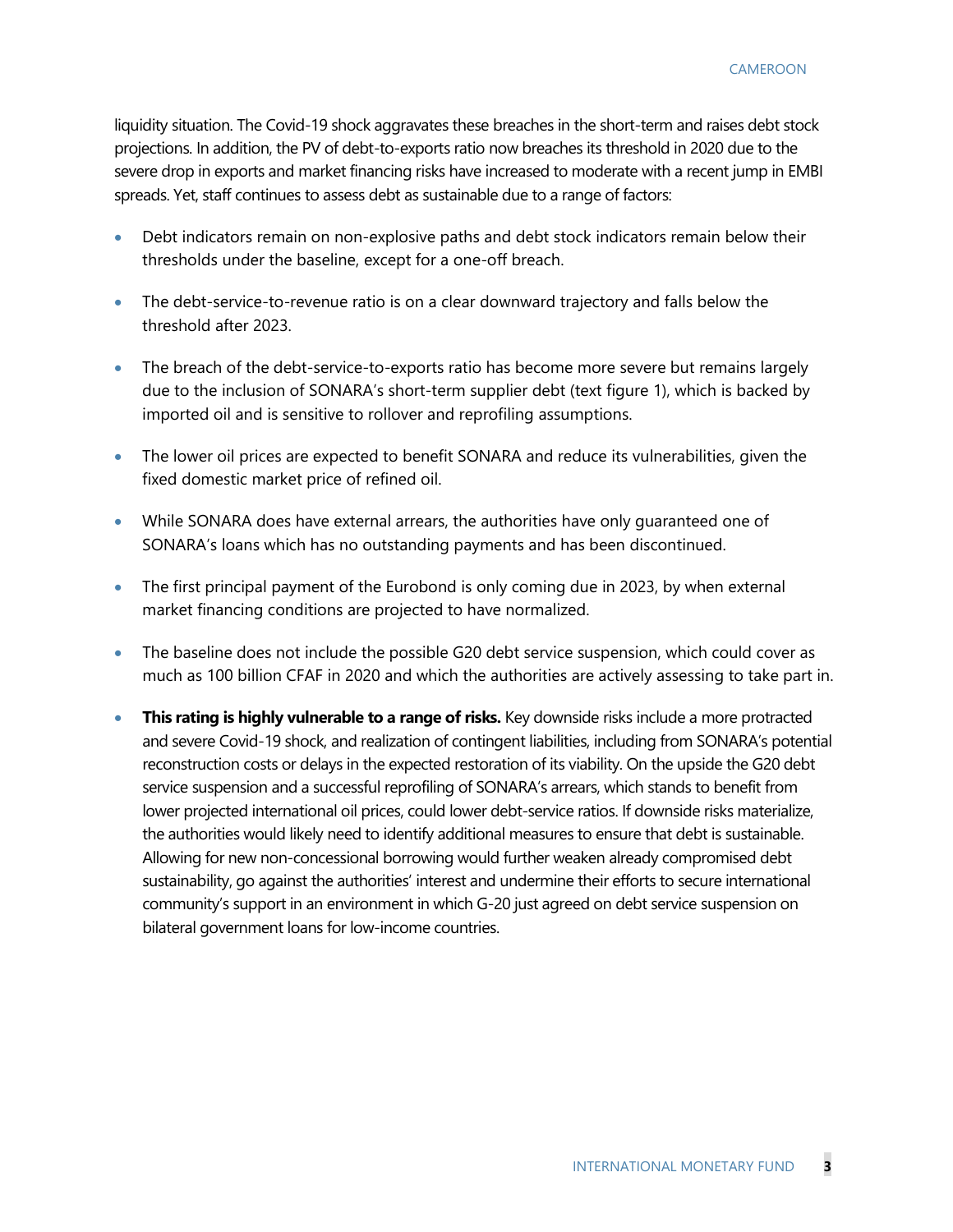

Sources: Bloomberg, Cameroonian authorities', IMF staff calculation and projections.

#### **Text Table 1. Cameroon: Public and Publicly Guaranteed Debt, 2017–19**

|                                                               | <b>Dec-17</b>       |            | <b>Dec-18</b> |            | Dec-19 (Est.) |            |
|---------------------------------------------------------------|---------------------|------------|---------------|------------|---------------|------------|
|                                                               |                     | percent of |               | percent of |               | percent of |
|                                                               | <b>CFAF billion</b> | GDP        | CFAF billion  | GDP        | CFAF billion  | GDP        |
| A. Public and publicly quaranteed debt                        | 6279                | 30.9       | 7389          | 34.4       | 8424          | 37.1       |
| (authorities' estimate: 1+2+3)                                |                     |            |               |            |               |            |
| 1 External debt                                               | 4650                | 22.9       | 5652          | 26.3       | 6445          | 28.4       |
| 2 Domestic debt                                               | 1578                | 7.8        | 1691          | 7.9        | 1942          | 8.6        |
| 3. (External) Publicly quaranteed debt                        | 51                  | 0.3        | 46            | 0.2        | 37            | 0.2        |
| 4. Unpaid government obligations (float and arrears) 1/       | 838                 | 4.1        | 489           | 2.3        | 598           | 2.6        |
| 5. External claims to SOEs (ex-SONARA)                        | 9                   | 0.0        | 9             | 0.0        | $\mathbf{Q}$  | 0.0        |
| 6. SONARA debt 2/                                             | 534                 | 2.6        | 597           | 2.8        | 711           | 3.1        |
| 7. o/w external                                               | 383                 | 1.9        | 446           | 2.1        | 377           | 1.7        |
| B. Public and publicly quaranteed debt                        |                     | 37.7       |               |            |               |            |
| (staff estimate: $A + 4+5+6$ )                                | 7659                |            | 8484          | 39.5       | 9741          | 42.9       |
| Domestic                                                      | 2567                | 12.6       | 2331          | 10.8       | 2873          | 12.7       |
| External                                                      | 5093                | 25.1       | 6153          | 28.6       | 6868          | 30.3       |
| o/w publicly quaranteed                                       | 60                  | 0.3        | 55            | 0.3        | 46            | 0.2        |
| C. Stock of contracted but undisbursed debt 3/                | 4424                | 21.8       | 4043          | 18.8       | 3473          | 15.3       |
| Domestic                                                      | 178                 | 0.9        | 171           | 0.8        | 65            | 0.3        |
| External                                                      | 4245                | 20.9       | 3873          | 18.0       | 3408          | 15.0       |
| o/w multilateral                                              | 1848                | 9.1        | 1627          | 7.6        | 1674          | 7.4        |
| o/w bilateral                                                 | 1719                | 8.5        | 1545          | 7.2        | 1122          | 4.9        |
| o/w commercial                                                | 679                 | 3.3        | 701           | 3.3        | 613           | 2.7        |
| Sources: Cameroonian authorities, and IMF staff calculations. |                     |            |               |            |               |            |
| 1/ Data is very preliminary and could likely be revised.      |                     |            |               |            |               |            |
| 2/2019 data as of end-September.                              |                     |            |               |            |               |            |
| 3/ Excludes budget support.                                   |                     |            |               |            |               |            |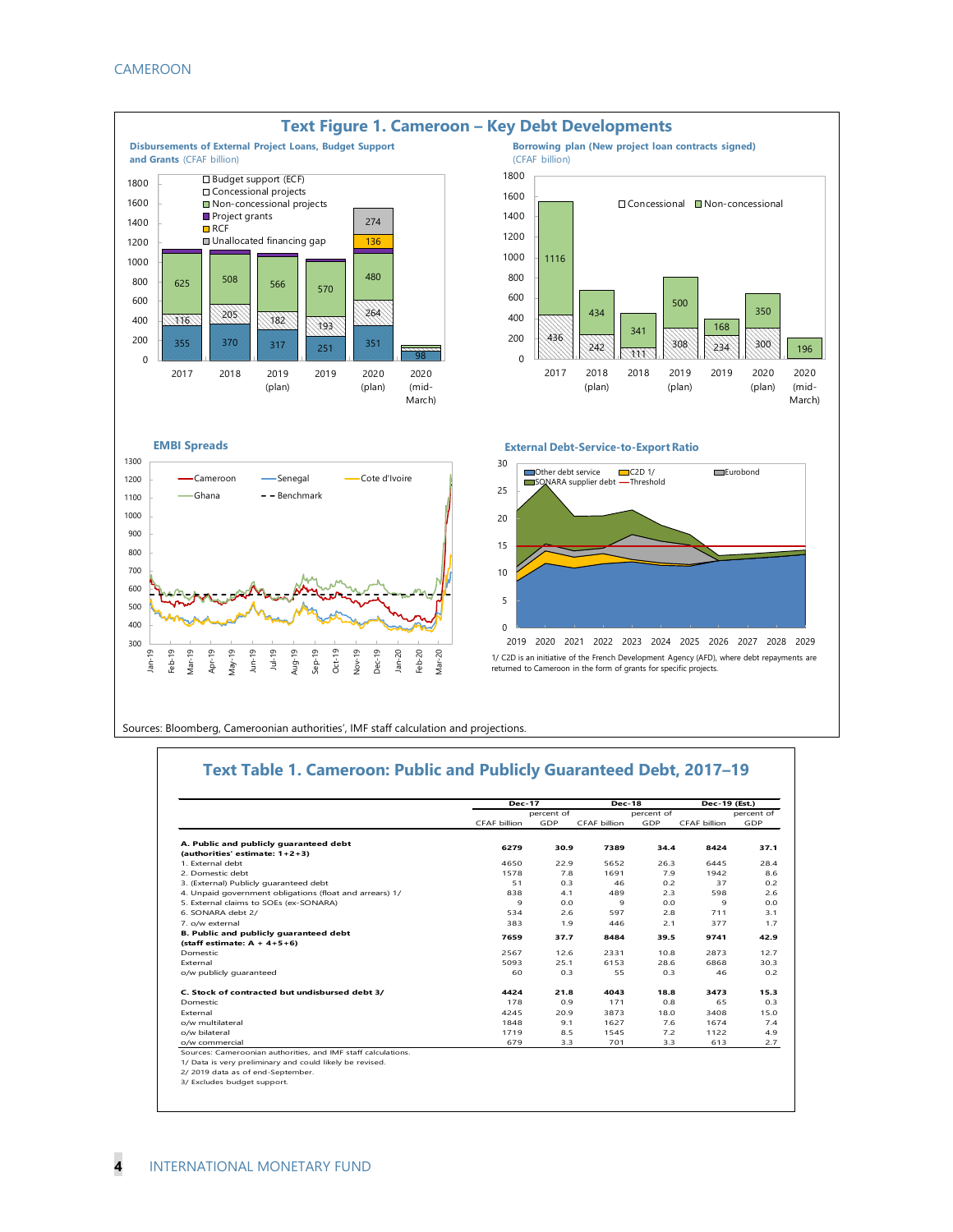|                                                 | 2016-2019 | 2020   | 2021-2025 | 2026-2038 |
|-------------------------------------------------|-----------|--------|-----------|-----------|
| <b>Real GDP growth (percent)</b>                |           |        |           |           |
| RCF DSA Update                                  | 4.0       | $-1.2$ | 4.7       | 5.7       |
| DSA 2018 1/                                     | 4.0       | 3.8    | 4.6       | 5.6       |
| Updated DSA 2017                                | 4.1       | 4.7    | 5.3       | 5.5       |
| Inflation (GDP deflator)                        |           |        |           |           |
| RCF DSA Update                                  | 1.5       | 0.9    | 1.8       | 1.8       |
| DSA 2018 1/                                     | 1.5       | 1.9    | 1.6       | 1.8       |
| Updated DSA 2017                                | 1.4       | 1.5    | 1.7       | 1.8       |
| Primary fiscal balance (percent of GDP)         |           |        |           |           |
| <b>RCF DSA Update</b>                           | $-2.9$    | $-3.5$ | $-1.2$    | $-0.7$    |
| DSA 2018 1/                                     | $-2.9$    | $-1.2$ | $-0.6$    | $-0.7$    |
| Updated DSA 2017                                | $-3.0$    | $-0.6$ | $-0.7$    | $-0.8$    |
| Total revenue excluding grants (percent of GDP) |           |        |           |           |
| RCF DSA Update                                  | 15.2      | 13.5   | 14.5      | 15.5      |
| DSA 2018 1/                                     | 15.2      | 14.8   | 15.0      | 15.5      |
| Updated DSA 2017                                | 14.9      | 15.2   | 15.3      | 15.7      |
| Exports of goods and services (percent of GDP)  |           |        |           |           |
| <b>RCF DSA Update</b>                           | 18.9      | 13.8   | 15.1      | 13.5      |
| DSA 2018 1/                                     | 18.9      | 18.1   | 15.9      | 13.3      |
| Updated DSA 2017                                | 18.4      | 16.8   | 14.4      | 12.0      |
| Oil price (US dollars per barrel)               |           |        |           |           |
| <b>RCF DSA Update</b>                           | 56.3      | 35.6   | 42.7      | 46.4      |
| DSA 2018 1/                                     | 56.4      | 57.9   | 55.0      | 55.3      |
| Updated DSA 2017                                | 58.4      | 65.7   | 61.0      | 60.3      |

|                                             |     | 5th review RCF request 5th review RCF request |          |              |
|---------------------------------------------|-----|-----------------------------------------------|----------|--------------|
| Total external disbursements (excl. grants) | 913 | 1351                                          | 793      | 1053         |
| Project loans                               | 767 | 742                                           | 793      | 793          |
| Budget support (allocated)                  | 161 | 350                                           | 0        | $\mathbf{0}$ |
| IMF - ECF                                   | 90  | 90                                            | 0        |              |
| IMF - RCF                                   | 0   | 136                                           | $\Omega$ |              |
| <b>WB</b>                                   | 56  | 56                                            | 0        |              |
| AFDB1/                                      | 0   | 53                                            | $\Omega$ |              |
| $EU$ (grant)                                | 16  | 16                                            | 0        | O            |
| France                                      | 0   | 0                                             | 0        | O            |
| Budget support (unallocated)                | 0   | 274                                           | 0        | 260          |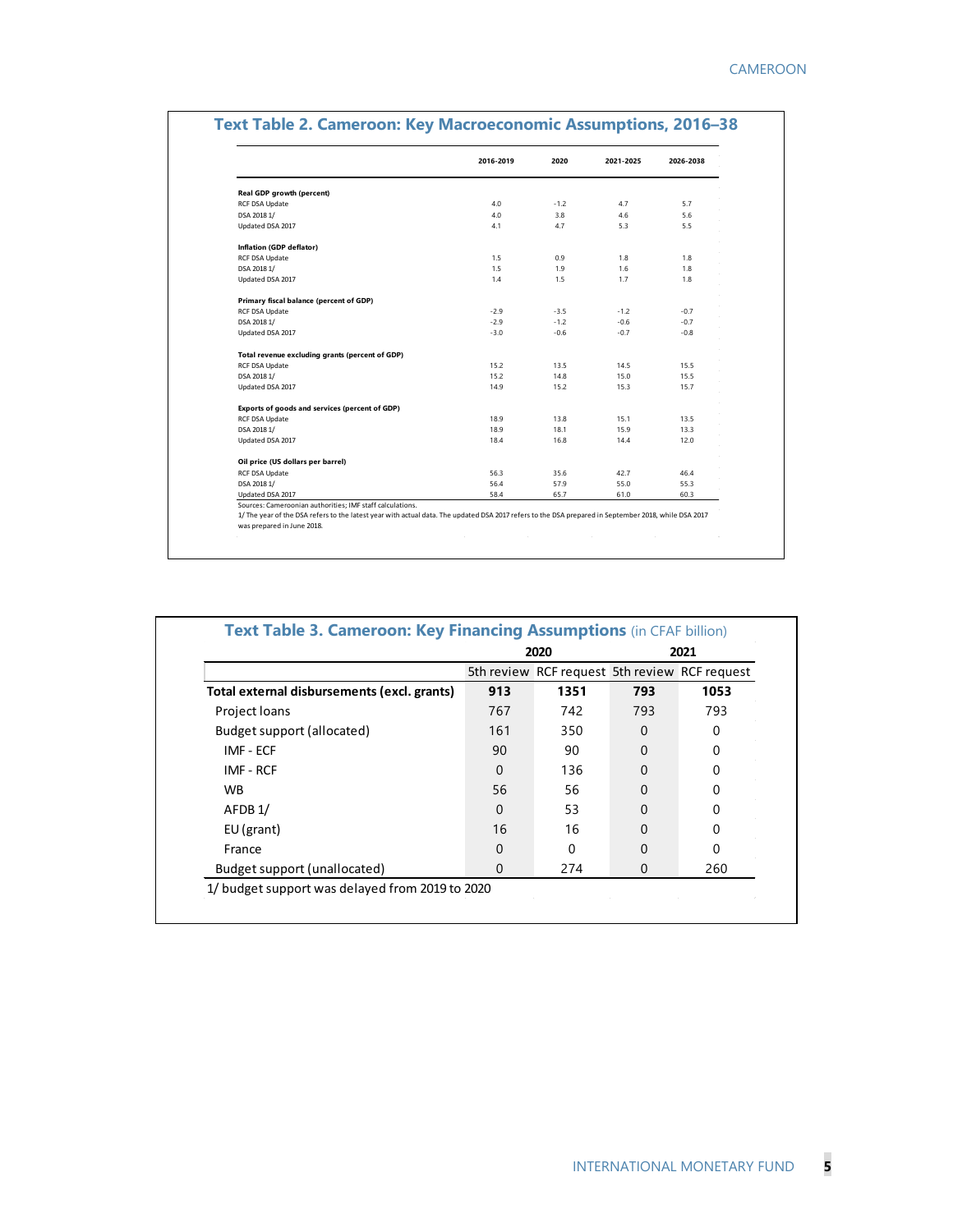

| 32.3<br><mark>을</mark> 용 있 <mark>으로 등</mark> 일 후 을 <mark>을 올 용 등</mark><br>2019<br>30.4<br><mark>제 등 제</mark> 외 홀 로 <sup>실</sup> 영 영 <mark>수 부</mark> 두 운 원 <mark>재</mark> 8<br>2018<br>30.5<br>28.6<br><mark>짜</mark> 뿌 ㅋ 요 횰 몇 걸 걸 두 <mark>짜 두 훌 쭉 쭉 쥑 봐 응</mark><br>2017<br>27.7<br>25.1<br>2016<br>25.4<br><mark>프</mark> 명 지 씨 없 듯 구 영 더 <mark>구 영 우 구 영 영</mark> 영<br>22.3<br>of which: public and publicly guaranteed (PPG)<br>dentified net debt-creating flows<br>External debt (nominal) 1/<br>Change in external debt | 36.3<br>2020<br>34.3                                | 36.8<br><mark>8</mark> 플 유 북 월 일 후 축 명 <mark>후</mark><br>34.8<br>2021 | 2023<br>36.8<br><mark>ន</mark> ទង ដាជ្ញ ខ្លួ ដូ នី <mark>ដូ ង</mark><br>2022<br>34.8                              | 35.1<br>33.2<br>2024<br>$36.1$<br>$34.2$                                                                                                                                                                                                                                                                                                         | $30.8$<br>$29.2$<br>2029 | 2039<br>20.1<br>ē                                          | <b>Historical</b><br>18.0<br>15.9 | Projections<br>34.2<br>32.4 | Residency-based<br>Definition of external/domestic debt           |
|----------------------------------------------------------------------------------------------------------------------------------------------------------------------------------------------------------------------------------------------------------------------------------------------------------------------------------------------------------------------------------------------------------------------------------------------------------------------------------------------------------------------------------|-----------------------------------------------------|-----------------------------------------------------------------------|-------------------------------------------------------------------------------------------------------------------|--------------------------------------------------------------------------------------------------------------------------------------------------------------------------------------------------------------------------------------------------------------------------------------------------------------------------------------------------|--------------------------|------------------------------------------------------------|-----------------------------------|-----------------------------|-------------------------------------------------------------------|
|                                                                                                                                                                                                                                                                                                                                                                                                                                                                                                                                  |                                                     |                                                                       |                                                                                                                   |                                                                                                                                                                                                                                                                                                                                                  |                          |                                                            |                                   |                             |                                                                   |
|                                                                                                                                                                                                                                                                                                                                                                                                                                                                                                                                  |                                                     |                                                                       |                                                                                                                   |                                                                                                                                                                                                                                                                                                                                                  |                          |                                                            |                                   |                             |                                                                   |
|                                                                                                                                                                                                                                                                                                                                                                                                                                                                                                                                  |                                                     |                                                                       |                                                                                                                   |                                                                                                                                                                                                                                                                                                                                                  |                          |                                                            |                                   |                             | yes<br>Is there a material difference between the<br>wo criteria? |
|                                                                                                                                                                                                                                                                                                                                                                                                                                                                                                                                  |                                                     |                                                                       |                                                                                                                   |                                                                                                                                                                                                                                                                                                                                                  |                          | $= 3$                                                      |                                   |                             |                                                                   |
| Non-interest current account deficit                                                                                                                                                                                                                                                                                                                                                                                                                                                                                             |                                                     |                                                                       |                                                                                                                   |                                                                                                                                                                                                                                                                                                                                                  | 유부적                      | ę                                                          | ្ធ ឌូ                             | $-24$<br>$-24$<br>$-3$      |                                                                   |
| Deficit in balance of goods and services                                                                                                                                                                                                                                                                                                                                                                                                                                                                                         |                                                     |                                                                       |                                                                                                                   |                                                                                                                                                                                                                                                                                                                                                  |                          |                                                            |                                   |                             |                                                                   |
| Exports                                                                                                                                                                                                                                                                                                                                                                                                                                                                                                                          |                                                     |                                                                       |                                                                                                                   |                                                                                                                                                                                                                                                                                                                                                  |                          |                                                            |                                   |                             | Debt Accumulation                                                 |
| Net current transfers (negative = inflow)<br>Imports                                                                                                                                                                                                                                                                                                                                                                                                                                                                             |                                                     |                                                                       |                                                                                                                   |                                                                                                                                                                                                                                                                                                                                                  |                          | $12.5$<br>$11.3$<br>$-0.8$                                 | ٩ŗ.                               | ş                           | 3.0                                                               |
| of which: official                                                                                                                                                                                                                                                                                                                                                                                                                                                                                                               |                                                     |                                                                       |                                                                                                                   |                                                                                                                                                                                                                                                                                                                                                  |                          | $^{2}$ $^{2}$ $^{2}$ $\frac{1}{2}$                         |                                   |                             |                                                                   |
| Other current account flows (negative = net inflow)                                                                                                                                                                                                                                                                                                                                                                                                                                                                              |                                                     |                                                                       |                                                                                                                   |                                                                                                                                                                                                                                                                                                                                                  |                          |                                                            | 0.3<br>0.3                        | 0.3                         | 2.5                                                               |
| Endogenous debt dynamics 2/<br>Net FDI (negative = inflow)                                                                                                                                                                                                                                                                                                                                                                                                                                                                       | <mark>요 북 북</mark> 여 通 을 얻 결 <mark>명 블 빌</mark> 드 경 | ្នុ                                                                   |                                                                                                                   | <b>SOS SUBDED SOS SOS</b>                                                                                                                                                                                                                                                                                                                        | 2 2 2 2 3 3 3 3 9        | နိ                                                         |                                   |                             | $\overline{c}$                                                    |
| Contribution from nominal interest rate                                                                                                                                                                                                                                                                                                                                                                                                                                                                                          |                                                     |                                                                       |                                                                                                                   |                                                                                                                                                                                                                                                                                                                                                  |                          | 3                                                          |                                   |                             |                                                                   |
| Contribution from real GDP growth                                                                                                                                                                                                                                                                                                                                                                                                                                                                                                |                                                     | 2.5                                                                   | 2, 5                                                                                                              | 6.9<br>2.5                                                                                                                                                                                                                                                                                                                                       | $-1.7$                   | 두                                                          |                                   |                             | $\frac{5}{1}$                                                     |
| Contribution from price and exchange rate changes<br>Residual 3/                                                                                                                                                                                                                                                                                                                                                                                                                                                                 |                                                     |                                                                       |                                                                                                                   |                                                                                                                                                                                                                                                                                                                                                  |                          |                                                            | ₽                                 | 5                           |                                                                   |
| 目3<br>of which: exceptional financing                                                                                                                                                                                                                                                                                                                                                                                                                                                                                            | 38                                                  | $rac{6}{9}$                                                           | 58                                                                                                                | <b>B</b><br>38                                                                                                                                                                                                                                                                                                                                   | 63                       | 38                                                         |                                   |                             | $\frac{0}{1}$                                                     |
| Sustainability indicators                                                                                                                                                                                                                                                                                                                                                                                                                                                                                                        |                                                     |                                                                       |                                                                                                                   |                                                                                                                                                                                                                                                                                                                                                  |                          |                                                            |                                   |                             | $\frac{5}{2}$                                                     |
| PV of PPG external debt-to-GDP ratio                                                                                                                                                                                                                                                                                                                                                                                                                                                                                             | 25.9<br>187.4                                       | 25.8<br>173.5<br>20.5                                                 | 24.7<br>161.9<br>25.5<br>166.4                                                                                    |                                                                                                                                                                                                                                                                                                                                                  | 21.6<br>154.5            |                                                            |                                   |                             |                                                                   |
| PV of PPG external debt-to-exports ratio                                                                                                                                                                                                                                                                                                                                                                                                                                                                                         |                                                     |                                                                       |                                                                                                                   |                                                                                                                                                                                                                                                                                                                                                  |                          |                                                            |                                   |                             | $\overline{0}$ .                                                  |
| 21.5 12.5 26<br>េះ <b>ក្នុង</b> ១<br>$\frac{1}{2}$ $\frac{1}{2}$ $\frac{1}{2}$ $\frac{9}{2}$ $\frac{19}{2}$<br>PPG debt service-to-exports ratio<br>PPG debt service-to-revenue ratio                                                                                                                                                                                                                                                                                                                                            | 26.3                                                |                                                                       | 20.5                                                                                                              | 3.9<br>158.8<br>16.9<br>19<br>21.5                                                                                                                                                                                                                                                                                                               | $14.2$                   | $\begin{array}{c} 4.3 \\ 1.3 \\ 1.5 \\ 3.5 \\ \end{array}$ |                                   |                             | 2029<br>2027<br>2025<br>2023<br>2021<br>2019                      |
| Gross external financing need (Billion of U.S. dollars)                                                                                                                                                                                                                                                                                                                                                                                                                                                                          | 24.5                                                | 18.4                                                                  | 18.8                                                                                                              | 19.4                                                                                                                                                                                                                                                                                                                                             | 11.4                     |                                                            |                                   |                             | Debt Accumulation                                                 |
|                                                                                                                                                                                                                                                                                                                                                                                                                                                                                                                                  |                                                     |                                                                       |                                                                                                                   |                                                                                                                                                                                                                                                                                                                                                  |                          |                                                            |                                   |                             | - Crant-equivalent financing (% of GDP)                           |
| Key macroeconomic assumptions<br>Real GDP growth (in percent)                                                                                                                                                                                                                                                                                                                                                                                                                                                                    |                                                     |                                                                       |                                                                                                                   |                                                                                                                                                                                                                                                                                                                                                  |                          |                                                            |                                   |                             | -Grant element of new borrowing (% right scale)                   |
| GDP deflator in US dollar terms (change in percent)                                                                                                                                                                                                                                                                                                                                                                                                                                                                              |                                                     |                                                                       |                                                                                                                   |                                                                                                                                                                                                                                                                                                                                                  |                          |                                                            |                                   |                             |                                                                   |
| 18458<br>10 10 10 11 10<br>10 10 11 11 10<br>$4.6$<br>$6.8$<br>$4.5$<br>$7.5$<br>$9.1$<br>Effective interest rate (percent) 4/                                                                                                                                                                                                                                                                                                                                                                                                   |                                                     |                                                                       |                                                                                                                   |                                                                                                                                                                                                                                                                                                                                                  |                          |                                                            |                                   |                             | External debt (nominal) 1/                                        |
| Growth of exports of G&S (US dollar terms, in percent)                                                                                                                                                                                                                                                                                                                                                                                                                                                                           |                                                     |                                                                       |                                                                                                                   |                                                                                                                                                                                                                                                                                                                                                  |                          |                                                            |                                   |                             | of which: Private                                                 |
| Growth of imports of G&S (US dollar terms, in percent)                                                                                                                                                                                                                                                                                                                                                                                                                                                                           |                                                     |                                                                       |                                                                                                                   |                                                                                                                                                                                                                                                                                                                                                  |                          |                                                            |                                   |                             | a                                                                 |
| $\frac{177}{177}$<br>$16.9$<br>1981.3<br>16.6<br>1801.7<br>Government revenues (excluding grants, in percent of GDP)<br>Grant element of new public sector borrowing (in percent)                                                                                                                                                                                                                                                                                                                                                |                                                     |                                                                       |                                                                                                                   |                                                                                                                                                                                                                                                                                                                                                  |                          |                                                            | a d a a d + d                     | 4478259                     | $\frac{5}{20}$                                                    |
| Aid flows (in Billion of US dollars) 5/                                                                                                                                                                                                                                                                                                                                                                                                                                                                                          |                                                     |                                                                       |                                                                                                                   |                                                                                                                                                                                                                                                                                                                                                  |                          |                                                            |                                   |                             | $\approx 0$                                                       |
| Grant-equivalent financing (in percent of GDP) 6/                                                                                                                                                                                                                                                                                                                                                                                                                                                                                |                                                     |                                                                       |                                                                                                                   |                                                                                                                                                                                                                                                                                                                                                  |                          |                                                            | $\mathbb{E} \setminus \mathbb{E}$ | 15                          |                                                                   |
| Grant-equivalent financing (in percent of external financing) 6/<br>Nominal GDP (Billion of US dollars)                                                                                                                                                                                                                                                                                                                                                                                                                          |                                                     |                                                                       |                                                                                                                   |                                                                                                                                                                                                                                                                                                                                                  |                          |                                                            |                                   | 36.4                        | 25                                                                |
| $39$<br>$10.6$<br>$\frac{35}{7}$<br>್ಲಿ ಜ<br>Nominal dollar GDP growth                                                                                                                                                                                                                                                                                                                                                                                                                                                           |                                                     | ង ង ដ វី ង ចំ ង តិ ន ៩ ន ន ទ                                          | 4 ม พ ล ผ หัน คิด 5 ชิ้ 4 ธ                                                                                       | 198358989348                                                                                                                                                                                                                                                                                                                                     | wa wa a 35 a a 35 a 36   | 3 2 3 3 3 3 4 5 6 5 7 8 7 8                                | $\frac{1}{4}$                     | 5.9                         | $\gtrsim$                                                         |
| Memorandum items:                                                                                                                                                                                                                                                                                                                                                                                                                                                                                                                |                                                     |                                                                       |                                                                                                                   |                                                                                                                                                                                                                                                                                                                                                  |                          |                                                            |                                   |                             | $\frac{10}{10}$                                                   |
| PV of external debt 7/                                                                                                                                                                                                                                                                                                                                                                                                                                                                                                           |                                                     |                                                                       |                                                                                                                   |                                                                                                                                                                                                                                                                                                                                                  |                          |                                                            |                                   |                             | $\mathop{=}$                                                      |
| i i<br>់ ' ខ្ល<br>In percent of exports                                                                                                                                                                                                                                                                                                                                                                                                                                                                                          |                                                     |                                                                       |                                                                                                                   |                                                                                                                                                                                                                                                                                                                                                  |                          |                                                            |                                   |                             | $\omega$                                                          |
| $33.88$ $3.38$<br>18.2<br>PV of PPG external debt (in Billion of US dollars)<br>Total external debt service-to-exports ratio                                                                                                                                                                                                                                                                                                                                                                                                     | 789000000000000                                     | $7.7$<br>1865<br>1970<br>1970<br>1980                                 | $\begin{array}{l} 27.4 \\ 79.5 \\ 23.5 \\ \hline \end{array} \begin{array}{l} 27.4 \\ 21.3 \\ \hline \end{array}$ | $\begin{array}{c} 25.9 \\ 25.0 \\ 25.0 \\ 25.0 \\ 25.0 \\ 25.0 \\ 25.0 \\ 25.0 \\ 25.0 \\ 25.0 \\ 25.0 \\ 25.0 \\ 25.0 \\ 25.0 \\ 25.0 \\ 25.0 \\ 25.0 \\ 25.0 \\ 25.0 \\ 25.0 \\ 25.0 \\ 25.0 \\ 25.0 \\ 25.0 \\ 25.0 \\ 25.0 \\ 25.0 \\ 25.0 \\ 25.0 \\ 25.0 \\ 25.0 \\ 25.0 \\ 25.0 \\ 25.0 \\ 25.0 \\ 25$<br>$26.6$ $5.46$ $5.7$ $5.7$ $5.7$ |                          |                                                            |                                   |                             |                                                                   |
| (PVt-PVt-1)/GDPt-1 (in percent)                                                                                                                                                                                                                                                                                                                                                                                                                                                                                                  |                                                     |                                                                       |                                                                                                                   |                                                                                                                                                                                                                                                                                                                                                  |                          |                                                            |                                   |                             | 2029<br>2027<br>2025<br>2023<br>2021<br>2019<br>$\circ$           |
| ុ<br>$\frac{4}{7}$<br>$_{\rm 0.8}$<br>Non-interest current account deficit that stabilizes debt ratio                                                                                                                                                                                                                                                                                                                                                                                                                            |                                                     |                                                                       |                                                                                                                   |                                                                                                                                                                                                                                                                                                                                                  |                          |                                                            |                                   |                             |                                                                   |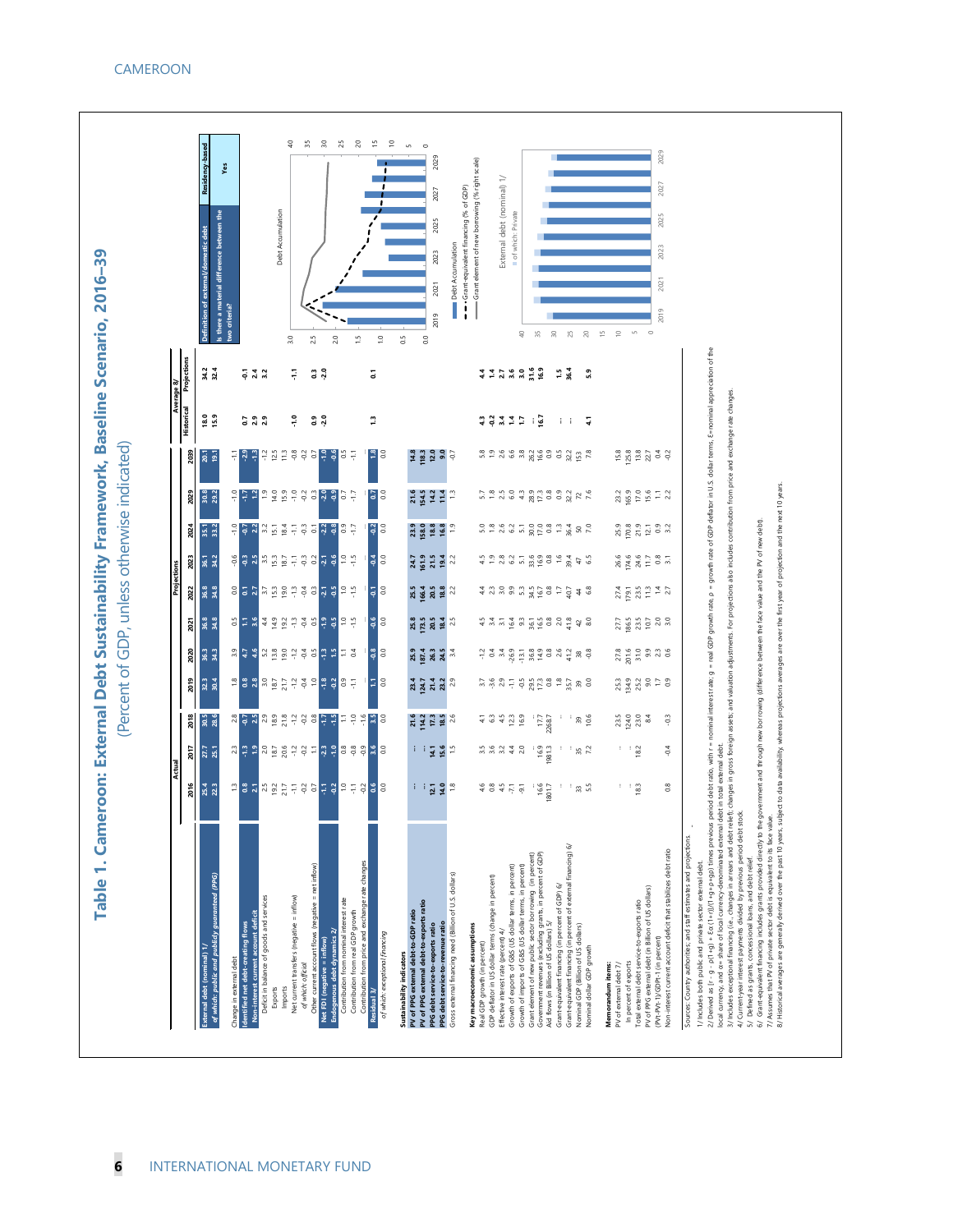| 40.9<br>388532<br>프 블 프 <u>트</u> 클 S<br><mark>일</mark> 은 영후<br>2019<br>39.5<br>$\frac{18}{9}$ $\frac{15}{15}$<br>플 3 월 <mark>3</mark> 월 5 월 일 <mark>후</mark> 3 8 8 후 <mark>지</mark><br>$\overline{28.6}$<br>2018<br><mark>축 용 준 분 용 정 및 및</mark> 분 용 분 및 <mark>용 용 용 용 용 분</mark><br>37.7<br>2017<br>$\frac{8}{9}$<br>S<br>2016<br>Ŧ<br>W,<br>$\frac{6}{5}$<br>$\ddot{\circ}$<br>$\overline{2}$<br>÷<br>Y<br>ò<br>÷<br>ŏ<br>$\breve{\phantom{a}}$<br>ੱ<br>÷<br>я,<br>2<br>್ಚ<br>Recognition of contingent liabilities (e.g., bank recapitalization)<br>Other debt creating or reducing flow (please specify)<br>of which: contribution from average real interest rate<br>Contribution from real exchange rate depreciation<br>Contribution from interest rate/growth differentia<br>of which: contribution from real GDP growth<br>Other identified debt-creating flows<br>Primary (noninterest) expenditure<br>Privatization receipts (negative)<br>Debt relief (HIPC and other)<br>dentified debt-creating flows<br>Change in public sector debt<br>Automatic debt dynamics<br>of which: external debt<br>Revenue and grants<br>Public sector debt 1/<br>of which: grants<br>Primary deficit<br>Residual | 45.2<br>34.8<br>2021<br>45.5<br>2020                       | 2022                                                    |                               |                      | 2039                                                                                |                |                   |                     |                                                                  |
|-------------------------------------------------------------------------------------------------------------------------------------------------------------------------------------------------------------------------------------------------------------------------------------------------------------------------------------------------------------------------------------------------------------------------------------------------------------------------------------------------------------------------------------------------------------------------------------------------------------------------------------------------------------------------------------------------------------------------------------------------------------------------------------------------------------------------------------------------------------------------------------------------------------------------------------------------------------------------------------------------------------------------------------------------------------------------------------------------------------------------------------------------------------------------------------------------------------|------------------------------------------------------------|---------------------------------------------------------|-------------------------------|----------------------|-------------------------------------------------------------------------------------|----------------|-------------------|---------------------|------------------------------------------------------------------|
|                                                                                                                                                                                                                                                                                                                                                                                                                                                                                                                                                                                                                                                                                                                                                                                                                                                                                                                                                                                                                                                                                                                                                                                                             |                                                            | 44.7                                                    | 44.1<br>2023                  | 2029<br>43.1<br>2024 | 25.3<br>36.1                                                                        | 24.0           | <b>Historical</b> | Projections<br>41.6 |                                                                  |
|                                                                                                                                                                                                                                                                                                                                                                                                                                                                                                                                                                                                                                                                                                                                                                                                                                                                                                                                                                                                                                                                                                                                                                                                             |                                                            | 34.8                                                    | 34.2                          |                      | ള്<br>29.2                                                                          | 15.9           |                   | 32.4                | Residency-<br>based<br>Definition of external/domestic<br>ă      |
|                                                                                                                                                                                                                                                                                                                                                                                                                                                                                                                                                                                                                                                                                                                                                                                                                                                                                                                                                                                                                                                                                                                                                                                                             | 49999238                                                   | <b>S 2 5 2 3 3</b>                                      | <b>B</b> B E E B B            | e e a pa a a e       | <b>8 8 3</b><br>$\frac{1}{4}$ $\frac{1}{4}$ 9.5                                     | $1.9$<br>$2.6$ |                   | ី =                 | material difference<br>the two criteria?<br>Is there a<br>stween |
|                                                                                                                                                                                                                                                                                                                                                                                                                                                                                                                                                                                                                                                                                                                                                                                                                                                                                                                                                                                                                                                                                                                                                                                                             |                                                            |                                                         |                               |                      | $\frac{16.7}{0.1}$                                                                  | E              |                   | 17.2                | Public sector debt 1/                                            |
|                                                                                                                                                                                                                                                                                                                                                                                                                                                                                                                                                                                                                                                                                                                                                                                                                                                                                                                                                                                                                                                                                                                                                                                                             |                                                            | $-1.6$                                                  | ÷.                            |                      | $-1.2$                                                                              | 19.7           |                   | $\frac{3}{2}$       | of which: local-currency denominated                             |
|                                                                                                                                                                                                                                                                                                                                                                                                                                                                                                                                                                                                                                                                                                                                                                                                                                                                                                                                                                                                                                                                                                                                                                                                             | 27.33                                                      | 9997<br>$-3.8$                                          | $\frac{5}{10}$ $\frac{5}{10}$ | 787                  | $\frac{1}{2}$ $\frac{2}{5}$<br>ដូច <mark>ខ្</mark> នុទ្ទ ខ្នុង                      |                |                   |                     | of which: foreign-currency denominated                           |
|                                                                                                                                                                                                                                                                                                                                                                                                                                                                                                                                                                                                                                                                                                                                                                                                                                                                                                                                                                                                                                                                                                                                                                                                             |                                                            |                                                         |                               |                      | $\frac{4}{7}$                                                                       |                |                   |                     |                                                                  |
|                                                                                                                                                                                                                                                                                                                                                                                                                                                                                                                                                                                                                                                                                                                                                                                                                                                                                                                                                                                                                                                                                                                                                                                                             |                                                            |                                                         |                               |                      |                                                                                     | č              |                   | ះ                   |                                                                  |
|                                                                                                                                                                                                                                                                                                                                                                                                                                                                                                                                                                                                                                                                                                                                                                                                                                                                                                                                                                                                                                                                                                                                                                                                             | <mark>ខ្</mark> លួខខ្លួ <mark>ឌ</mark> ្                   | 88888<br><mark>ខ</mark> ្លួ ខ្លួ ខ្លួ <mark>ខ្ញុ</mark> | 88888                         | 88888                | 88888<br>88888                                                                      |                |                   |                     | 54483885255                                                      |
|                                                                                                                                                                                                                                                                                                                                                                                                                                                                                                                                                                                                                                                                                                                                                                                                                                                                                                                                                                                                                                                                                                                                                                                                             |                                                            |                                                         |                               |                      |                                                                                     | ្ឆ             |                   | c.                  |                                                                  |
| 34.0<br>33.3<br>PV of public debt-to-GDP ratio 2/<br>Sustainability indicators                                                                                                                                                                                                                                                                                                                                                                                                                                                                                                                                                                                                                                                                                                                                                                                                                                                                                                                                                                                                                                                                                                                              | 36.9                                                       |                                                         |                               |                      | 21.0<br>28.5                                                                        |                |                   |                     | 2027<br>2025<br>2023<br>2021<br>2019                             |
| 192.3<br>184.0<br>18.1<br>5.0<br>i.<br>ë<br>PV of public debt-to-revenue and grants ratio<br>Debt service-to-revenue and grants ratio 3/                                                                                                                                                                                                                                                                                                                                                                                                                                                                                                                                                                                                                                                                                                                                                                                                                                                                                                                                                                                                                                                                    | $36.1$<br>$213.0$<br>$48.2$<br>$9.8$<br>240.9              | $35.3$<br>$206.5$<br>$46.7$                             | 34.6<br>200.5<br>47.7         | 33.3<br>195.7<br>5.7 | 125.4<br>162.9<br>31.2<br>5.9                                                       |                |                   |                     |                                                                  |
| 47.7<br>15.3<br>$\infty$<br>Gross financing need 4/                                                                                                                                                                                                                                                                                                                                                                                                                                                                                                                                                                                                                                                                                                                                                                                                                                                                                                                                                                                                                                                                                                                                                         | 54.3                                                       |                                                         | 3                             |                      | 23.8                                                                                |                |                   |                     | of which: held by residents                                      |
| Key macroeconomic and fiscal assumptions<br>Real GDP growth (in percent)                                                                                                                                                                                                                                                                                                                                                                                                                                                                                                                                                                                                                                                                                                                                                                                                                                                                                                                                                                                                                                                                                                                                    |                                                            |                                                         |                               |                      |                                                                                     |                |                   |                     | of which: held by non-residents<br>$50\,$                        |
| 232 13358<br>$\pm 3.6$ $\pm 4.6$ $\pm 4.6$ $\pm 6.6$<br>എന്<br>Average nominal interest rate on external debt (in percent)                                                                                                                                                                                                                                                                                                                                                                                                                                                                                                                                                                                                                                                                                                                                                                                                                                                                                                                                                                                                                                                                                  | $-126$<br>$-25$<br>$-27$                                   | 4. 3. 2.<br>4. 2. 2.<br>429 3528                        | 423 19598                     | 5.950                | $5.0$ $3.4$<br>522 22328                                                            | $4.3$<br>$2.9$ |                   | 422 : 254           | $\sqrt{4}$                                                       |
| $\pm$ 21<br>Real exchange rate depreciation (in percent, + indicates depreciation)<br>Average real interest rate on domestic debt (in percent)                                                                                                                                                                                                                                                                                                                                                                                                                                                                                                                                                                                                                                                                                                                                                                                                                                                                                                                                                                                                                                                              |                                                            |                                                         |                               |                      |                                                                                     |                |                   |                     | $\rm{S}0$                                                        |
| $ \frac{1}{2}$<br>Inflation rate (GDP deflator, in percent)                                                                                                                                                                                                                                                                                                                                                                                                                                                                                                                                                                                                                                                                                                                                                                                                                                                                                                                                                                                                                                                                                                                                                 |                                                            |                                                         |                               |                      |                                                                                     |                |                   |                     | $_{20}$                                                          |
| Growth of real primary spending (deflated by GDP deflator, in percent)                                                                                                                                                                                                                                                                                                                                                                                                                                                                                                                                                                                                                                                                                                                                                                                                                                                                                                                                                                                                                                                                                                                                      | $= 3\frac{1}{2}$ $\frac{9}{1}$ $\frac{1}{2}$ $\frac{9}{5}$ | 12.58                                                   |                               | 9598                 | $\frac{1}{2}$ $\frac{5}{2}$ $\frac{3}{2}$ $\frac{3}{2}$ $\frac{3}{2}$ $\frac{3}{2}$ | 2287           |                   |                     |                                                                  |
| $\frac{1}{4}$ o<br>Primary deficit that stabilizes the debt-to-GDP ratio 5/<br>PV of contingent liabilities (not included in public sector debt)                                                                                                                                                                                                                                                                                                                                                                                                                                                                                                                                                                                                                                                                                                                                                                                                                                                                                                                                                                                                                                                            |                                                            |                                                         |                               |                      |                                                                                     |                |                   |                     | $\circ$                                                          |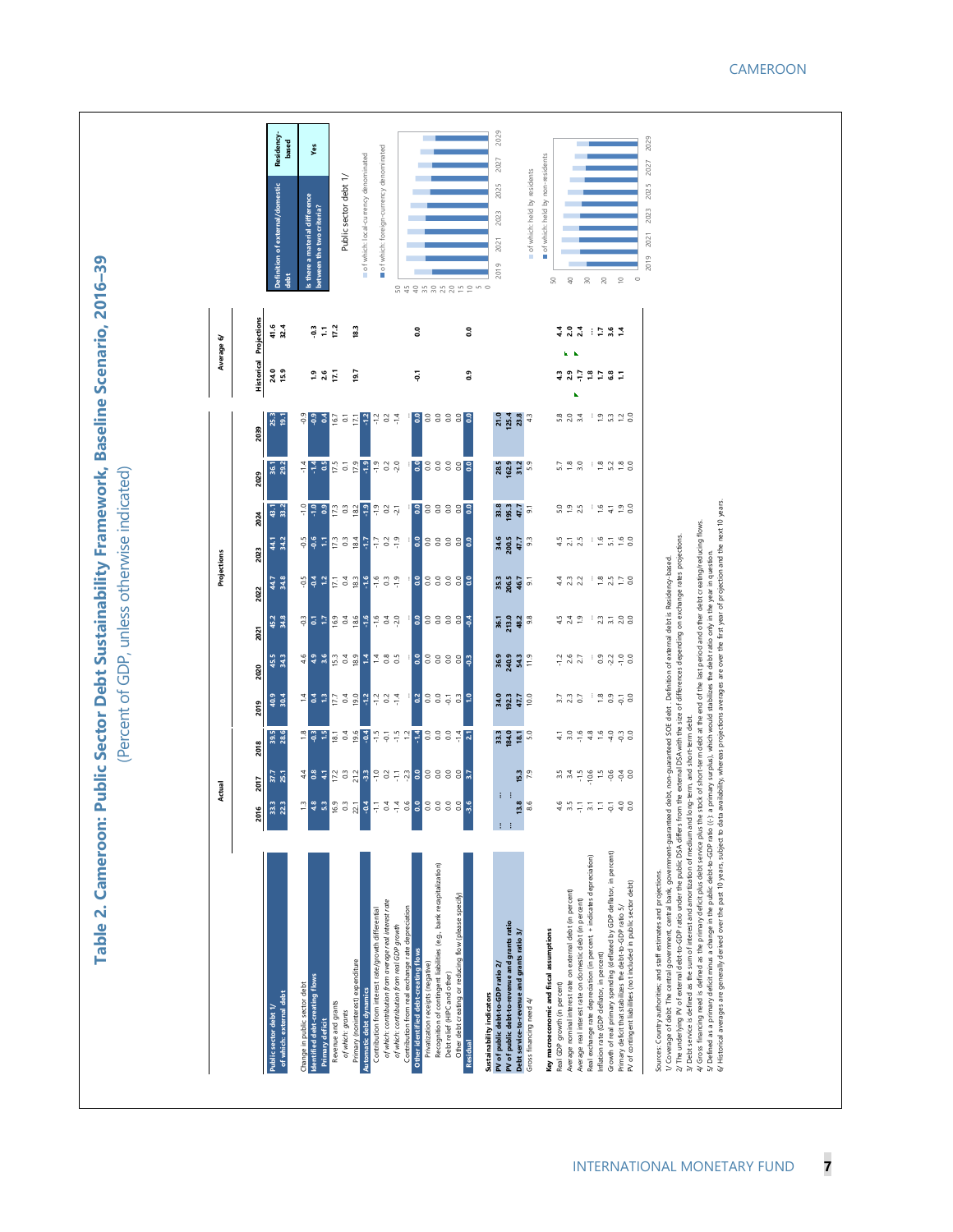

| Figure 1. Cameroon: Indicators of Public and Publicly Guaranteed External Debt Under |  |
|--------------------------------------------------------------------------------------|--|
| <b>Alternative Scenarios, 2019-29</b>                                                |  |

| <b>Customization of Default Settings</b> |             |                     | Borrowing assumptions on additional financing needs resulting from the stress<br>tests* |                |              |
|------------------------------------------|-------------|---------------------|-----------------------------------------------------------------------------------------|----------------|--------------|
|                                          | <b>Size</b> | <b>Interactions</b> |                                                                                         | <b>Default</b> | User defined |
|                                          |             |                     | <b>Shares of marginal debt</b>                                                          |                |              |
|                                          |             |                     | <b>External PPG MLT debt</b>                                                            | 100%           |              |
| <b>Tailored Stress</b>                   |             |                     | <b>Terms of marginal debt</b>                                                           |                |              |
| <b>Combined CL</b>                       | <b>Yes</b>  |                     | Avg. nominal interest rate on new borrowing in USD                                      | 1.9%           | 1.9%         |
| Natural disaster                         | n.a.        | n.a.                | <b>USD Discount rate</b>                                                                | 5.0%           | 5.0%         |
| <b>Commodity price</b>                   | <b>No</b>   | <b>No</b>           | Avg. maturity (incl. grace period)                                                      | 23             | 23           |
| <b>Market financing</b>                  | No          | <b>No</b>           | Avg. grace period                                                                       | 5              |              |

Note: "Yes" indicates any change to the size or interactions of the default settings for the stress tests.

"n.a." indicates that the stress test does not apply.

\* Note: All the additional financing needs generated by the shocks under the stress tests are assumed to be covered by PPG external MLT debt in the external DSA. Default terms of marginal debt are based on baseline 10-year projections.

Sources: Country authorities; and staff estimates and projections.

1/ The most extreme stress test is the test that yields the highest ratio in or before 2029. The stress test with a one-off breach is also presented (if any), while the one-off breach is deemed away for mechanical signals. When a stress test with a one-off breach happens to be the most exterme shock even after disregarding the one-off breach, only that stress test (with a one-off breach) would be presented.

2/ The magnitude of shocks used for the commodity price shock stress test are based on the commodity prices outlook prepared by the IMF research department.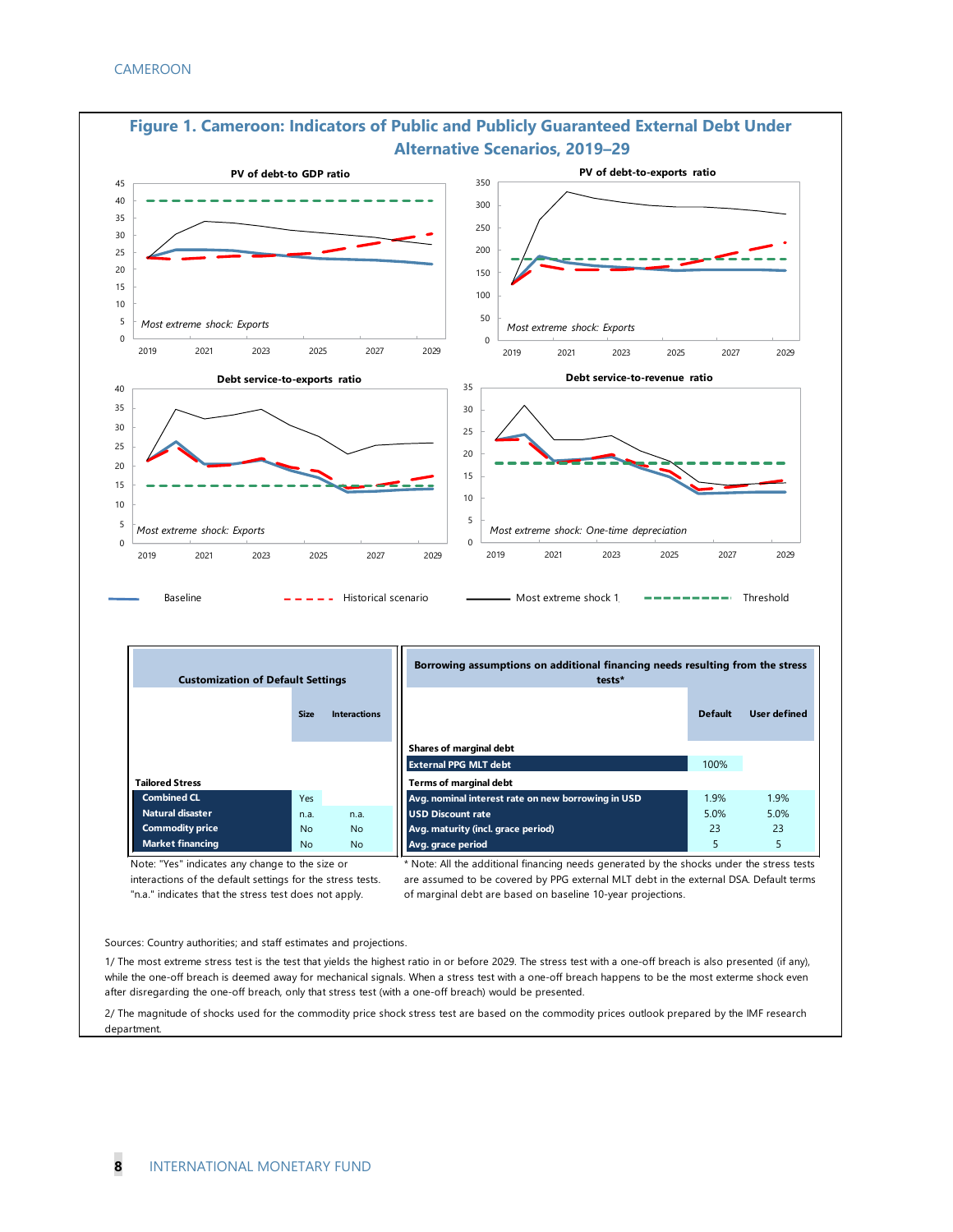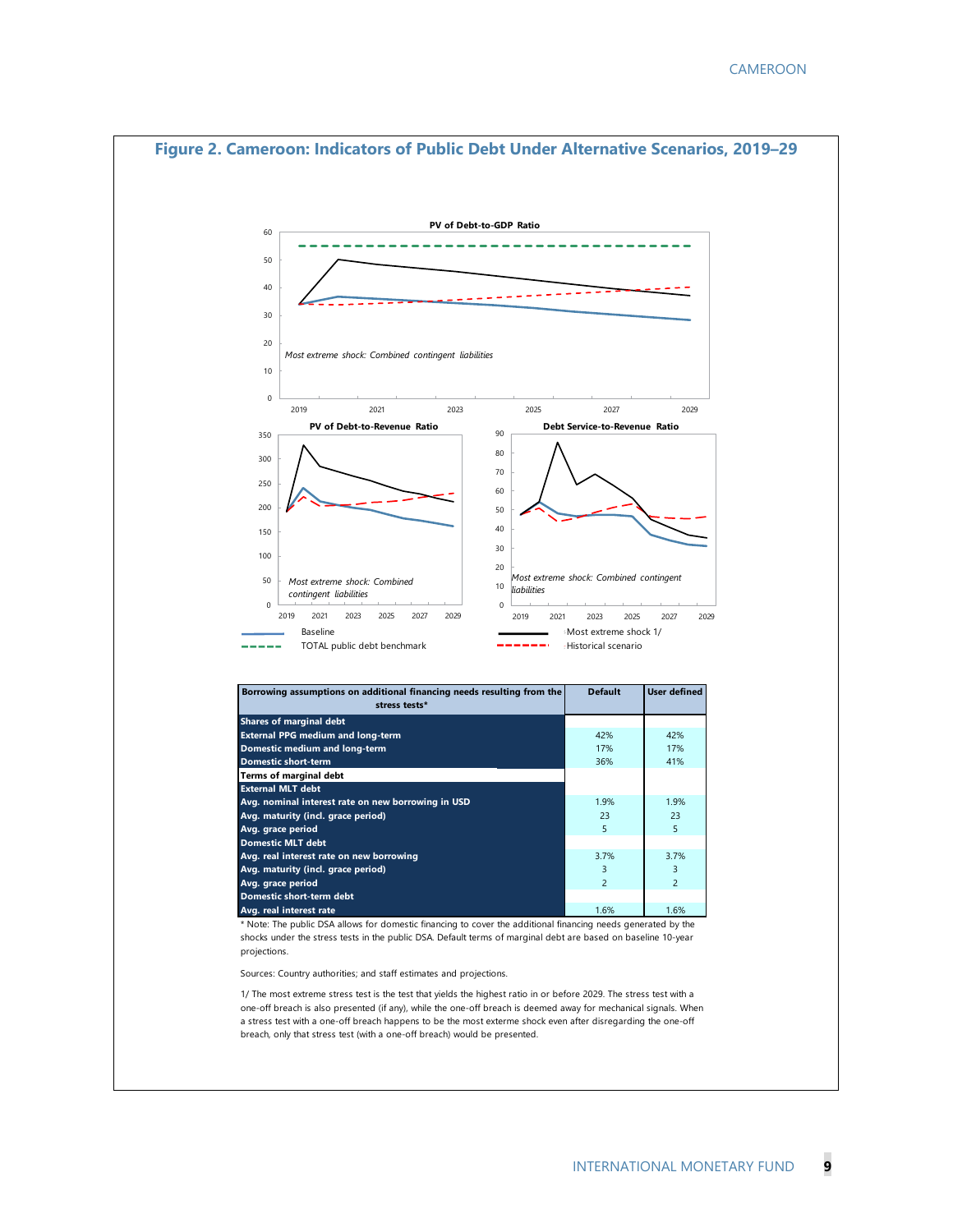#### **Table 3. Cameroon: Sensitivity Analysis for Key Indicators of Public and Publicly Guaranteed External Debt, 2019–29**

|                                                                                                   | 2019                                | 2020       | 2021       | 2022       | 2023       | 2024       | 2025       | 2026       | 2027       | 2028       | 2029 |
|---------------------------------------------------------------------------------------------------|-------------------------------------|------------|------------|------------|------------|------------|------------|------------|------------|------------|------|
|                                                                                                   |                                     |            |            |            |            |            |            |            |            |            |      |
|                                                                                                   | PV of debt-to GDP ratio             |            |            |            |            |            |            |            |            |            |      |
| <b>Baseline</b>                                                                                   | 23                                  | 26         | 26         | 25         | 25         | 24         | 23         | 23         | 23         | 22         |      |
| A. Alternative Scenarios<br>A1. Key variables at their historical averages in 2019-2029 2/        | 23                                  | 23         | 23         | 24         | 24         | 24         | 25         | 26         | 28         | 29         |      |
| <b>B. Bound Tests</b>                                                                             |                                     |            |            |            |            |            |            |            |            |            |      |
| B1. Real GDP growth                                                                               | 23                                  | 26         | 27         | 26         | 26         | 25         | 24         | 24         | 23         | 23         |      |
| B2. Primary balance                                                                               | 23                                  | 26         | 28         | 28         | 27         | 26         | 26         | 25         | 25         | 24         |      |
| B3. Exports<br>B4. Other flows 3/                                                                 | 23<br>23                            | 30<br>27   | 34<br>27   | 33<br>27   | 33<br>26   | 32<br>25   | 31<br>24   | 30<br>24   | 29<br>24   | 28<br>23   |      |
| B5. Depreciation                                                                                  | 23                                  | 33         | 30         | 29         | 29         | 28         | 27         | 27         | 26         | 26         |      |
| B6. Combination of B1-B5                                                                          | 23                                  | 30         | 30         | 29         | 28         | 28         | 27         | 26         | 26         | 25         |      |
| <b>C. Tailored Tests</b>                                                                          |                                     |            |            |            |            |            |            |            |            |            |      |
| C1. Combined contingent liabilities                                                               | 23                                  | 30         | 32         | 32         | 32         | 32         | 31         | 31         | 31         | 30         |      |
| C2. Natural disaster<br>C3. Commodity price                                                       | n.a.<br>23                          | n.a.<br>27 | n.a.<br>28 | n.a.<br>28 | n.a.<br>28 | n.a.<br>27 | n.a.<br>26 | n.a.<br>25 | n.a.<br>25 | n.a.<br>24 |      |
| C4. Market Financing                                                                              | 23                                  | 29         | 29         | 29         | 28         | 27         | 26         | 26         | 25         | 25         |      |
| Threshold                                                                                         | 40                                  | 40         | 40         | 40         | 40         | 40         | 40         | 40         | 40         | 40         |      |
|                                                                                                   | PV of debt-to-exports ratio         |            |            |            |            |            |            |            |            |            |      |
| <b>Baseline</b>                                                                                   | 125                                 | 187        | 173        | 166        | 162        | 158        | 155        | 157        | 157        | 156        |      |
| <b>A. Alternative Scenarios</b><br>A1. Key variables at their historical averages in 2019-2029 2/ | 125                                 | 167        | 157        | 156        | 157        | 161        | 166        | 179        | 192        | 205        |      |
|                                                                                                   |                                     |            |            |            |            |            |            |            |            |            |      |
| <b>B. Bound Tests</b><br>B1. Real GDP growth                                                      |                                     |            |            |            |            |            |            |            |            |            |      |
| B2. Primary balance                                                                               | 125<br>125                          | 187<br>191 | 173<br>187 | 166<br>181 | 162<br>177 | 158<br>174 | 155<br>172 | 157<br>173 | 157<br>173 | 156<br>172 |      |
| B3. Exports                                                                                       | 125                                 | 268        | 329        | 315        | 307        | 300        | 295        | 295        | 292        | 287        |      |
| B4. Other flows 3/                                                                                | 125                                 | 192        | 182        | 175        | 170        | 166        | 163        | 164        | 164        | 163        |      |
| <b>B5.</b> Depreciation                                                                           | 125                                 | 187        | 159        | 152        | 148        | 144        | 142        | 143        | 145        | 145        |      |
| B6. Combination of B1-B5                                                                          | 125                                 | 227        | 179        | 211        | 205        | 200        | 197        | 198        | 198        | 196        |      |
| <b>C. Tailored Tests</b><br>C1. Combined contingent liabilities                                   | 125                                 | 220        | 215        | 211        | 212        | 211        | 210        | 213        | 214        | 213        |      |
| C2. Natural disaster                                                                              | n.a.                                | n.a.       | n.a.       | n.a.       | n.a.       | n.a.       | n.a.       | n.a.       | n.a.       | n.a.       |      |
| C3. Commodity price                                                                               | 125                                 | 215        | 204        | 195        | 188        | 181        | 176        | 176        | 174        | 172        |      |
| C4. Market Financing                                                                              | 125                                 | 188        | 174        | 168        | 163        | 159        | 156        | 157        | 157        | 156        |      |
| Threshold                                                                                         | 180                                 | 180        | 180        | 180        | 180        | 180        | 180        | 180        | 180        | 180        |      |
|                                                                                                   | Debt service-to-exports ratio       |            |            |            |            |            |            |            |            |            |      |
| <b>Baseline</b>                                                                                   | 21                                  | 26         | 20         | 20         | 22         | 19         | 17         | 13         | 13         | 14         |      |
| A. Alternative Scenarios<br>A1. Key variables at their historical averages in 2019-2029 2/        | 21                                  | 25         | 20         | 20         | 22         | 20         | 19         | 14         | 15         | 16         |      |
| <b>B. Bound Tests</b>                                                                             |                                     |            |            |            |            |            |            |            |            |            |      |
| B1. Real GDP growth                                                                               | 21                                  | 26         | 20         | 20         | 22         | 19         | 17         | 13         | 13         | 14         |      |
| B2. Primary balance                                                                               | 21                                  | 26         | 21         | 21         | 22         | 19         | 18         | 14         | 15         | 15         |      |
| B3. Exports                                                                                       | 21                                  | 35         | 32         | 33         | 35         | 30         | 28         | 23         | 25         | 26         |      |
| B4. Other flows 3/                                                                                | 21                                  | 26         | 21         | 21         | 22         | 19         | 17         | 14         | 14         | 15         |      |
| <b>B5.</b> Depreciation<br>B6. Combination of B1-B5                                               | 21<br>21                            | 26<br>30   | 20<br>25   | 20<br>25   | 21<br>27   | 18<br>23   | 17<br>21   | 13<br>17   | 12<br>17   | 13<br>18   |      |
| <b>C. Tailored Tests</b>                                                                          |                                     |            |            |            |            |            |            |            |            |            |      |
| C1. Combined contingent liabilities                                                               | 21                                  | 26         | 21         | 21         | 23         | 20         | 18         | 15         | 15         | 15         |      |
| C2. Natural disaster                                                                              | n.a.                                | n.a.       | n.a.       | n.a.       | n.a.       | n.a.       | n.a.       | n.a.       | n.a.       | n.a.       |      |
| C3. Commodity price                                                                               | 21<br>21                            | 29<br>26   | 23<br>21   | 23<br>21   | 24<br>22   | 21<br>20   | 19<br>19   | 15<br>14   | 15<br>14   | 16<br>13   |      |
| C4. Market Financing                                                                              |                                     |            |            |            |            |            |            |            |            |            |      |
| <b>Threshold</b>                                                                                  | 15                                  | 15         | 15         | 15         | 15         | 15         | 15         | 15         | 15         | 15         |      |
| <b>Baseline</b>                                                                                   | Debt service-to-revenue ratio<br>23 | 24         | 18         | 19         | 19         | 17         | 15         | 11         | 11         | 11         |      |
| A. Alternative Scenarios                                                                          |                                     |            |            |            |            |            |            |            |            |            |      |
| A1. Key variables at their historical averages in 2019-2029 2/                                    | 23                                  | 23         | 18         | 19         | 20         | 18         | 16         | 12         | 12         | 13         |      |
| <b>B. Bound Tests</b>                                                                             |                                     |            |            |            |            |            |            |            |            |            |      |
| B1. Real GDP growth                                                                               | 23                                  | 25         | 19         | 19         | 20         | 17         | 15         | 12         | 12         | 12         |      |
| B2. Primary balance                                                                               | 23<br>23                            | 24<br>26   | 19<br>20   | 19<br>21   | 20<br>22   | 17<br>19   | 15<br>17   | 12         | 12<br>15   | 12<br>15   |      |
| B3. Exports<br>B4. Other flows 3/                                                                 | 23                                  | 24         | 19         | 19         | 20         | 17         | 15         | 13<br>11   | 12         | 12         |      |
| <b>B5. Depreciation</b>                                                                           | 23                                  | 31         | 23         | 23         | 24         | 21         | 18         | 14         | 13         | 13         |      |
| B6. Combination of B1-B5                                                                          | 23                                  | 27         | 21         | 21         | 22         | 19         | 17         | 13         | 13         | 13         |      |
| <b>C. Tailored Tests</b>                                                                          |                                     |            |            |            |            |            |            |            |            |            |      |
| C1. Combined contingent liabilities                                                               | 23                                  | 24         | 19         | 20         | 20         | 18         | 16         | 12         | 12         | 12         |      |
|                                                                                                   | n.a.                                | n.a.       | n.a.       | n.a.       | n.a.<br>23 | n.a.<br>19 | n.a.       | n.a.<br>12 | n.a.<br>13 | n.a.<br>13 |      |
| C2. Natural disaster                                                                              |                                     |            |            |            |            |            | 16         |            |            |            |      |
| C3. Commodity price                                                                               | 23                                  | 29         | 22         | 22         |            |            |            |            |            |            |      |
| C4. Market Financing<br>Threshold                                                                 | 23<br>18                            | 24<br>18   | 19<br>18   | 19<br>18   | 20<br>18   | 18<br>18   | 16<br>18   | 12<br>18   | 11<br>18   | 11<br>18   |      |

Sources: Country authorities; and staff estimates and projections.<br>1/ A bold value indicates a breach of the threshold.<br>2/ Variables include real GDP growth, GDP deflator (in U.S. dollar terms), non-interest current accoun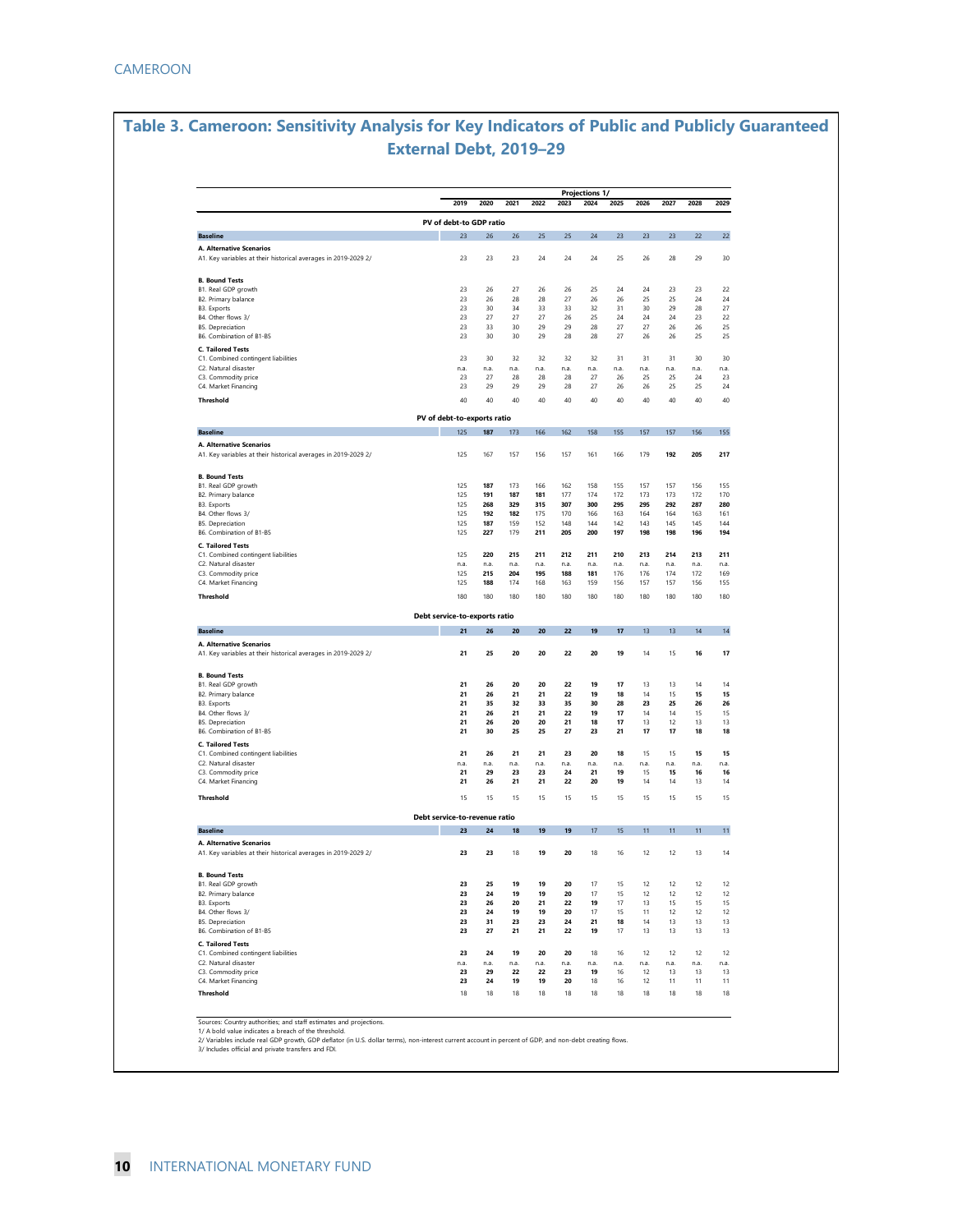| Table 4. Cameroon: Sensitivity Analysis for Key Indicators of Public Debt, 2019-29 |            |            |                               |            |            | <b>Projections 1/</b> |            |            |            |            |            |
|------------------------------------------------------------------------------------|------------|------------|-------------------------------|------------|------------|-----------------------|------------|------------|------------|------------|------------|
|                                                                                    | 2019       | 2020       | 2021                          | 2022       | 2023       | 2024                  | 2025       | 2026       | 2027       | 2028       | 2029       |
|                                                                                    |            |            | PV of Debt-to-GDP Ratio       |            |            |                       |            |            |            |            |            |
| <b>Baseline</b>                                                                    | 34         | 37         | 36                            | 35         | 35         | 34                    | 33         | 32         | 30         | 29         | 28         |
| <b>A. Alternative Scenarios</b>                                                    |            |            |                               |            |            |                       |            |            |            |            |            |
| A1. Key variables at their historical averages in 2019-2029 2/                     | 34         | 34         | 34                            | 35         | 36         | 36                    | 37         | 38         | 39         | 39         | 40         |
| <b>B. Bound Tests</b>                                                              |            |            |                               |            |            |                       |            |            |            |            |            |
| B1. Real GDP growth                                                                | 34         | 38         | 38                            | 38         | 38         | 37                    | 36         | 36         | 35         | 34         | 34         |
| B2. Primary balance                                                                | 34         | 38         | 40                            | 39         | 38         | 37                    | 36         | 35         | 33         | 32         | 31         |
| B3. Exports                                                                        | 34         | 39         | 42                            | 41         | 40         | 39                    | 38         | 37         | 35         | 34         | 32         |
| B4. Other flows 3/                                                                 | 34         | 38         | 37                            | 37         | 36         | 35                    | 34         | 33         | 31         | 30         | 29         |
| B5. Depreciation                                                                   | 34         | 42         | 39                            | 37         | 35         | 32                    | 30         | 28         | 26         | 24         | 22         |
| B6. Combination of B1-B5                                                           | 34         | 36         | 37                            | 35         | 34         | 33                    | 31         | 30         | 28         | 27         | 26         |
| <b>C. Tailored Tests</b>                                                           |            |            |                               |            |            |                       |            |            |            |            |            |
| C1. Combined contingent liabilities                                                | 34         | 50         | 48                            | 47         | 46         | 44                    | 43         | 41         | 40         | 38         | 37         |
| C2. Natural disaster                                                               | n.a.       | n.a.       | n.a.                          | n.a.       | n.a.       | n.a.                  | n.a.       | n.a.       | n.a.       | n.a.       | n.a.       |
| C3. Commodity price                                                                | 34         | 39         | 41                            | 43         | 45         | 45                    | 45         | 44         | 43         | 41         | 40         |
| C4. Market Financing                                                               | 34         | 37         | 36                            | 35         | 35         | 34                    | 33         | 32         | 30         | 29         | 28         |
| <b>TOTAL public debt benchmark</b>                                                 | 55         | 55         | 55                            | 55         | 55         | 55                    | 55         | 55         | 55         | 55         | 55         |
|                                                                                    |            |            | PV of Debt-to-Revenue Ratio   |            |            |                       |            |            |            |            |            |
| <b>Baseline</b>                                                                    | 192        | 241        | 213                           | 207        | 200        | 195                   | 187        | 179        | 174        | 169        | 163        |
| A. Alternative Scenarios                                                           |            |            |                               |            |            |                       |            |            |            |            |            |
| A1. Key variables at their historical averages in 2019-2029 2/                     | 192        | 222        | 204                           | 205        | 206        | 210                   | 213        | 215        | 221        | 225        | 230        |
| <b>B. Bound Tests</b>                                                              |            |            |                               |            |            |                       |            |            |            |            |            |
| B1. Real GDP growth                                                                | 192        | 247        | 225                           | 221        | 218        | 215                   | 208        | 202        | 200        | 196        | 192        |
| B2. Primary balance                                                                | 192        | 251        | 235                           | 227        | 220        | 214                   | 204        | 196        | 190        | 184        | 178        |
| B3. Exports                                                                        | 192        | 256        | 248                           | 240        | 233        | 227                   | 217        | 207        | 200        | 192        | 184        |
| B4. Other flows 3/                                                                 | 192<br>192 | 245<br>276 | 221<br>233                    | 214<br>216 | 208<br>201 | 202<br>188            | 193<br>172 | 185<br>158 | 180<br>148 | 174<br>137 | 168<br>127 |
| B5. Depreciation<br>B6. Combination of B1-B5                                       | 192        | 237        | 216                           | 206        | 197        | 189                   | 178        | 169        | 162        | 155        | 148        |
| <b>C. Tailored Tests</b>                                                           |            |            |                               |            |            |                       |            |            |            |            |            |
| C1. Combined contingent liabilities                                                | 192        | 329        | 286                           | 275        | 265        | 257                   | 245        | 234        | 228        | 220        | 213        |
| C2. Natural disaster                                                               | n.a.       | n.a.       | n.a.                          | n.a.       | n.a.       | n.a.                  | n.a.       | n.a.       | n.a.       | n.a.       | n.a.       |
| C3. Commodity price                                                                | 192        | 293        | 276                           | 287        | 283        | 277                   | 263        | 248        | 243        | 237        | 231        |
| C4. Market Financing                                                               | 192        | 241        | 214                           | 208        | 202        | 196                   | 187        | 179        | 174        | 168        | 163        |
|                                                                                    |            |            | Debt Service-to-Revenue Ratio |            |            |                       |            |            |            |            |            |
| <b>Baseline</b>                                                                    | 48         | 54         | 48                            | 47         | 48         | 48                    | 47         | 37         | 34         | 32         | 31         |
| A. Alternative Scenarios                                                           |            |            |                               |            |            |                       |            |            |            |            |            |
| A1. Key variables at their historical averages in 2019-2029 2/                     | 48         | 51         | 44                            | 46         | 49         | 51                    | 53         | 47         | 46         | 46         | 47         |
| <b>B. Bound Tests</b>                                                              |            |            |                               |            |            |                       |            |            |            |            |            |
| B1. Real GDP growth                                                                | 48         | 55         | 51                            | 50         | 52         | 53                    | 52         | 42         | 40         | 38         | 38         |
| B2. Primary balance                                                                | 48         | 54         | 53                            | 54         | 53         | 53                    | 50         | 40         | 37         | 35         | 34         |
| B3. Exports                                                                        | 48         | 54         | 49                            | 48         | 49         | 48                    | 47         | 38         | 37         | 34         | 33         |
| B4. Other flows 3/                                                                 | 48         | 54         | 48                            | 47         | 48         | 48                    | 47         | 37         | 35         | 32         | 32         |
| B5. Depreciation                                                                   | 48         | 55         | 52                            | 50         | 51         | 50                    | 49         | 38         | 36         | 33         | 33         |
|                                                                                    |            | 52         | 47                            | 53         | 52         | 51                    | 48         | 37         | 34         | 32         | 31         |
| B6. Combination of B1-B5                                                           | 48         |            |                               |            |            |                       |            |            |            |            |            |
| <b>C. Tailored Tests</b>                                                           |            |            |                               |            |            |                       |            |            |            |            |            |
| C1. Combined contingent liabilities                                                | 48         | 54         | 86                            | 63         | 69         | 63                    | 56         | 45         | 41         | 37         | 36         |
| C2. Natural disaster                                                               | n.a.       | n.a.       | n.a.                          | n.a.       | n.a.       | n.a.                  | n.a.       | n.a.       | n.a.       | n.a.       | n.a.       |
| C3. Commodity price<br>C4. Market Financing                                        | 48<br>48   | 63<br>54   | 61<br>48                      | 65<br>47   | 68<br>48   | 69<br>49              | 66<br>48   | 53<br>38   | 49<br>34   | 45<br>31   | 44<br>31   |

Sources: Country authorities; and staff estimates and projections.

1/ A bold value indicates a breach of the benchmark.

2/ Variables include real GDP growth, GDP deflator and primary deficit in percent of GDP.

3/ Includes official and private transfers and FDI.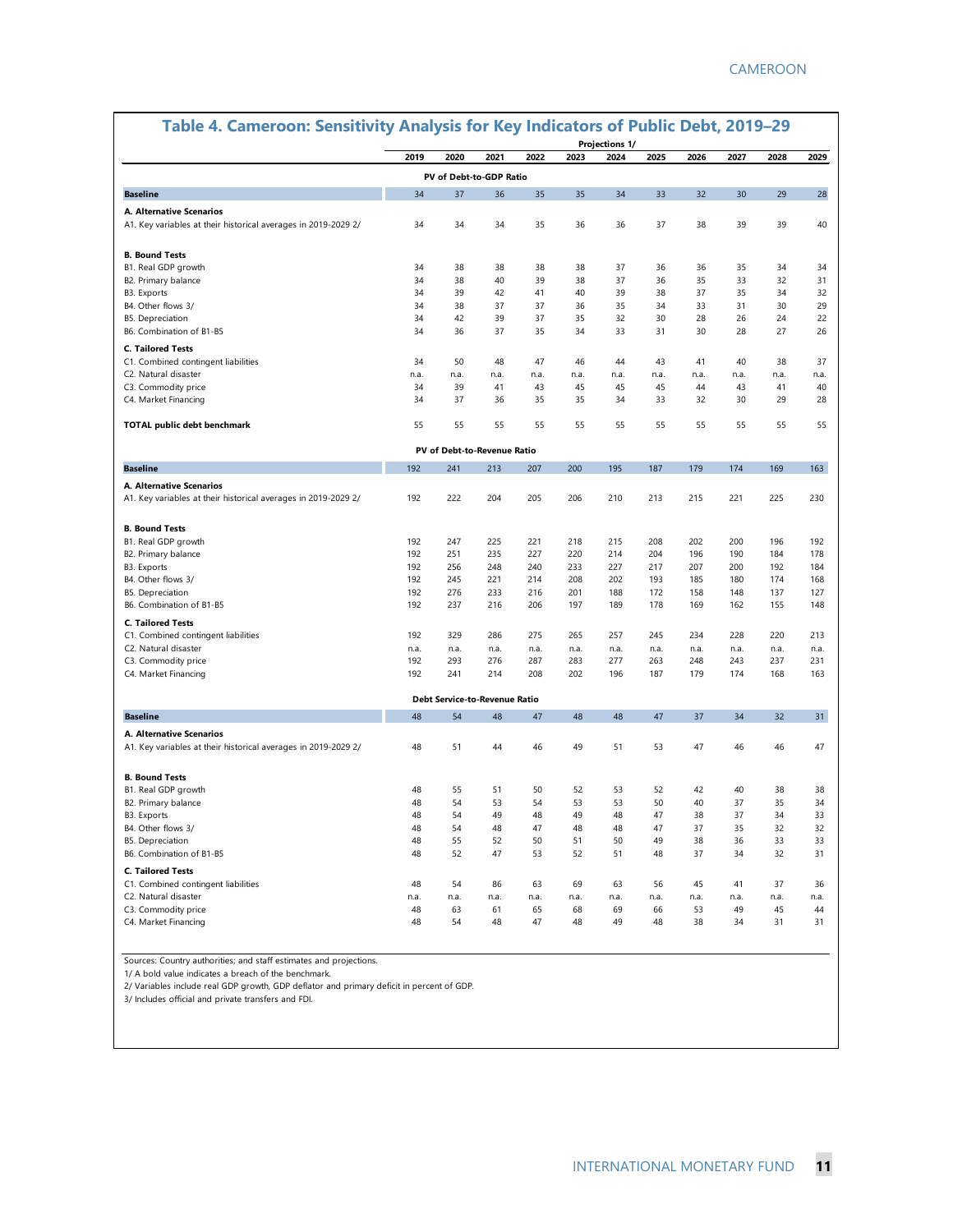

Sources: Cameroonian authorities; and IMF staff estimates and projections.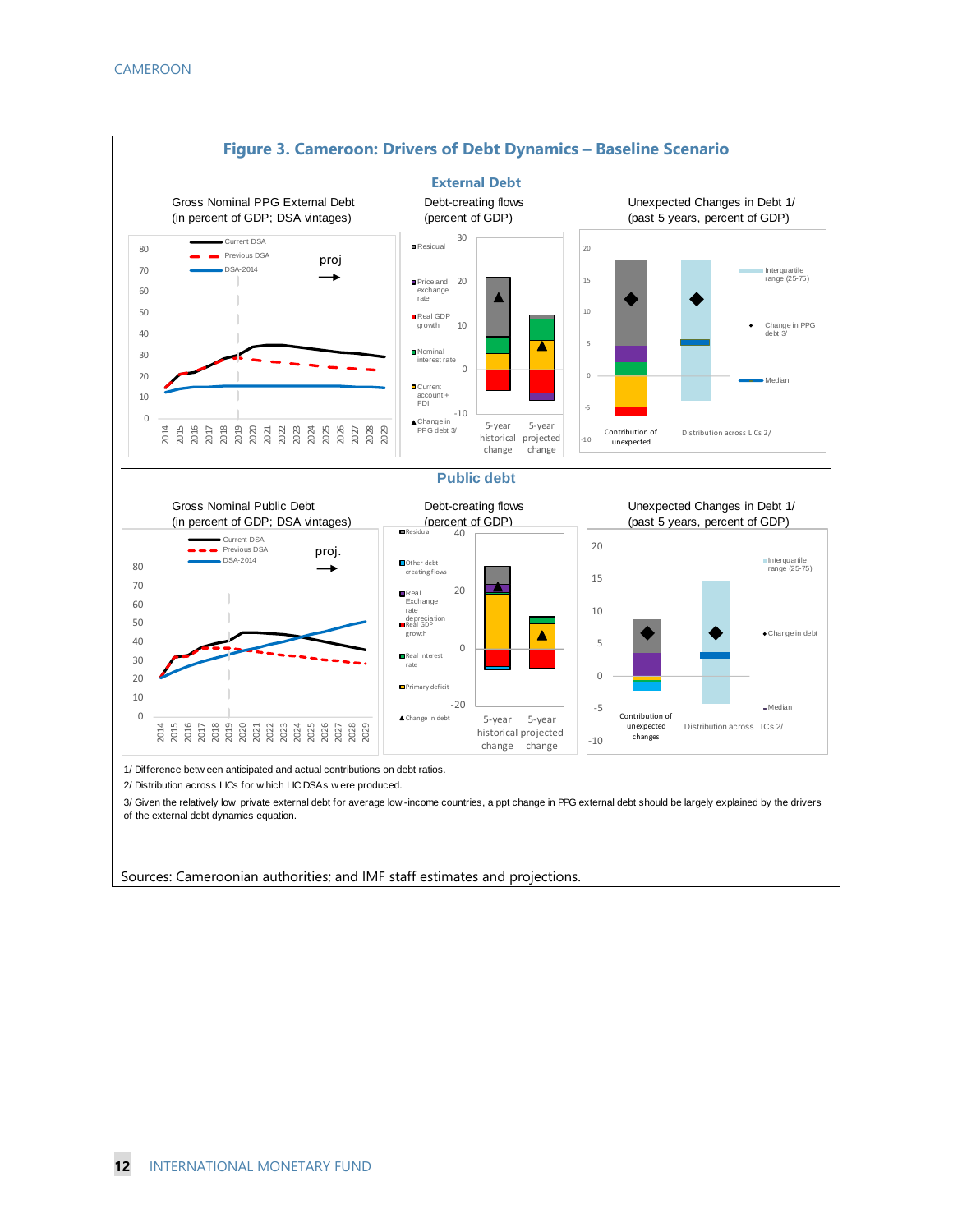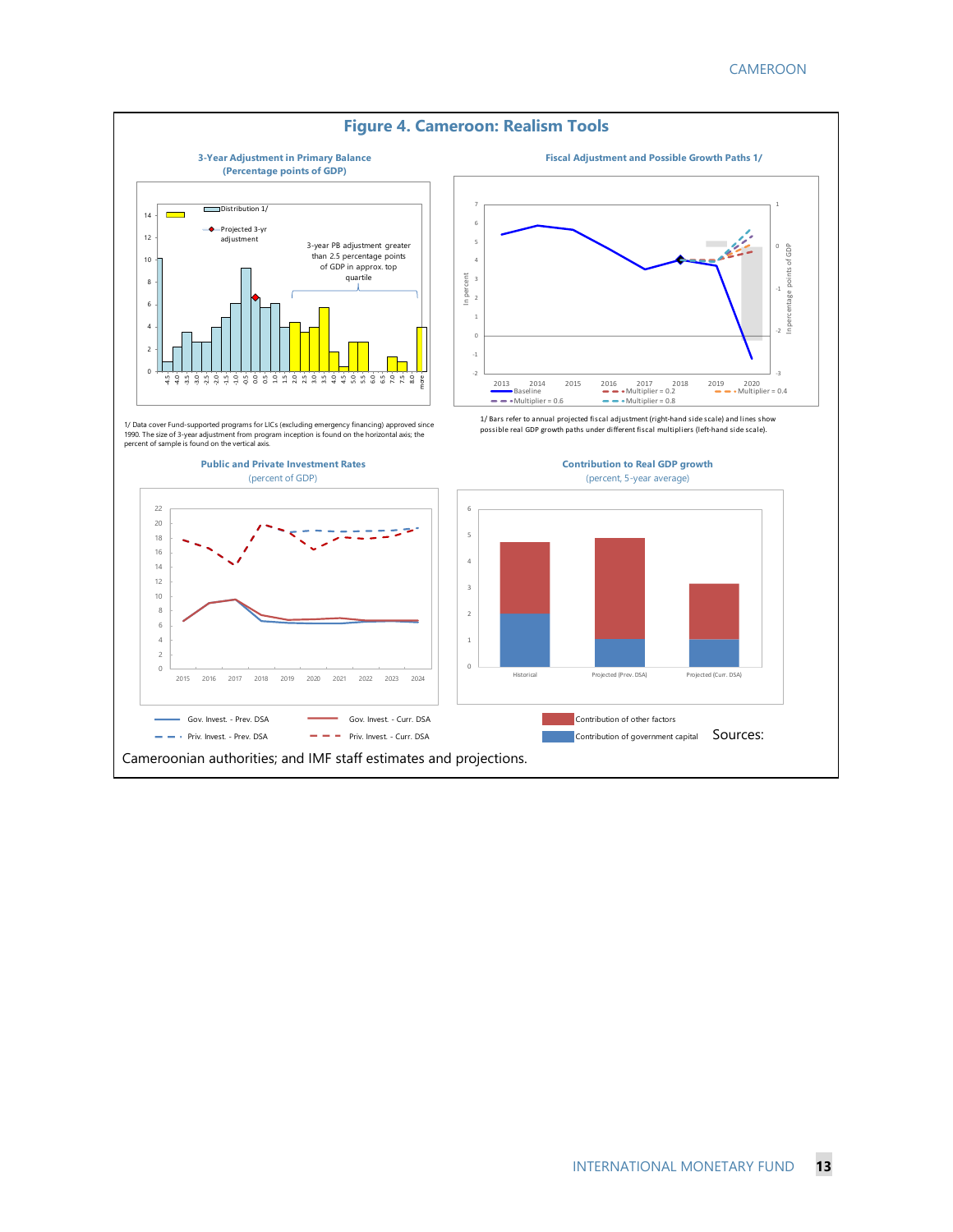

1/ Maximum gross financing needs (GFN) over 3-year baseline projection horizon.

2/ EMBI spreads correspond to the latest available data.

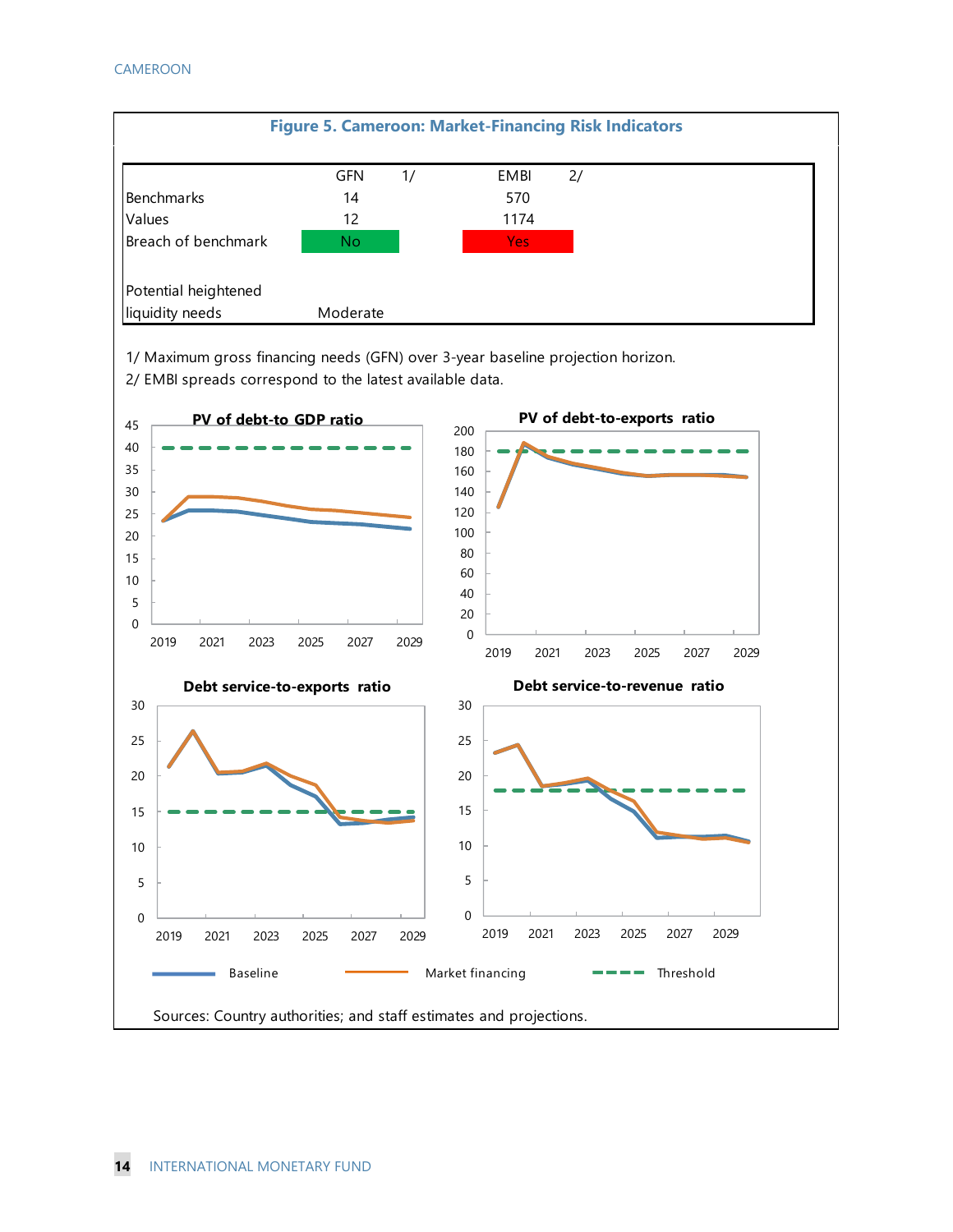#### **Statement by the Staff Representative on Cameroon May 1, 2020**

*This statement provides an update on Cameroon's external arrears since the issuance of the staff report on April 28, 2020 for the request for disbursement under the RCF. This information does not alter the thrust of the staff appraisal.*

1. Not all external arrears have yet been cleared as indicated in the staff report, including CFAF 1,279 million to official creditors. However, the Treasury has already sent payments orders for these arrears to the BEAC, and completion of these payments is expected to be confirmed in the coming days. Given these circumstances, staff assesses that the request for disbursement under the RCF can be approved consistent with the Fund's arrears policies.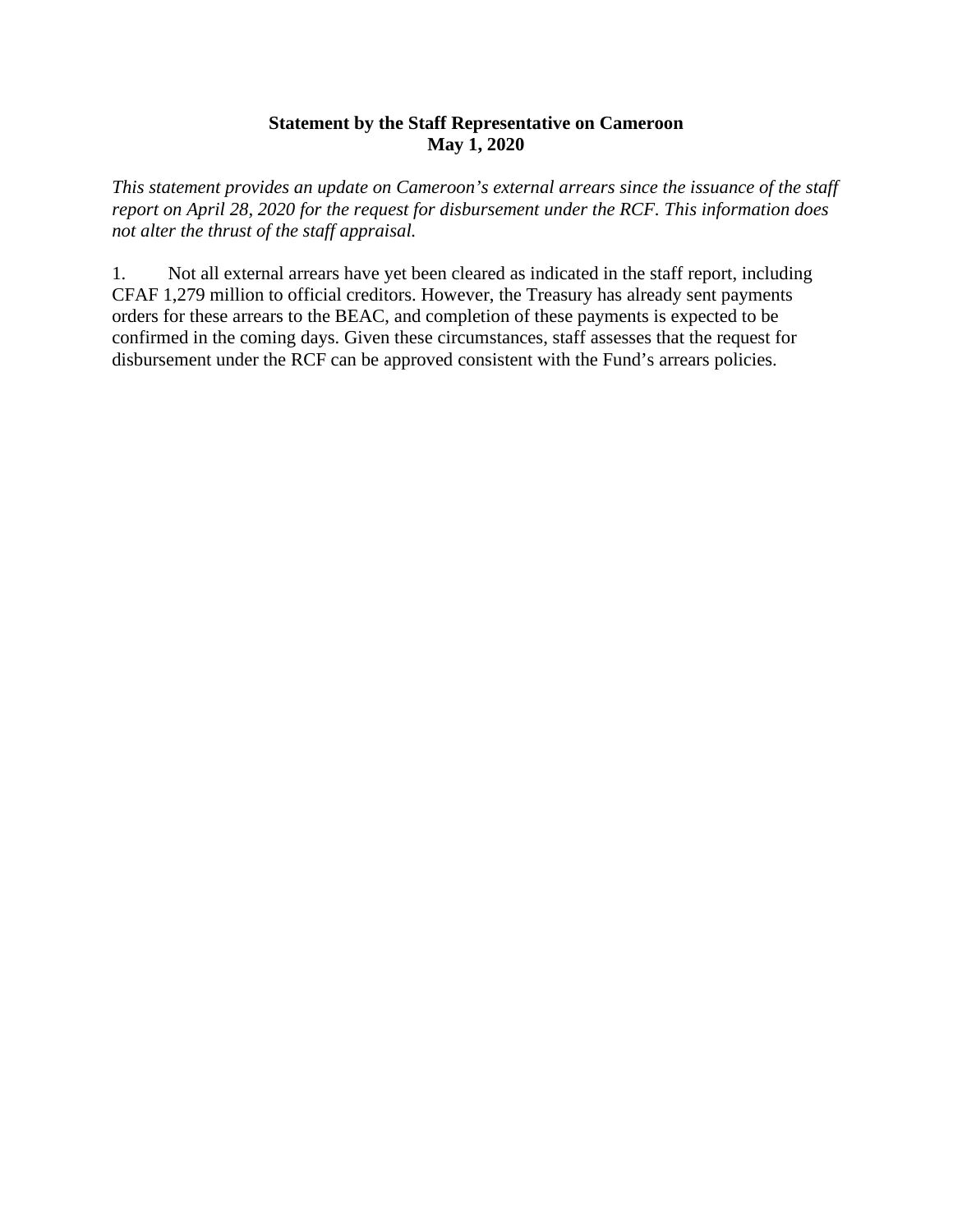#### **Statement by Mr. Raghani, Executive Director for Cameroon, and Mr. N'Sonde, Senior Advisor to the Executive Director for Cameroon May 4, 2020**

On behalf of our Cameroonian authorities, we wish to thank Staff, Management and the Executive Board for their continued support to Cameroon, especially in these trying times.

As the authorities were implementing Cameroon's ECF-supported program, the country is hit hard by the Covid-19 pandemic as well as a terms-of-trade shock. Growth is decelerating on the back of necessary containment and mitigation measures, fiscal and external positions are deteriorating, and the short-term outlook has worsened. Moreover, uncertainty related to the duration and severity of the outbreak add to downside risks.

Against this backdrop, the authorities are requesting Fund emergency assistance under the Rapid Credit Facility (RCF) in the amount of SDR165.6 million equivalent to 60 percent of quota to meet part of the significant and urgent financing needs that have emerged. In addition, given that the authorities have to slowdown the implementation of their ECF- supported program to focus on tackling the coronavirus crisis and its economic fallout, they are requesting an extension of the ECF arrangement—which was about to expire in June 2020—with a rephasing of access.

#### **Economic Performance Prior to the Covid-19 Pandemic**

In a challenging environment marked by slowing global trade and growth, a difficult situation in the two Anglophone regions of the country and the intricacies encountered by the state-owned oil refinery SONARA, growth reached 3.9 percent in 2019 (against an initial projection of 3.7 percent) and was expected to remain in this territory over the medium term. Efforts were being made to further strengthen fiscal and external buffers and stabilize public debt through scaling up non-oil revenue, addressing the financial viability of SONARA and contributing to the regional efforts to repatriate export proceeds. The strength of thenon-oil sector boded well with the need for greater economic resilience considering the volatile oil prices.

#### **Impact of the Pandemic and Commodity Price Shocks**

The effects of the Covid-19 outbreak outside Cameroon were already been felt before the disease reached the country as trade with main partners was disrupted through broken supply chains and lower external demand, reduced tourism and decreased remittances. On March 5<sup>th</sup>, the first case of Covid-19 was found and the disease has spread considerably since. To halt the outbreak, the authorities have taken strong measures, including shutting borders and international flights—except for the import of consumer goods and essential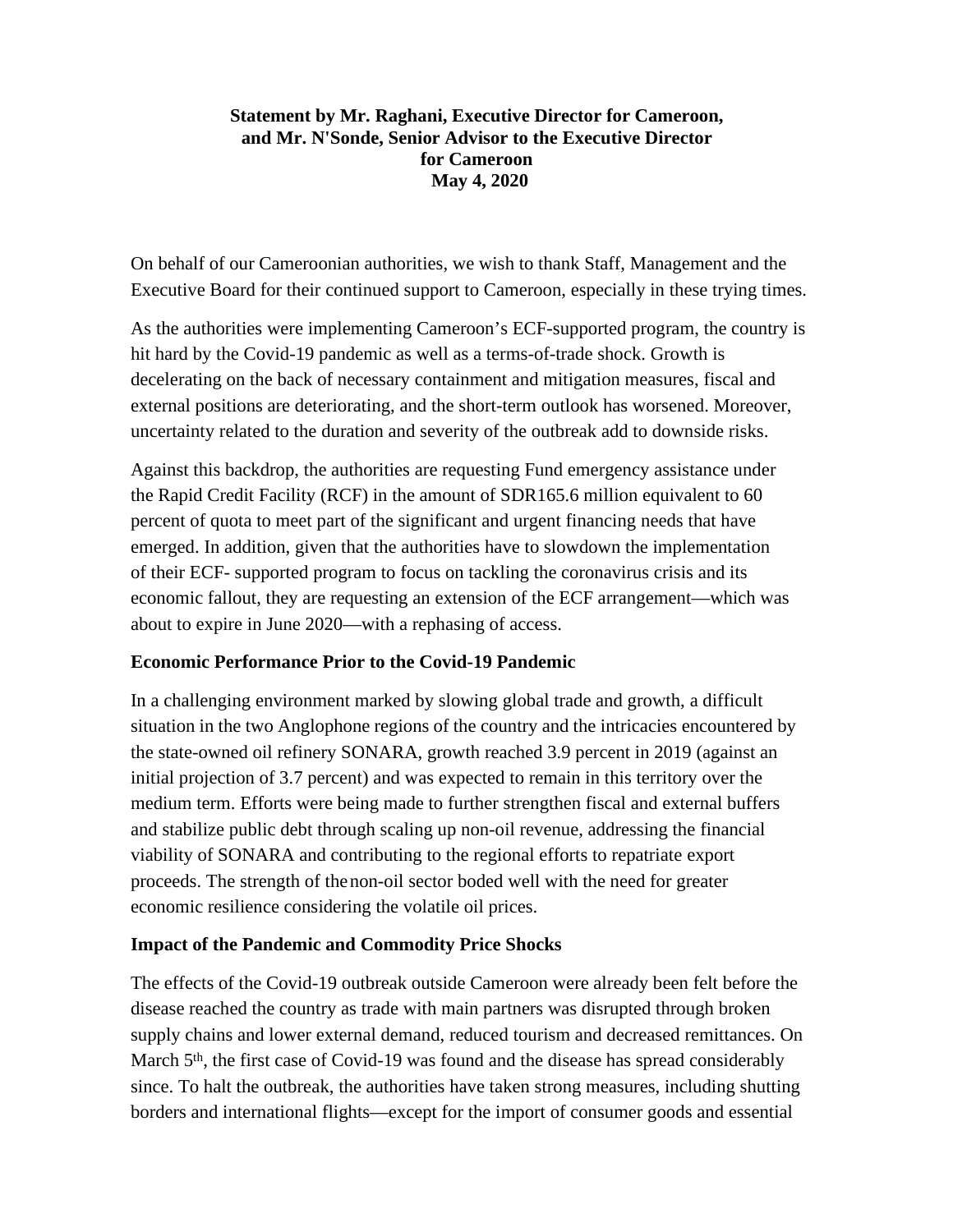products and equipment—closing schools, bars and restaurants; cancelling all public events, including the Soccer African Nations Championship; proscribing large gatherings; and restricting the movement of the population. Moreover, in coordination with, and support of, the World Health Organization, the authorities have elaborated a Covid-19 preparedness and response plan to investigate cases and respond swiftly, provide adequate care and medical supplies, ensure proper infection prevention and control, and raise public awareness. At the same time, Cameroon is harshly affected by the collapse in international oil prices although this economy is relatively diversified.

As a consequence of the dual shocks and ensued containment and mitigation measures, the Cameroonian economy is now projected to enter a recession this year, with real GDP expected to contract by 1.2 percent against growth of 3.8 percent projected at the time of the last ECF review. While the uncertainty associated with the disease pose a challenge to the projections on public finances, fiscal deficit is anticipated to widen dramatically on the back of a shortfall in domestic revenue equivalent to 1.3 percentage point of GDP in 2020 while total expenditures will increase significantly to accommodate most needed Covid-19-related outlays. This deterioration of public finances is expected despite efforts to intensify spending controls and reprioritize investment projects.

The resulting additional fiscal needs are estimated at 2.2 percent of GDP. On the external front, the additional BOP financing gap stemming from the wider current account deficit and decreased non-official capital inflows, will amount to 2.8 percent of GDP.

#### **Policy Response and Request for Emergency Assistance**

The authorities' priority is to contain the spread of the pandemic and address its humanitarian and economic impact. Besides the preparedness and response plan mentioned above, fiscal measures will aim notably at enhancing existing social safety nets and providing support to the vulnerable segments of the population and affected businesses, including through a payment moratorium. At the same time, the authorities endeavor to adjust their policies to the oil price and pandemic shocks through a prudent fiscal stance as possible. They plan to alleviate the large revenue losses in 2020 through strengthening the tax and customs administrations. Actions in this regard include an expansion of online services and mobile payments for taxpayers, extended payment arrangements to affected enterprises, on-site monitoring, a simplification of clearance procedures for necessity goods, and scaling up collection in 2021 as the crisis wanes.

As regards monetary and macro-financial policies, the regional central bank BEAC has announced measures to prevent liquidity tensions, with a view to preserving financial stability while also safeguarding the external stability of the monetary union. These measures include the suspension of liquidity absorption operations; monetary policy easing with a reduction of the policy rate while narrowing the interest rate corridor;